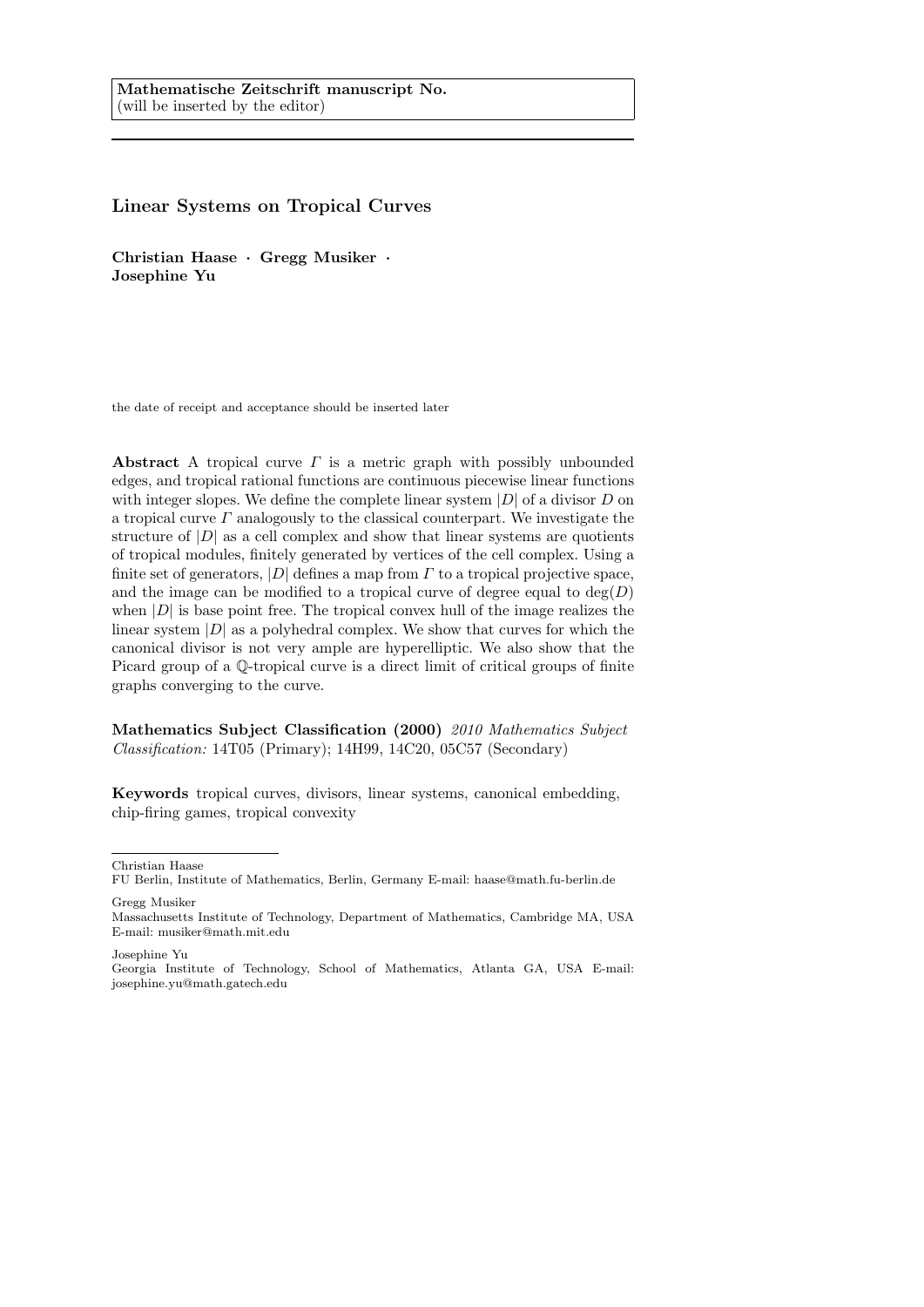## 1 Introduction

A tropical curve is a combinatorial or graph-theorectic analogue of an algebraic curve or a Riemann surface. Divisors, ranks of divisors, linear systems, and Jacobians on tropical curves have been studied recently by other authors [Bak08,BF06,BF09,BN07,CDPR10,GK08,MZ06]. A Riemann-Roch Theorem for tropical curves was proven independently by Gathmann and Kerber [GK08] and by Mikhalkin and Zharkov [MZ06], using the work of Baker and Norine for finite graphs [BN07]. The tropical Jacobian was studied by Mikhalkin and Zharkov [MZ06] and by Baker and Faber [BF09]. In [Bak08], Baker showed that the rank of a linear system cannot decrease when specializing from an arithmetic surface to a graph or a tropical curve. Using this result, Cools, Draisma, Payne, and Robeva gave a new proof the Brill-Noether Theorem [CDPR10]. In this paper, we study linear systems on tropical curves from an abstract combinatorial piont of view. We give combinatorial proofs of some results about linear systems on tropical curves that are analogous to those about algebraic curves, and we give examples where this analogy fails.

An abstract tropical curve  $\Gamma$  is a connected metric graph with possibly unbounded edges. A *divisor D* on  $\Gamma$  is a formal finite  $\mathbb{Z}$ -linear combination  $D = \sum_{x \in \Gamma} D(x) \cdot x$  of points of  $\Gamma$ . The *degree* of a divisor is the sum of the coefficients,  $\sum_x D(x)$ . The divisor is *effective* if  $D(x) \ge 0$  for all  $x \in \Gamma$ ; in this case we write  $D \geq 0$ . We call  $\text{supp}(D) = \{x \in \Gamma : D(x) \neq 0\}$  the support of the divisor D.

A *(tropical) rational function f* on *Γ* is a continuous function  $f: \Gamma \to \mathbb{R}$ that is piecewise-linear on each edge with finitely many pieces and integral slopes. The *order* ord<sub>x</sub>(f) of f at a point  $x \in \Gamma$  is the sum of outgoing slopes at x. The principal divisor associated to f is

$$
(f) := \sum_{x \in \Gamma} \text{ord}_x(f) \cdot x.
$$

A point  $x \in \Gamma$  is called a zero of f if ord<sub>x</sub>(f) > 0 and a pole of f if ord<sub>x</sub>(f) < 0. We call two divisors D and D' linearly equivalent and write  $D \sim D'$  if  $D - D' = (f)$  for some f. For any divisor D on Γ, let  $R(D)$  be the set of all rational functions f on  $\Gamma$  such that the divisor  $D + (f)$  is effective, and  $|D| = \{D' \geq 0 : D' \sim D\}$ , the linear system of D. Let 1 denote the set of constant functions on Γ.

The set  $R(D)$  is naturally embedded in the set  $\mathbb{R}^T$  of all real-valued functions on  $\Gamma$ , and  $|D|$  is a subset of the  $d^{th}$  symmetric product of  $\Gamma$  where  $d = \deg(D)$ . The map  $R(D)/\mathbb{1} \to |D|$  given by  $f \mapsto D + (f)$  is a homeomorphism from  $R(D)/1$  to |D|. It was shown in [GK08, MZ06] that |D| is a cell complex, so is  $R(D)/1$ . Our aim is to study the combinatorial and algebraic structure of this object  $R(D)$ .

In Section 2 we give definitions and state linear equivalence in terms of weighted chip firing moves, which are continuous analogues of the chip firing games on finite graphs. In Section 3 we show that  $R(D)$  is a finitely generated tropical semi-module and describe a generating set. In Section 4, we study the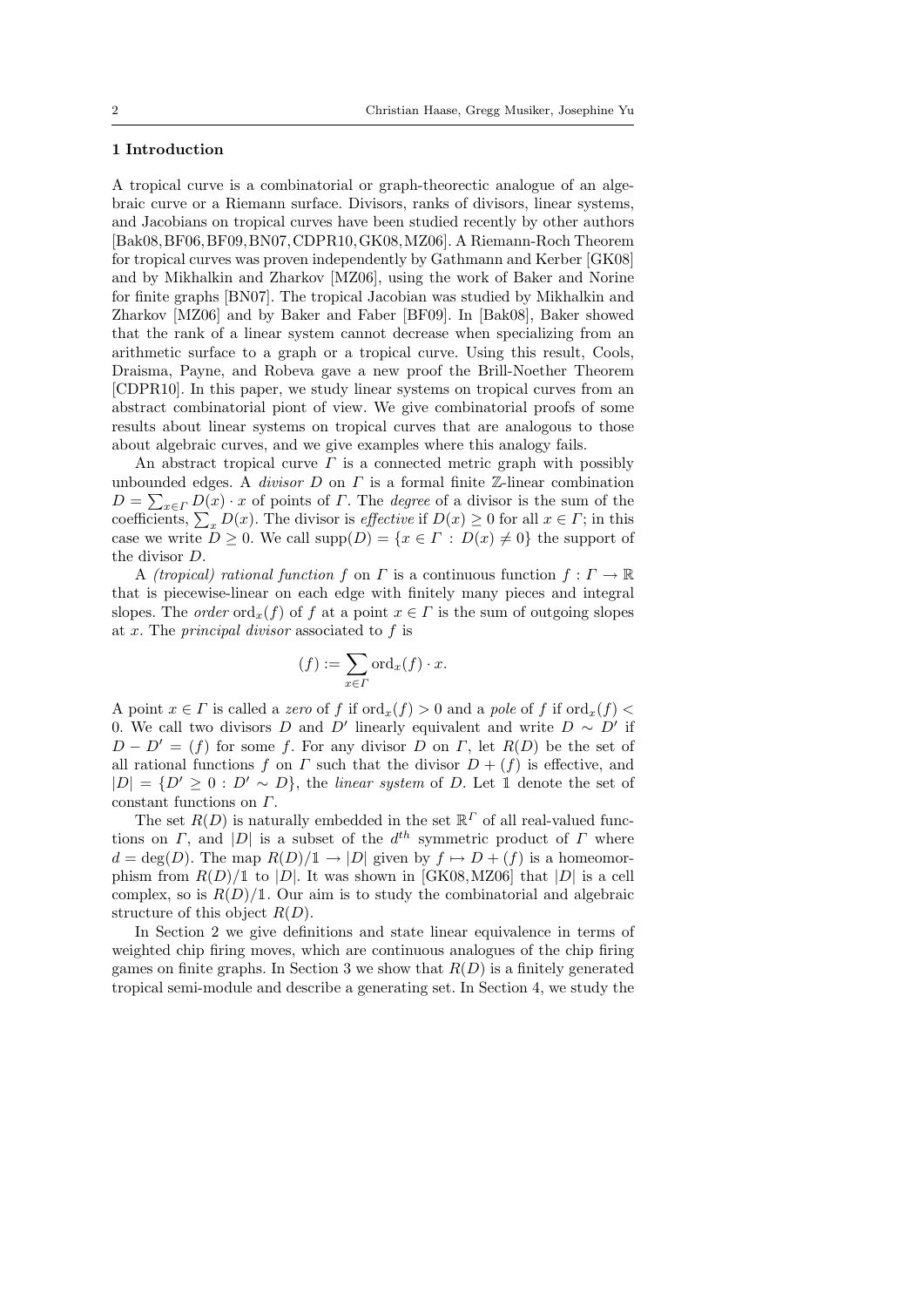cell complex structure of  $|D|$ . We show that the vertex set of  $|D|$  coincides with the generating set of  $R(D)$  described in Section 3. We give a triangulation of the link of each cell as the order complex of a poset of possible weighted chip firing moves.

Any finite set  $\mathcal F$  of linearly equivalent divisors induces a map  $\phi_{\mathcal F}$  from the abstract curve to a tropical projective space. This map is described in Section 5. If  $\mathcal F$  generates  $R(D)$ , we show that the tropical convex hull of the image of this map is homeomorphic to |D|. The image of this map  $\phi_{\mathcal{F}}$  can be naturally modified to an embedded tropical curve, and we show in Section 6 that the embedded curve has the same degree as the divisor that we start with if the linear system of the divisor is base point free. In Section 7, we show that every divisor of positive degree is ample. We also show that if the canonical divisor is not very ample, then the tropical curve is hyperelliptic (but not vice versa). Finally in Section 8, we show that the Picard group of a Q-tropical curve is the direct limit of Picard groups for finite graphs obtained by subdividing the edges.

Acknowledgements This work was inspired by discussions at the Oberwolfach Workshop on Tropical Geometry that took place in December 2007. Gregg Musiker and Josephine Yu were partially supported by the National Science Foundation postdoctoral research fellowship. Christian Haase was supported by Emmy Noether grant HA 4383/1 of the German Research Foundation (DFG). We thank Matt Baker, Michael Kerber, David Speyer, and Bernd Sturmfels for helpful discussions. We also thank the anonymous referees of the 2010 FPSAC conference and of Mathematische Zeitschrift for the helpful editorial suggestions.

### 2 Metric graphs, rational functions, and chip-firing

A metric graph  $\Gamma$  is a complete connected metric space such that each point  $x \in \Gamma$  has a neighborhood  $U_x$  isometric to a star-shaped set of valence val $(x) \geq$ 1 endowed with the path metric. To be precise, a star-shaped set of valence v is a set of the form

$$
S(v,r) = \{ z \in \mathbb{C} : z = te^{2\pi i k/v} \text{ for some } 0 \le t < r \text{ and } k \in \mathbb{Z} \}.
$$

The points  $x \in \Gamma$  with valence different from 2 are precisely those where  $\Gamma$ fails to look locally like an open interval. Accordingly, we refer to a point of valence 2 as a smooth point.

Let  $V(\Gamma)$  be any finite nonempty subset of  $\Gamma$  such that  $V(\Gamma)$  contains all of the points with  $val(x) \neq 2$ . Then  $\Gamma \setminus V(\Gamma)$  is a finite disjoint union of open intervals. For a metric graph  $\Gamma$ , we say that a choice of such  $V(\Gamma)$  gives rise to a model  $G(\Gamma)$  for  $\Gamma$ . Each edge has a nonzero length inherited from the metric space Γ.

Let  $V_0(\Gamma) = \{x \in \Gamma : \text{val}(x) \neq 2\}$ , where val denotes the valence of a vertex of  $V(\Gamma)$ . Unless  $\Gamma$  is a circle,  $V_0(\Gamma)$  gives a model. For some of our applications, we may choose a model whose vertex set is strictly bigger than  $V_0(\Gamma)$ . However unless otherwise specified, the reader may assume that  $G(\Gamma)$ denotes the coarsest model and that a vertex is an element of  $V_0(\Gamma)$ .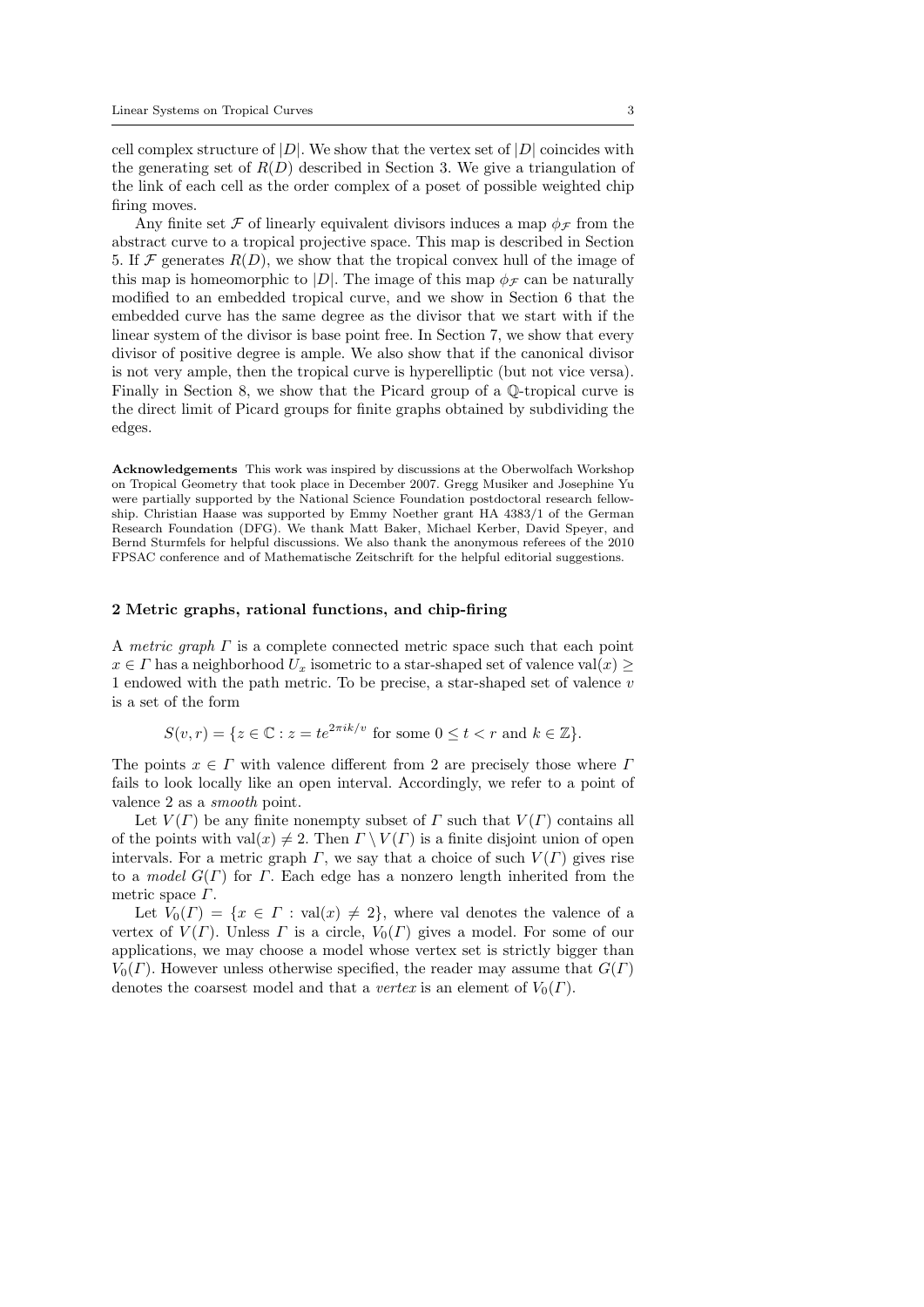A tropical curve is a metric graph in which the leaf edges may have length ∞. A leaf edge is an edge adjacent to a one-valent vertex. Note that we add a "point at infinity" for each unbounded edge. A tropical rational function on a tropical curve may attain values  $\pm \infty$  at points at infinity.

We will use the term *subgraph* in a topological sense, that is, as a compact subset of a tropical curve  $\Gamma$  with a finite number of connected components. For a subgraph  $\Gamma' \subset \Gamma$  and a positive real number l, the *chip firing move*  $CF(\Gamma', l)$  by a (not necessarily connected) subgraph is the tropical rational function  $CF(\Gamma', l)(x) = -\min(l, \text{dist}(x, \Gamma'))$ . It is constant 0 on  $\Gamma'$ , has slope  $-1$  in the l-neighborhood of  $\Gamma'$  directed away from  $\Gamma'$ , and it is constant  $-l$ on the rest of the graph. We will sometimes refer to an effective divisor  $D$  as a *chip configuration.* For example, for  $D = c_1 \cdot x_1 + \cdots + c_n \cdot x_n$ , we say that there are  $c_i$  chips at the point  $x_i \in \Gamma$ . The total number of chips is the *degree* of the divisor. We say that a subgraph  $\Gamma' \subset \Gamma$  can fire if for each boundary point of  $\Gamma'$  there are at least as many chips as the number of edges pointing out of  $\Gamma'.$ In other words,  $\Gamma'$  can fire if the divisor  $D + (CF(\Gamma', l))$  is effective for some positive real number l. The chip configuration  $D + (CF(\Gamma', l))$  is then obtained from  $D$  by moving one chip from the boundary of  $\Gamma'$  along each edge out of  $\Gamma'$  by distance l. Here we assume that l was chosen to be small enough so that the chips do not pass through each other or pass through a non-smooth point.

We will now show that these chip firing moves are enough to move between linearly equivalent divisors (Proposition 3 below). To this end, call a tropical rational function  $f$  a weighted chip firing move if there are two disjoint (not necessarily connected) proper closed subgraphs  $\Gamma_1$  and  $\Gamma_2$  such that the complement  $\Gamma \setminus (\Gamma_1 \cup \Gamma_2)$  consists only of open line segments and such that f is constant on  $\Gamma_1$  and  $\Gamma_2$  and linear (smooth) with integer slopes on the complement.

A weighted chip firing move  $f$  can also be thought of as a combinatorial transformation that acts on chip configurations. Such transformations move chips from the boundary of  $\Gamma_2$  along the open line segments in the complement  $\Gamma \setminus (\Gamma_1 \cup \Gamma_2)$ . (Here we assume w.l.o.g. that  $f(\Gamma_2) > f(\Gamma_1)$ .) During this process, a law of conservation of momentum holds so that a stack of m chips that move together will only move a distance of  $l/m$ . The numbers l and m can be different on each component of the complement. Note that a (simple) chip firing move  $CF(\Gamma', l)$  with small l is a special case of a weighted chip firing move when all the slopes are 0 or  $\pm 1$ .

Lemma 1 A weighted chip firing move is an (ordinary) sum of chip firing moves (plus a constant).

*Proof* Let f be a weighted chip firing move and  $\Gamma_1$  and  $\Gamma_2$  be as above. Then

$$
\Gamma \setminus (\Gamma_1 \sqcup \Gamma_2) = L_1 \sqcup L_2 \sqcup \cdots \sqcup L_k
$$

where the  $L_i$ 's are open line segments between  $\Gamma_1$  and  $\Gamma_2$ .

Suppose  $f(T_2) - f(T_1) = \ell > 0$ . Consequently, the slope of f on segment  $L_i$  (viewed in the direction from  $\Gamma_1$  to  $\Gamma_2$ ) must be  $\mathfrak{s}_i = \ell/|L_i| \in \mathbb{Z}$  where  $|L_i|$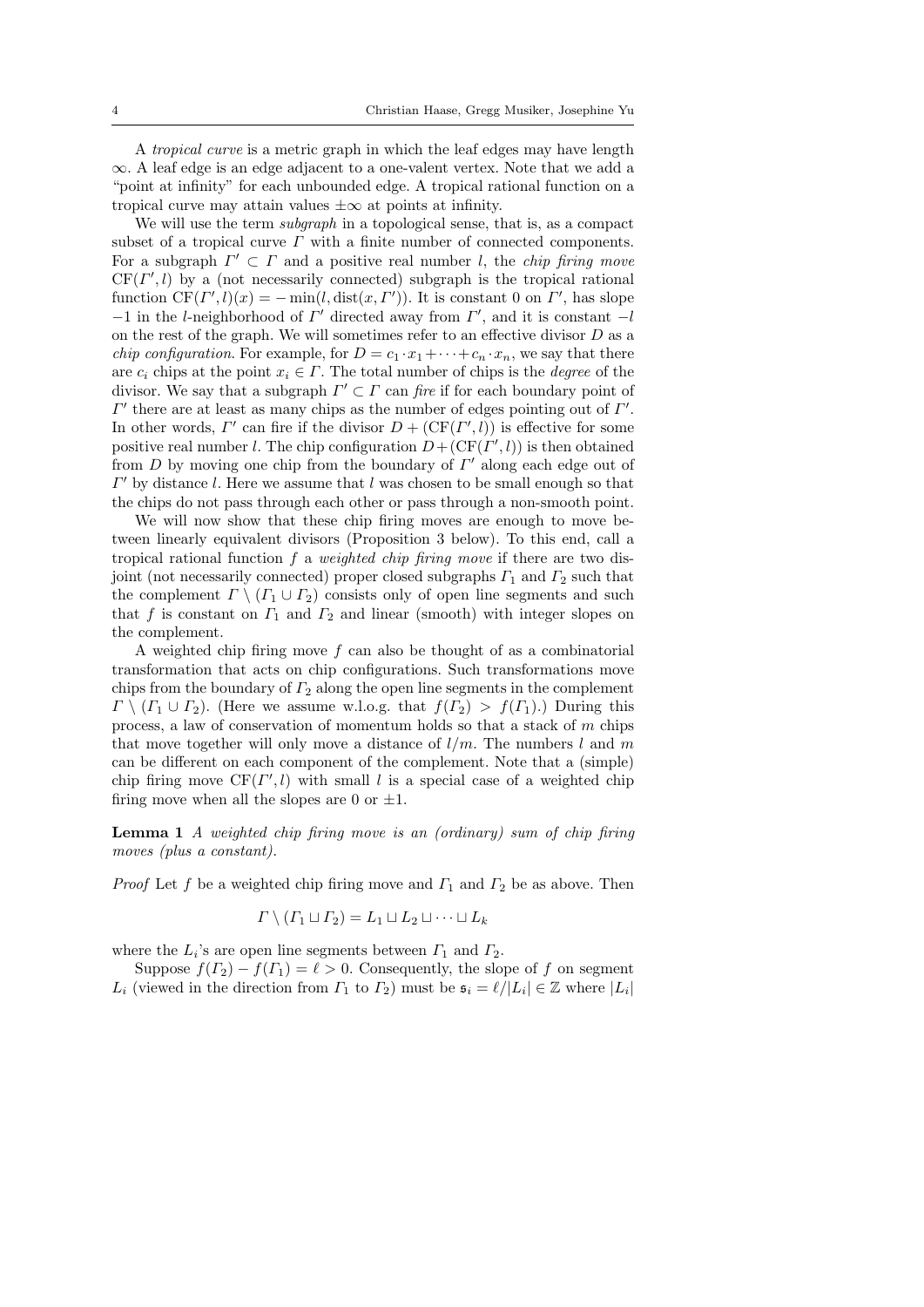is the length of edge  $L_i$ . Let  $\mathfrak s$  be the least common multiple of all the  $\mathfrak s_i$ , and we let the  $k_i$ 's be the integers such that  $\mathfrak{s} = k_i \mathfrak{s}_i$ . Then each  $L_i$  has length  $k_i u_{\Gamma}$  where  $u_{\Gamma} = \frac{\ell}{2}$ . (In other words, by setting  $u_{\Gamma}$  to be a unit length, we obtain a rescaled version of  $\Gamma$  such that each rescaled  $L_i$  is of integral length.)

For  $j = 0, \ldots, \mathfrak{s} - 1$  we build the subgraph  $\Gamma'_j$  from  $\Gamma_2$  by attaching a subsegment of length  $\lfloor j/\mathfrak{s}_i \rfloor u_F$  of each  $L_i$ . Then f is the sum of the chip firing moves  $CF(\Gamma'_j, u_\Gamma)$ .

The following lemma makes the connection between  $R(D)$  and chip firing games.

Lemma 2 Every tropical rational function is an (ordinary) sum of chip firing moves (plus a constant).

*Proof* Let f be a tropical rational function on  $\Gamma$ . Let S be the finite subset of  $\Gamma$  consisting of vertices of  $\Gamma$  and the corner locus (zeroes and poles) of  $f$ . Let  $f(S) \subset \mathbb{R}$  be the set of values of f at points in S. We will proceed by induction on the size of  $f(S)$ . If  $f(S)$  contains only one or two values, then f is either a constant function or already a weighted chip firing move. Suppose  $f(S)$  contains at least three values. Let  $c \in f(S)$  be a value that is neither the maximum nor the minimum in  $f(S)$ . Let  $f_1, f_2$  be new tropical rational functions defined as  $f_1(x) = \min(c, f(x))$  and  $f_2(x) = \max(c, f(x))$  for all  $x \in \Gamma$ . Then  $f = f_1 + f_2 - c$ . Let  $S_1, S_2$  be the sets consisting of the corner loci of  $f_1, f_2$  respectively, together with the vertices of  $\Gamma$ . Both  $f_1(S_1)$  and  $f_2(S_2)$ have strictly fewer elements than  $f(S)$ , and the assertion follows by induction.

Note that even if we start with a tropical rational function  $f \in R(D)$ , the sequence of weighted chip firing moves  $f_1, \ldots, f_n$  for which  $f = f_1 + \cdots + f_n$ may not be in  $R(D)$ , i.e. the divisors  $D + (f_i)$  may not be effective although  $D + (f)$  is.

The following proposition follows easily from the two previous lemmas.

Proposition 3 Two divisors are linearly equivalent if and only if one can be attained from the other using chip firing moves.

## 3 Extremals and Generators of  $R(D)$

The tropical semiring  $(\mathbb{R}, \oplus, \odot)$  is the set of real numbers  $\mathbb R$  with two tropical operations:

$$
a \oplus b = \max(a, b)
$$
, and  $a \odot b = a + b$ .

The space  $R(D)$  is naturally a subset of the space  $\mathbb{R}^T$  of real-valued functions on *Γ*. For  $f, g \in \mathbb{R}^{\Gamma}$ , and  $a \in \mathbb{R}$  the tropical sum  $f \oplus g$  and the tropical scalar multiplication  $a \odot f$  are defined by taking tropical sums and tropical products pointwise.

**Lemma 4** The space  $R(D)$  is a tropical semi-module, i.e. it is closed under tropical addition and tropical scalar multiplication.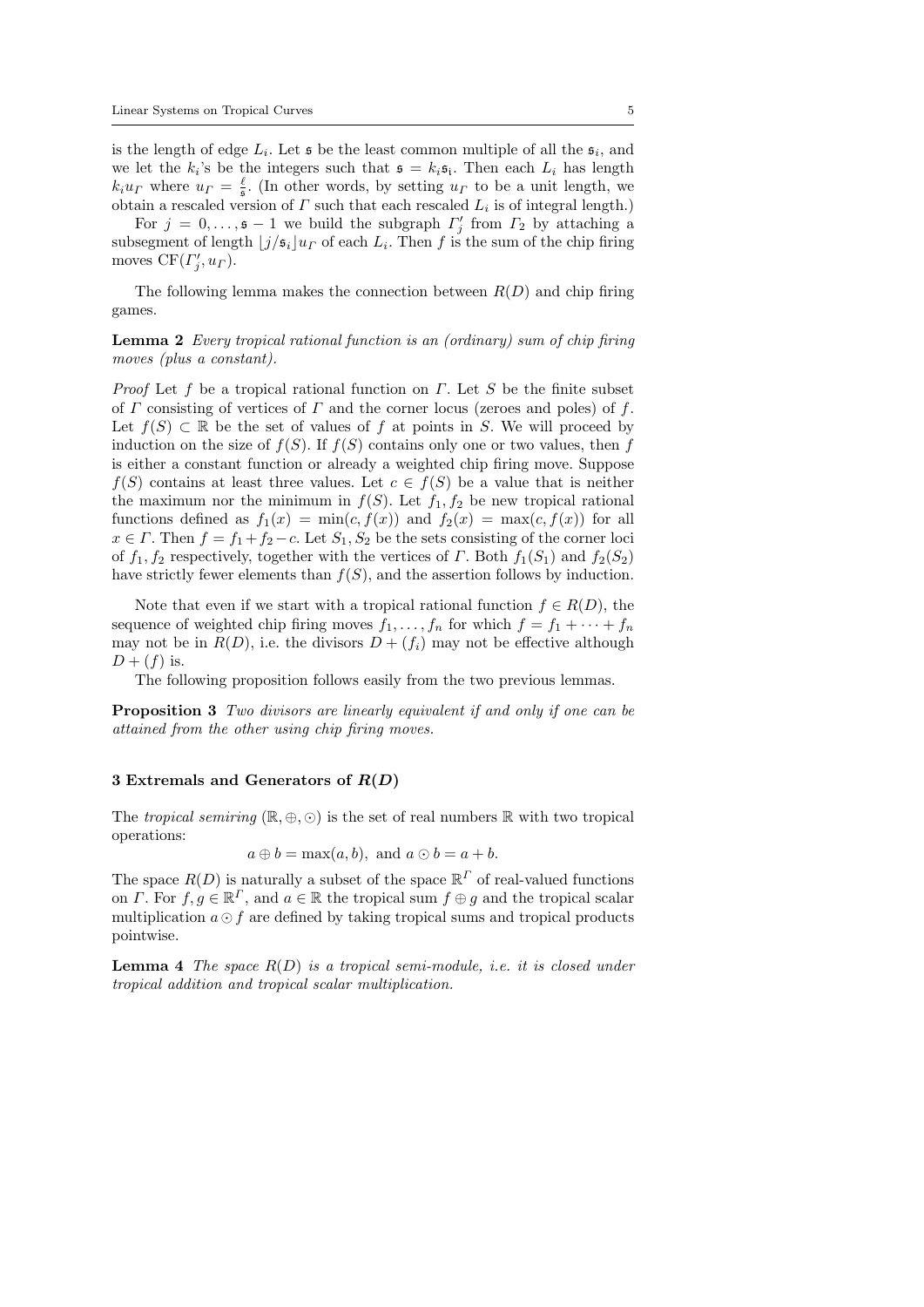*Proof* It is clear that  $(c \odot f) = (f)$  for any  $c \in \mathbb{R}$  and any tropical rational function f, so  $R(D)$  is closed under tropical scalar multiplication. Let  $f, g \in$  $R(D)$  and  $x \in \Gamma$ . If  $f(x) > g(x)$ , then  $\text{ord}_x(f \oplus g) = \text{ord}_x(f)$ . If  $f(x) <$  $g(x)$ , then  $\text{ord}_x(f \oplus g) = \text{ord}_x(g)$ . If  $f(x) = g(x)$ , then for each direction  $\overrightarrow{v}$ , the outgoing slope of  $f \oplus g$  in the neighborhood of x in the direction  $\vec{v}$  is the maximum of each outgoing slope in the direction  $\vec{v}$  of f and g, so  $\operatorname{ord}_x(f \oplus g) \ge \operatorname{ord}_x(f)$ . Hence  $\operatorname{ord}_x(f \oplus g) + D(x) \ge 0$  for all  $x \in \Gamma$ , so  $f \oplus g \in R(D).$ 

Tropical semi-modules in  $\mathbb{R}^n$  are also called *tropically convex sets* [DS04]. Since  $R(D+(f)) = R(D) + f$ , the tropical algebraic structure of  $R(D)$  does not depend on the choice of the representative D. An element  $f \in R(D)$  is called *extremal* if for any  $g_1, g_2 \in R(D)$ ,  $f = g_1 \oplus g_2 \implies f = g_1$  or  $f = g_2$ . An element f is an extremal if and only if all its tropical scalar multiples  $c \odot f$ also are extremals. Any generating set of  $R(D)$  must contain all extremals up to tropical scalar multiplication.

**Lemma 5** A tropical rational function f is an extremal of  $R(D)$  if and only if there are not two proper subgraphs  $\Gamma_1$  and  $\Gamma_2$  covering  $\Gamma$  (i.e.  $\Gamma_1 \cup \Gamma_2 = \Gamma$ ) such that each can fire on  $D + (f)$ .

Proof Suppose that there are two such graphs that can fire. The corresponding rational functions  $g_1, g_2$  can be chosen so that  $g_i$  is zero on  $\Gamma_i$ , and they are non-positive. Since  $\Gamma_1 \cup \Gamma_2 = \Gamma$ ,  $g_1 \oplus g_2 = 0$ , so  $(f + g_1) \oplus (f + g_2) = f$  and f is not an extremal.

Now suppose  $f = g_1 \oplus g_2$  for some  $g_1, g_2 \neq f$  in  $R(D)$ . Let  $\Gamma_i$  be the loci where  $f = g_i$ . Then  $\Gamma_1 \cup \Gamma_2 = \Gamma$ . Let  $\varepsilon_i > 0$  be such that  $g_i$  is smooth in the  $\varepsilon_i$ -neighborhood of  $\Gamma_i$ , outside of  $\Gamma_i$ . Then each  $\Gamma_i$  can fire distance  $\varepsilon_i$ .

A cut set of a graph  $\Gamma$  is a set of points  $A \subset \Gamma$  such that  $\Gamma \backslash A$  is not connected. A smooth cut set is a cut set consisting of smooth points (2-valent points). Note that being a smooth cut set depends only on the topology of  $\Gamma$ and is not affected by the choice of model  $G(\Gamma)$ .

**Theorem 6** Let S be the set of rational functions  $f \in R(D)$  such that the support of  $D + (f)$  does not contain a smooth cut set. Then

- (a) S contains all the extremals of  $R(D)$ ,
- (b)  $S$  is finite modulo tropical scaling, and
- (c) S generates  $R(D)$  as a tropical semi-module.

For the proof of (b) we need a boundedness lemma.

**Lemma 7** For  $D \ge 0$  every slope of  $f \in R(D)$  is bounded by deg D.

This improves the bound in [GK08, Lemma 1.8].

*Proof* Let  $f \in R(D)$  and suppose the slope of f at  $x \in \Gamma$  is  $m > 0$ . Consider the connected component  $\overline{\Gamma}$  containing x in the tropical curve  $f^{-1}([f(x), \infty])$ .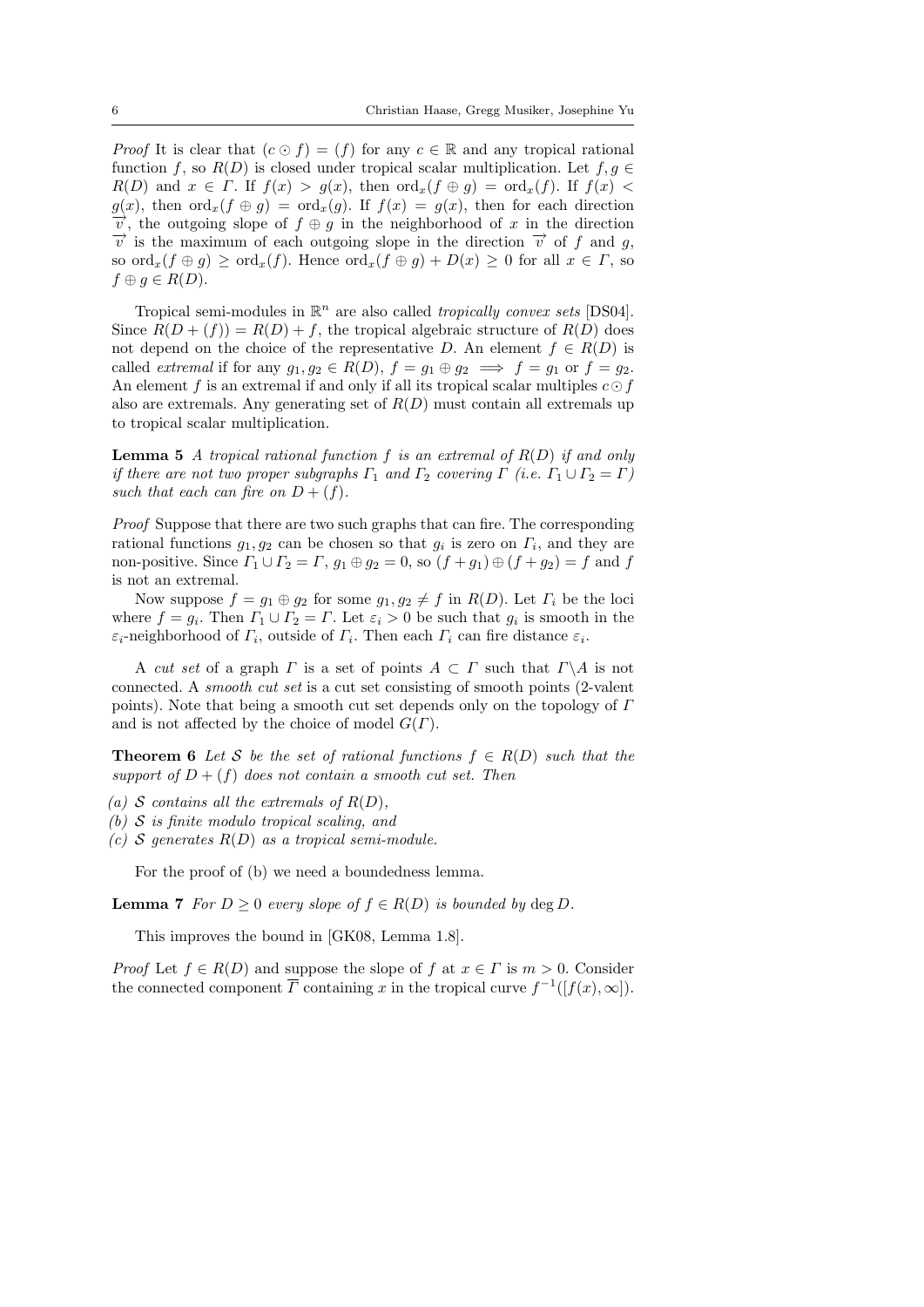Let  $\bar{f}$  denote the restriction of f to  $\bar{r}$ . The order of the restricted principal divisor at x satisfies  $\text{ord}_x(\bar{f}) \geq m$ , and because  $\text{deg}(\bar{f}) = 0$ , the degree of the negative part of  $(f)$  is at least m. Now,  $D \geq 0$  and  $D + (f) \geq 0$  imply that deg  $D \geq m$ .

*Proof (Proof of Theorem 6)* (a) Suppose  $f \notin S$ , then  $D + (f)$  splits  $\Gamma$  into two subgraphs  $\Gamma_1$  and  $\Gamma_2$ . Both of these graphs can fire, and the union of their closures is the entire  $\Gamma$ , so by Lemma 5,  $f$  is not an extremal.

(b) Let  $f \in \mathcal{S}$ . The support of  $D + (f)$  meets the interior of each edge in at most one point, because two points on the same edge form a smooth cut set. Removing the set of edges meeting the support of  $D + (f)$  does not disconnect  $\Gamma$ , and so the remaining edges contain a spanning tree of  $\Gamma$ .

There are finitely many spanning trees in a graph, and there are finitely many possible slopes for each edge in this spanning tree because of Lemma 7. Therefore, the number of possible values of f on vertices of  $\Gamma$  is finite modulo tropical scaling. (Here, vertices are non-smooth points. If  $\Gamma$  is a circle, then fix any point as a vertex.)

On each non-tree edge, knowing the values and the slopes of  $f$  at the two end points uniquely determines f, given the fact that all the chips of  $D + (f)$ must fall on the same point of a given edge. We conclude that  $S$  is finite modulo tropical scaling.

(c) Let f be an arbitrary function in  $R(D)$ . We need to show that f can be written as a finite tropical sum of elements of  $S$ . Let  $N(f)$  be the number of smooth points in supp $(D+(f))$ . If f is not already in S, then there is a smooth cut set A and two components  $\Gamma_1$  and  $\Gamma_2$ . Let  $g_1$  and  $g_2$  be the weighted chip firing moves that fire all chips on their boundaries as far as possible. Then  $f = (f + g_1) \oplus (f + g_2)$ . Repeating this decomposition terminates after a finite number of steps because  $0 \le N(f + g_i) < N(f)$  for each  $i = 1, 2$ .

**Proposition 8** Any finitely generated tropical sub-semimodule M of  $\mathbb{R}^{\Gamma}$  is generated by the extremals.

*Proof* Let  $f_1, f_2, \ldots, f_n$  be a generating set of  $M \subset \mathbb{R}^{\Gamma}$ . Suppose  $f_n$  is not an extremal. Then  $f_n = g \oplus h$  for some  $g, h \in M$  such that  $f_n \neq g$  and  $f_n \neq h$ . Since  $f_1, \ldots, f_n$  generate M, we have

$$
g = (a_1 \odot f_1) \oplus \cdots \oplus (a_{n-1} \odot f_{n-1}) \oplus (a_n \odot f_n) \quad \text{and}
$$
  

$$
h = (b_1 \odot f_1) \oplus \cdots \oplus (b_{n-1} \odot f_{n-1}) \oplus (b_n \odot f_n)
$$

for some  $a_1, \ldots, a_n, b_1, \ldots, b_n \in \mathbb{R}$ . Since  $g \leq f_n$ ,  $h \leq f_n$  pointwise, and  $g \neq f_n$ ,  $h \neq f_n$ , we must have  $a_n < 0$  and  $b_n < 0$ . Then

 $f_n = g \oplus f = (a_1 \odot f_1) \oplus \cdots \oplus (a_{n-1} \odot f_{n-1}) \oplus (b_1 \odot f_1) \oplus \cdots \oplus (b_{n-1} \odot f_{n-1}),$ 

so  $f_n$  is in the tropical semi-module generated by  $f_1, \ldots, f_{n-1}$ . We can remove non-extremals from any finite generating set this way, so M is generated by the extremals.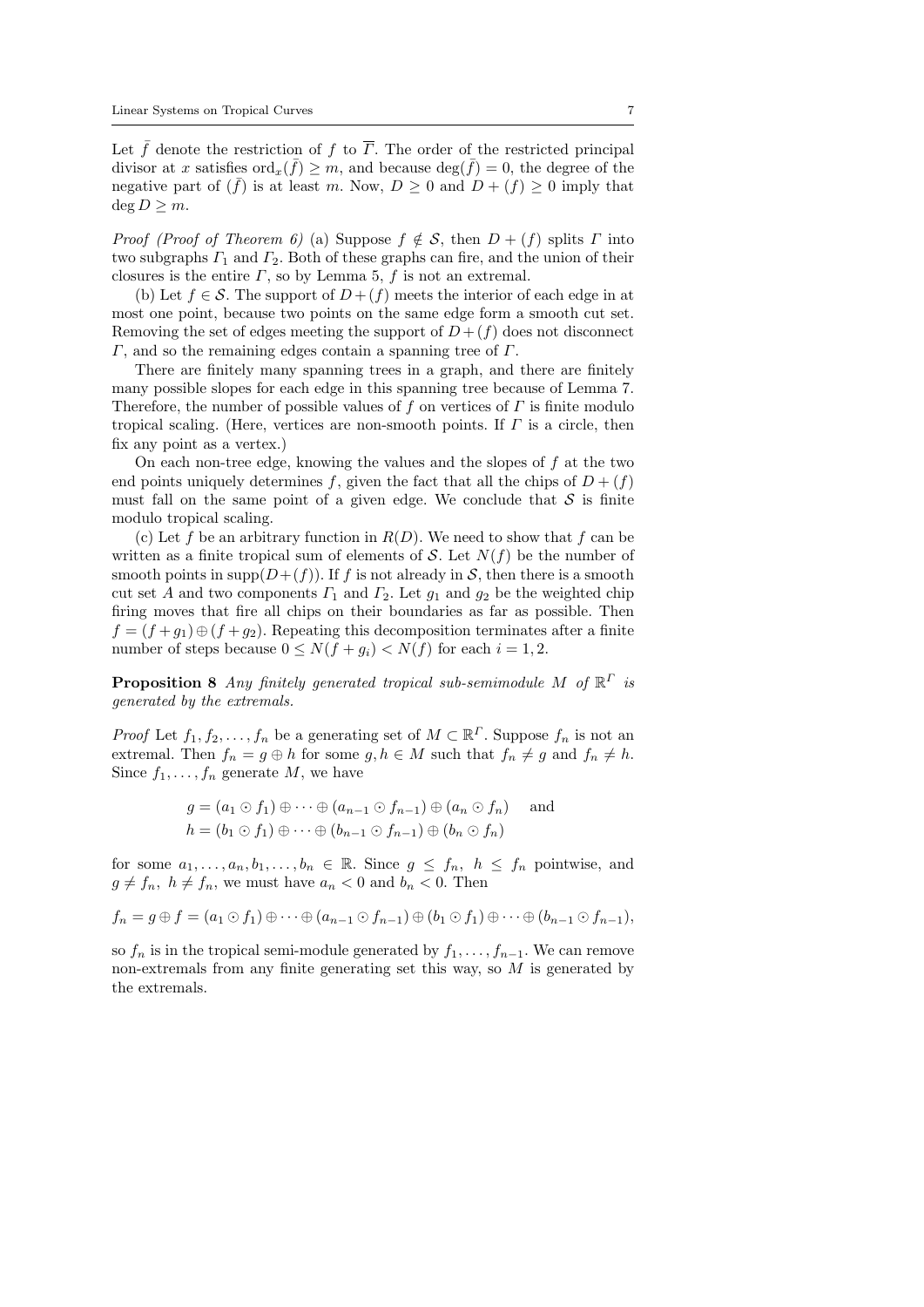

Fig. 1 Let the tropical curve  $\Gamma$  be the complete graph on four vertices with edges of equal length. Let K be the canonical divisor. The 13 divisors shown here, together with  $K$ , correspond to the elements of S that generate  $R(K)$ , from Theorem 6. The seven black dots in the Petersen graph correspond to the extremals.

**Corollary 9** The tropical semimodule  $R(D)$  is generated by the extremals. This generating set is minimal and unique up to tropical scalar multiplication.

The set of extremals can be obtained from  $S$  by removing the elements that do not satisfy the condition in Lemma 5.

Example 10 Let  $\Gamma$  be a tropical curve with the complete graph on 4 vertices with equal edge lengths as a model. Consider the canonical divisor  $K$ , that is the divisor with value 1 on the four vertices and zero elsewhere. The canonical divisor is defined in general in Section 4.2. Then the set  $S$  from Theorem 6 consists of 14 elements, 7 of which are extremals. See Figure 1.

If the edge lengths of the complete graph are not all equal, then the set  $S$ may be different from this. We will describe the local cell complex structure of  $R(K)$  near K in the next section, in Example 20.

# 4 Cell complex structure of  $|D|$

As seen in the previous section,  $R(D) \subset \mathbb{R}^{\Gamma}$  is finitely generated as a tropical semi-module or a tropical polytope. However, it is not a polyhedral complex in the ordinary sense. For example, let  $\Gamma$  be the line segment [0, 1], and  $D$  be the point 1. Then  $R(D)$  is the tropical convex hull of  $f, g \in \mathbb{R}^{\Gamma}$  where  $f(x) = x$  and  $g(x) = 0$ . Although  $R(D)$  is one-dimensional, it does not contain the usual line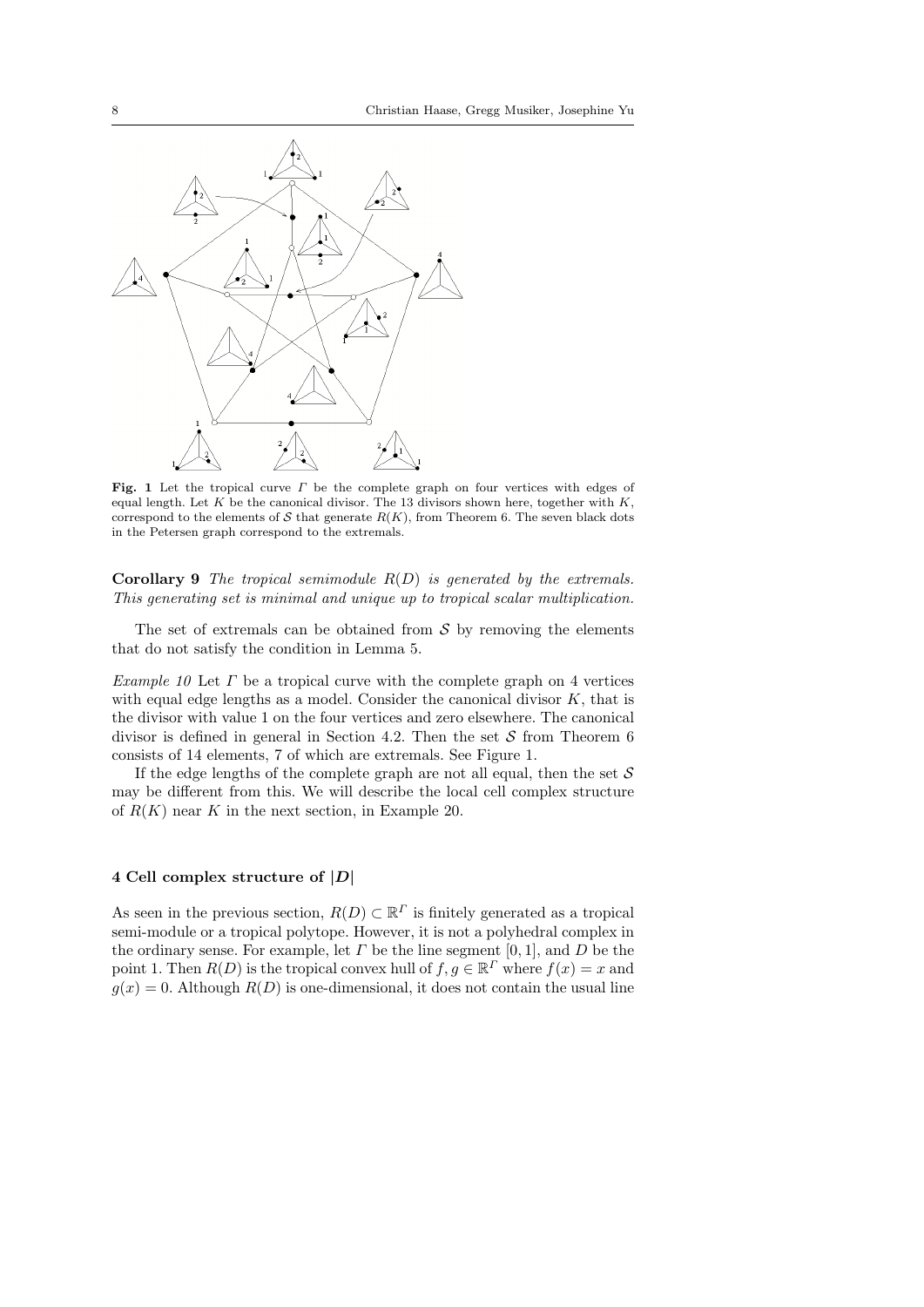segment between any two points in it. Letting 1 denote the constant function taking the value 1 at all points, we consider functions in  $R(D)$  modulo addition of 1, i.e. translation.

**Lemma 11** The set  $R(D)/1$  does not contain any nontrivial ordinary convex sets.

*Proof* Let  $f, g \in R(D)$  be two tropical rational functions that are not translates of each other. Then there is a smooth point  $x \in \Gamma$  at which the slopes of f and g differ. Let  $0 < \lambda < 1$  be such that the convex combination  $\lambda f + (1 - \lambda)g$  has a non-integer slope at x. Then  $\lambda f + (1 - \lambda)g$  is not a tropical rational function, so it is not in  $R(D)$ .

Recall that  $R(D)/1$ , i.e.  $R(D)$  modulo tropical scaling can be identified with the linear system  $|D| := \{D+(f) : f \in R(D)\}\$ via the map  $f \mapsto D+(f)$ . In what follows, elements of |D| and elements of projectivized  $R(D)$ , i.e.  $R(D)/1$ , will be used interchangeably.

A choice of model  $G(\Gamma)$  induces a polytopal cell decomposition of Sym<sup>d</sup>  $\Gamma$ , the  $d^{\text{th}}$  symmetric product of  $\Gamma$ . Andreas Gathmann and Michael Kerber [GK08] as well as Grigory Mikhalkin and Ilia Zharkov [MZ06] describe |D| as a cell complex  $|D|_{G(\Gamma)} \subset \text{Sym}^d \Gamma$ . Let us coordinatize this construction.

We identify each open edge  $e \in E$  with the interval  $(0, \ell(e))$  thereby giving the edge a direction, and we identify  $Sym^k e$  with the open simplex  $\{x \in \mathbb{R}^k\}$ .  $0 < x_1 < \ldots < x_k < \ell(e)$ . A cell of  $|D|$  is indexed by the following discrete data:

- $-d_v \in \mathbb{Z}$  for every vertex  $v \in V$ ,
- a composition (i.e. an ordered partition)  $d_e = d_e^{(1)} + \cdots + d_e^{(r_e)}$  for every edge  $e$  of  $\Gamma$ , and
- an integer  $m_e$  for every edge e of  $\Gamma$ .

Then, a divisor  $D'$  belongs to that cell if

- $-d_v = D'(v)$  for all  $v \in V$ ,
- D' is given on e by  $\sum_i d_e^{(i)} x_i$  for  $0 < x_1 < \ldots < x_{r_e} < \ell(e)$ , and
- the slope of f at the start of edge e is  $m_e$ , where f is such that  $(f)+D=D'$ .

The intersection of  $|D|$  with an open cell of  $Sym^d \Gamma$  is a union of cells of  $|D|$ .

This cell complex structure depends on the choice of the model  $G(\Gamma)$ , but not on the choice of representative divisor  $D$  in the linear system  $|D|$ . In particular, choosing a finer model amounts to subdividing the cell complex |D|, and choosing a different divisor  $D' = D + (q)$  amounts to changing the integer slopes at the starting points on the edges by the slopes of  $g$ , but this does not change the cells. Whenever we talk about a cell complex structure of |D|, we are impliciting assuming a model  $G(\Gamma)$ . Unless  $\Gamma$  is a circle, there is a unique coarsest model with the least number of vertices.

Example 12 Let  $\Gamma$  be a circle (for example a single vertex  $v$  with a loop edge e attached). Consider D to be the divisor  $3v$ . As we analyze in Example 17,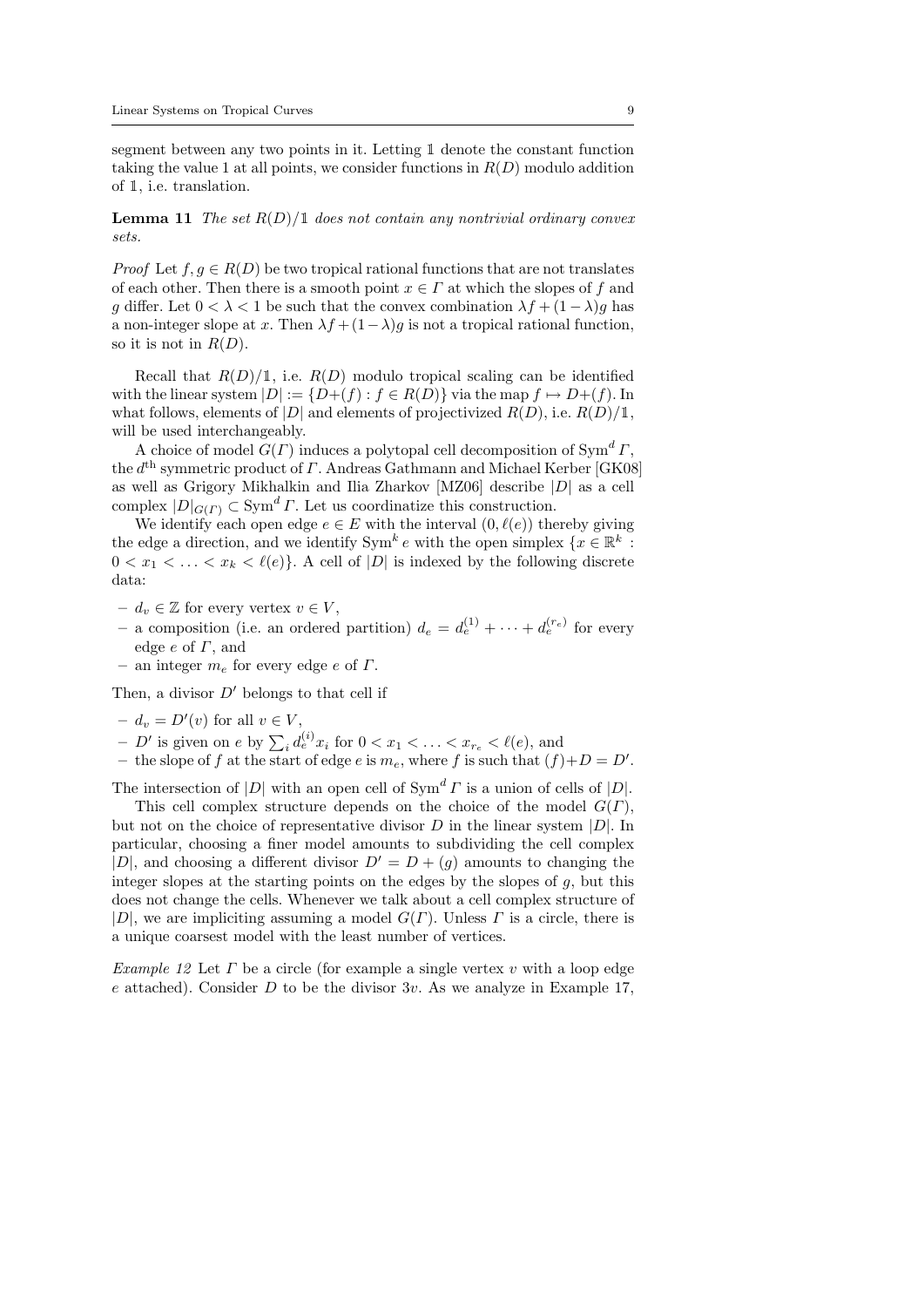|D| contains two 2-cells in this case. The elements of both cells are divisors  $D' = x + y + z$  with distinct points x, y, and z on the interior of e. However the two 2-cells differ from one another by the slope of the function  $f$  (defined by  $D' = D + (f)$  at v. The outgoing slopes of f at v are given by  $[-2, -1]$  for one 2-cell and by  $[-1, -2]$  for the other.

This example shows that the combinatorial type of the divisor  $D'$  – the cell of  $Sym^d \Gamma$  containing  $D'$  – does not determine the cell of  $|D|$  containing D'. The different cells of  $|D|$  in one cell of  $Sym^d \Gamma$  are indexed by the slopes of  $f$ .

**Proposition 13** For  $D' \in |D|$  let  $I_{D'}$  be the set of points in the support of  $D'$  that lie in the interior of edges. Then the dimension of the carrier of  $D'$  is one less than the number of connected components of  $\Gamma\backslash I_{D'}$ .

Here, the carrier of  $D'$  is the cell containing  $D'$  in its interior. Recall that  $\Gamma$  is connected, and note that being in the interior of an edge depends on the model  $G(\Gamma)$ .

*Proof* First, suppose  $\Gamma \backslash I_{D'}$  is connected, that is, the chips on the interior of edges do not disconnect  $\Gamma$ . As in the proof of Theorem 6(b), the combinatorial type of  $D'$  together with the slope data which specifies the cell of  $|D|$  determines the function f with  $D' = D + (f)$  up to tropical scaling. Hence, D' is a vertex and its carrier cell has dimension zero.

Next, suppose  $\Gamma\backslash I_{D'}$  has k connected components  $\Gamma_1, \Gamma_2, \ldots, \Gamma_k$ , where  $k \geq 2$ . Let  $C_i := \Gamma_i \cap \Gamma \backslash \Gamma_i$  be the set of points in the boundary of  $\Gamma_i$  for each  $i = 1, \ldots, k$ . Points in  $C_i$  are in  $I_{D'}$ , so they lie in the interiors of edges. Then  $\Gamma_i$  can fire: there is a weighted chip firing move  $f_i$  moving the  $D'(x)$  chips at  $x \in C_i$  a distance of  $\varepsilon/D'(x)$  away from  $\Gamma_i$  while maintaining the combinatorial structure of D'. That is,  $D' + (f_i)$  stays in the same cell as D'. In our cell coordinates, the  $f_i$  yield k segments  $\xi_i$  with components  $\xi_{i,x} = \pm \varepsilon/D'(x)$  for  $x \in C_i$ . We claim that those segments span a  $(k-1)$ -dimensional space and thus the cell in question has dimension at least  $k - 1$ . So suppose  $\sum \lambda_i \xi_i = 0$ . Whenever  $x \in \Gamma_i \cap \Gamma_j$   $(i \neq j)$ , the corresponding cell coordinate tells us that  $\lambda_i = \lambda_j$ . Because *Γ* is connected, all  $\lambda_i$ 's must be the same, and the space of dependencies among the  $\xi_i$  is one-dimensional as claimed.

On the other hand, the only subgraphs that can fire  $D'$  without changing the combinatorial type are unions of  $\Gamma_i$ 's. Whenever  $D'' = D' + (f)$  is a divisor in the cell of  $D'$  near  $D'$ , the function f is necessarily a weighted chip firing move. So the cell has dimension at most  $k - 1$ .

**Theorem 14** Let G be a model for Γ, and let  $S_G$  be the set of functions  $f \in R(D)$  such that the support of  $D+(f)$  does not contain an interior cut set (i.e. a cut set consisting of points in interior of edges in the model  $G$ ). Then

- (a)  $S_G$  contains the set S from Theorem 6,
- (b)  $S_G$  is finite modulo tropical scaling, and
- (c)  $S_G = \{ f \in R(D) : D + (f) \text{ is a vertex of } |D| \}.$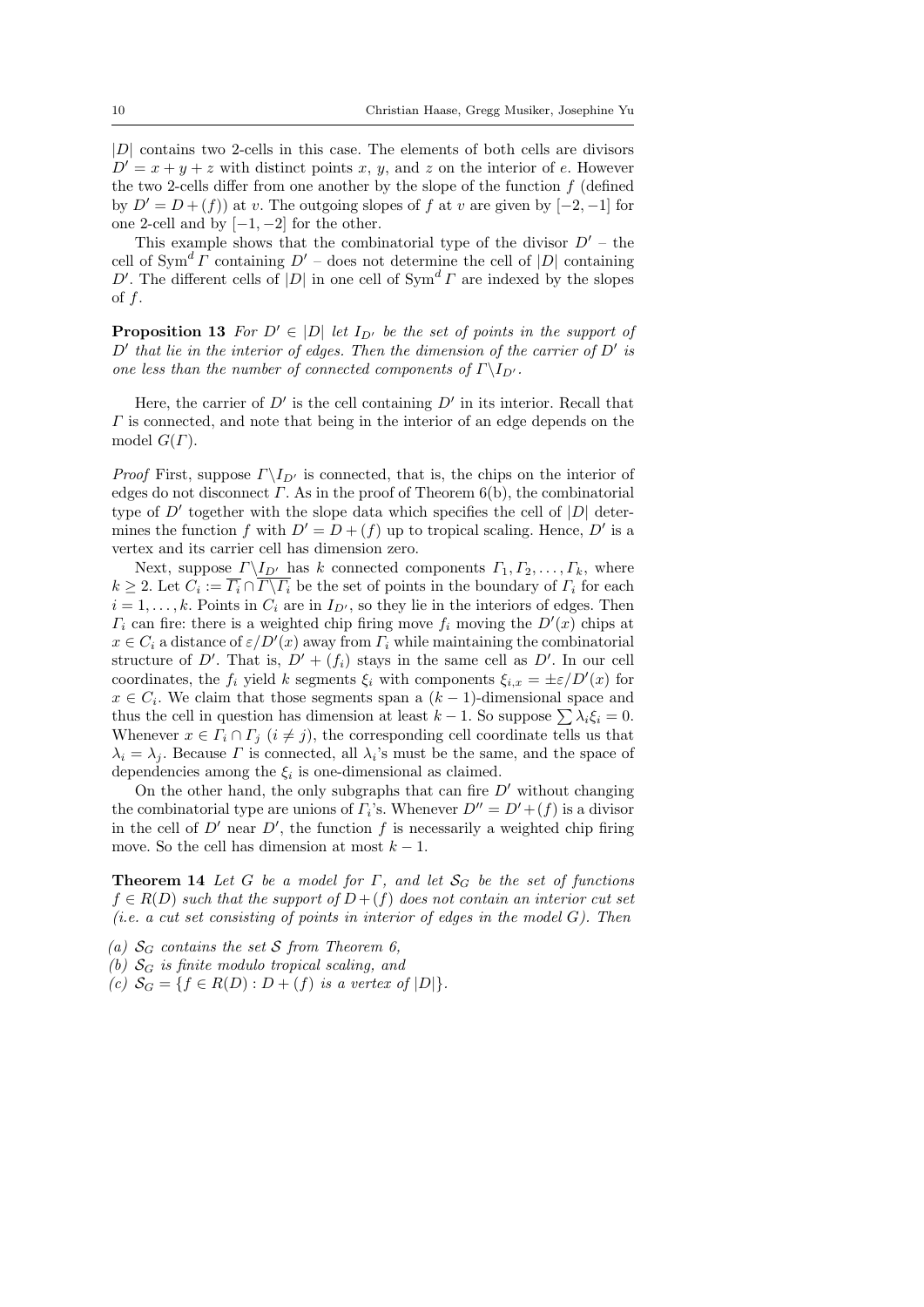Proof The statement (a) follows from definitions since points in the interior of edges (for any model) are smooth, and the statement (b) can be shown in the exact same way as Theorem  $6(b)$ . By the previous proposition, any element of  $\mathcal{S}_G$  has dimension 0. This shows (c).

This shows in particular that the cell complex  $|D|$  has finitely many vertices. If the model  $G$  is the coarsest one, i.e. the vertices of  $G$  are non-smooth points of Γ, then  $\mathcal{S}_G = \mathcal{S}$ . If Γ is a circle, then there is no unique coarsest model.

Proposition 15 Each closed cell in the cell complex is finitely-generated as a tropical semi-module by its vertices. In particular, it is tropically convex.

*Proof* We proceed as in the proof of Theorem  $6(c)$ . Let f be a tropical rational function in  $R(D)$ . If supp $(D+(f))$  contains an interior cut set, then we can fire two complementary components in each direction as far as possible. This amounts to writing f as the tropical sum of two other functions  $q_1, q_2$  in the boundary of the same closed cell. By induction on the dimension of the carrier,  $g_1$  and  $g_2$  can be written as a tropical linear combination of the vertices of the closed cell containing them.

Example 16 (Line Segment) Any tree is a genus zero tropical curve. Like genus zero algebraic curves, two divisors on a tree are linearly equivalent if and only if they have the same degree  $d$ . The simplest tree is a line segment consisting of an edge e between two vertices, say  $v_1$  and  $v_2$ . In this case, |D| is a dsimplex. The vertices of  $|D|$  correspond to ordered pairs  $[d_1, d_2]$  summing to d associated to the chip configuration at  $v_1$  and  $v_2$ .

Example 17 (Circle) A circle is the only tropical curve where the canonical divisor K is 0. Let  $\Gamma$  be homeomorphic to a circle and let  $D$  be of degree 3. Then  $D \sim 3x$  for some point  $x \in \Gamma$ . The coarsest cell structure of  $R(D)$  is a triangle, but it is not realized by any model on  $\Gamma$  because  $\Gamma$  does not have a unique coarsest model. If the model contains only one vertex v and  $D \sim 3v$ , then  $R(D)$  is a triangle subdivided by a median; see Figure 2. In particular  $|D|$ contains four 0-cells, five 1-cells, and two 2-cells. If the model  $G(\Gamma)$  consists of a vertex u such that  $D \nsim 3u$ , then the cell complex structure would be different. If the model  $G(\Gamma)$  consists of 3 equally spaced vertices  $v_1, v_2, v_3$ , and  $D \sim 3v_1$ , then  $R(D)$  is isomorphic as a polyhedral complex to the barycentric subdivision of a triangle.

Example 18 (Circle with higher degree divisor) Let  $\Gamma$  be a circle graph with only a single vertex v and a single edge e, a loop based at v. Let  $D = dv$ ; then the linear system  $|D|$  is a cone over a cell complex, which we denote as  $P_d(circle)$ , which has an f-vector given by the following:

The number of *i*-cells of  $P_d(circle) = f_i = (i+1) \binom{d}{i+2}$ .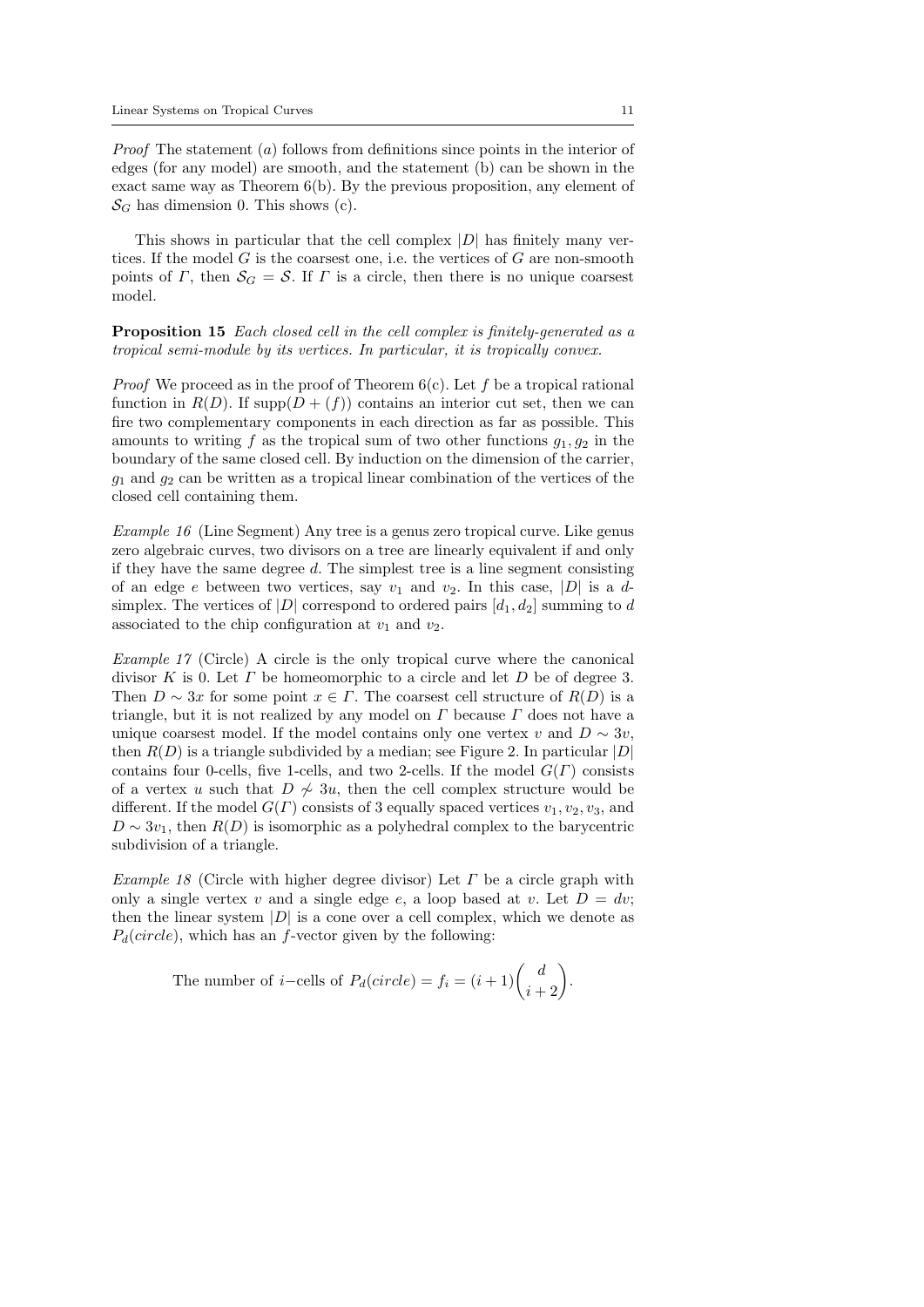

Fig. 2 The polyhedral cell complex  $R(3v)/1$  on  $\Gamma = S^1$ . The three black vertices are the extremals, and they correspond to the three divisors which are linearly equivalent to 3v and have the form 3w. We have presented  $S^1$  as the line segment [0, 1] with points 0 and 1 identified.

Consequently, the *f*-vector for  $|D|$  is given by

$$
\begin{cases} \binom{d}{2} + 1 \text{ if } i = 0\\ (i+1)\binom{d}{i+2} + i\binom{d}{i+1} \text{ if } i \ge 1. \end{cases}
$$

To see how to get these f-vectors, we note that a divisor  $D' \sim dv$  corresponds to a tropical rational function f such that  $dv + (f) = D'$ . One such f is the zero function, this corresponds to the cone point. Each other tropical rational function is parameterized by an increasing sequence of integer slopes  $(a_1, \ldots, a_{i+2})$  such that  $a_1 < 0$ ,  $a_{i+2} > 0$ , and  $a_{i+2} - a_1 \leq d$ . The first slope must be negative and the last slope must be positive so that the values of  $f$ at the two ends of the loop e agree. The cells not incident to the cone point yield the cell complex  $P_d(circle)$ , and are given by sequences  $(a_1, \ldots, a_{i+2})$ such that all  $a_i \neq 0$ . To finish the computation of the f-vector for  $P_d(circle)$ , we pick an ordered pair  $[j, k]$  with  $j, k \ge 1$  and  $j + k = i + 2$  to denote the number of negative and positive  $a_k$ 's, respectively. After setting  $a_1 = -\ell$ , we note that the number of ways to pick the remaining negative  $a_k$ 's is given by  $\binom{\ell-1}{j-1}$ , and the number of ways to pick a subset of positive  $a_k$ 's such that  $a_{i+2} - a_1 \le d$  is given by  $\binom{d-\ell}{k}$ . Summing over possible  $\ell$ , and using a standard identity involving binomial coefficients (for instance see [BQ03, Identity 136]), we obtain  $\binom{d}{i+2}$  such tropical rational functions for each  $[j, k]$ . Since there are  $i + 2$  such  $[j, \bar{k}]$ 's, we get the above number of *i*-cells not incident to the cone point. For the case of  $d = 4$ , see Figure 3.

*Example 19* (Circle. Cell structure of  $|D|$  as a simplex) In Examples 17 and 18, we saw that having to choose a model, even one with only one vertex, gives  $|D|$  a cell structure of a subdivided simplex. Moreover, different choices of models, even if they contain only one vertex each, may give combinatorially different cell complex structures for  $|D|$ . We wish to describe  $|D|$  as a simplex.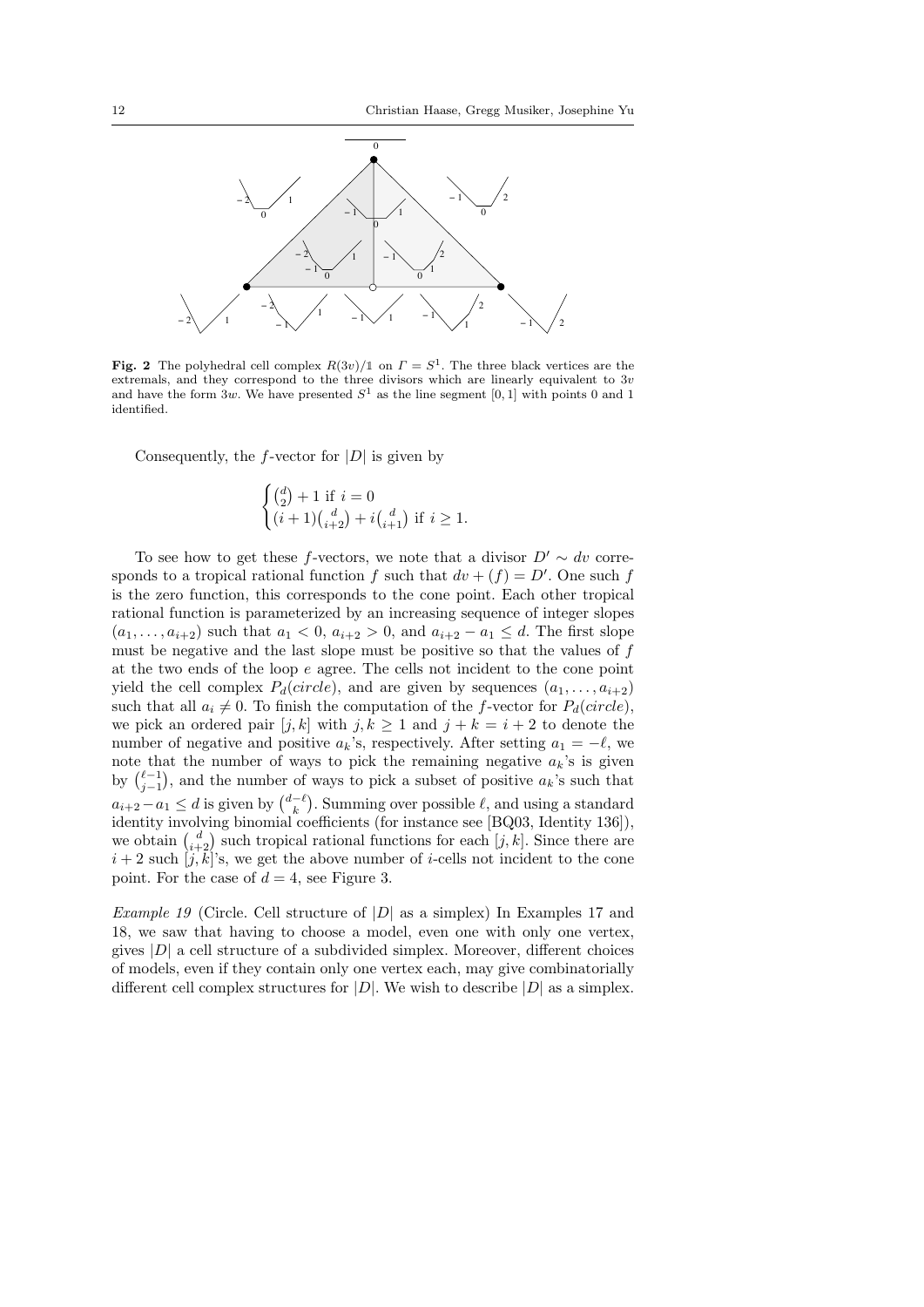

Fig. 3 The polyhedral cell complex  $R(4v)/1$  on  $\Gamma = S^1$  is a subdivided tetrahedron, a cone over this subdivided triangle with the cone-point corresponding to the constant function. (The labels of most 1-cells are suppressed, but may be read off from the incident vertices or 2-cells.) The cone-point plus the three black vertices are the extremals.

First, let us look at the embedding of  $|D|$  in the symmetric product of the tropical curve. Let  $\Gamma$  be the circle  $\mathbb{R}/\mathbb{Z}$ , and  $D = d \cdot [0]$  be a divisor of degree d. The embedding of |D| in  $\text{Sym}^d \Gamma = \text{Sym}^d (\mathbb{R}/\mathbb{Z})$  is given by

$$
\{x \in (0,1]^d : 0 < x_1 \le x_2 \le \dots x_d \le 1, \quad x_1 + x_2 + \dots + x_d \in \mathbb{Z}\}.
$$

To see this, first consider a tropical rational function  $g$  on the line segment  $[0, 1]$ with  $(q) = x_1 + x_2 + \cdots + x_d - d \cdot 0$  and  $q(1) = 0$ . Then  $q(0) = x_1 + x_2 + \cdots + x_d$ . If  $g(0) \in \mathbb{Z}$ , then adding g and a function l with constant slope  $g(0)$  on [0, 1] gives a tropical rational function  $f = g + l$  on the circle with  $(f) + D =$  $x_1 + x_2 + \cdots + x_d$ . It is easy to check that any  $f \in R(D)$  can be obtained this way. Although this description gives  $|D|$  a uniform coordinate system, this does not give us a cell complex structure.

In fact, |D| can be realized as a  $(d-1)$ -dimensional simplex, on d vertices. There is a unique set of d points  $v_1, v_1, \ldots, v_d$  in  $\Gamma$  such that  $D \sim dv_i$  for all  $i = 1, \ldots, d$ . These d points are equally spaced along  $\Gamma$ . The extremals of  $R(D)$  are

$$
\mathcal{E} = \{ f \in R(D) : (f) + D = d \cdot v_i \text{ for some } i = 1, 2, ..., d \}.
$$

Consider the  $(d-1)$ -dimensional simplex on vertices  $V = \{dv_1, dv_2, \ldots, dv_d\},\$ that is, the simplicial complex containing a  $(k-1)$ -dimensional cell for any k subset of V. We would like to stratify  $|D|$  into these cells. For any divisor  $D' \in |D|$ , elements in the same cell as  $D'$  are obtained from  $D'$  by weighted chip firing moves that do not change the cyclically-ordered composition  $d = a_1 +$  $a_2 + \cdots + a_k$  associated to divisor  $a_1x_1 + a_2x_2 + \cdots + a_kx_k$  where  $x_1, x_2, \ldots, x_k$ are distinct and cyclically ordered along the circle (with a fixed orientation).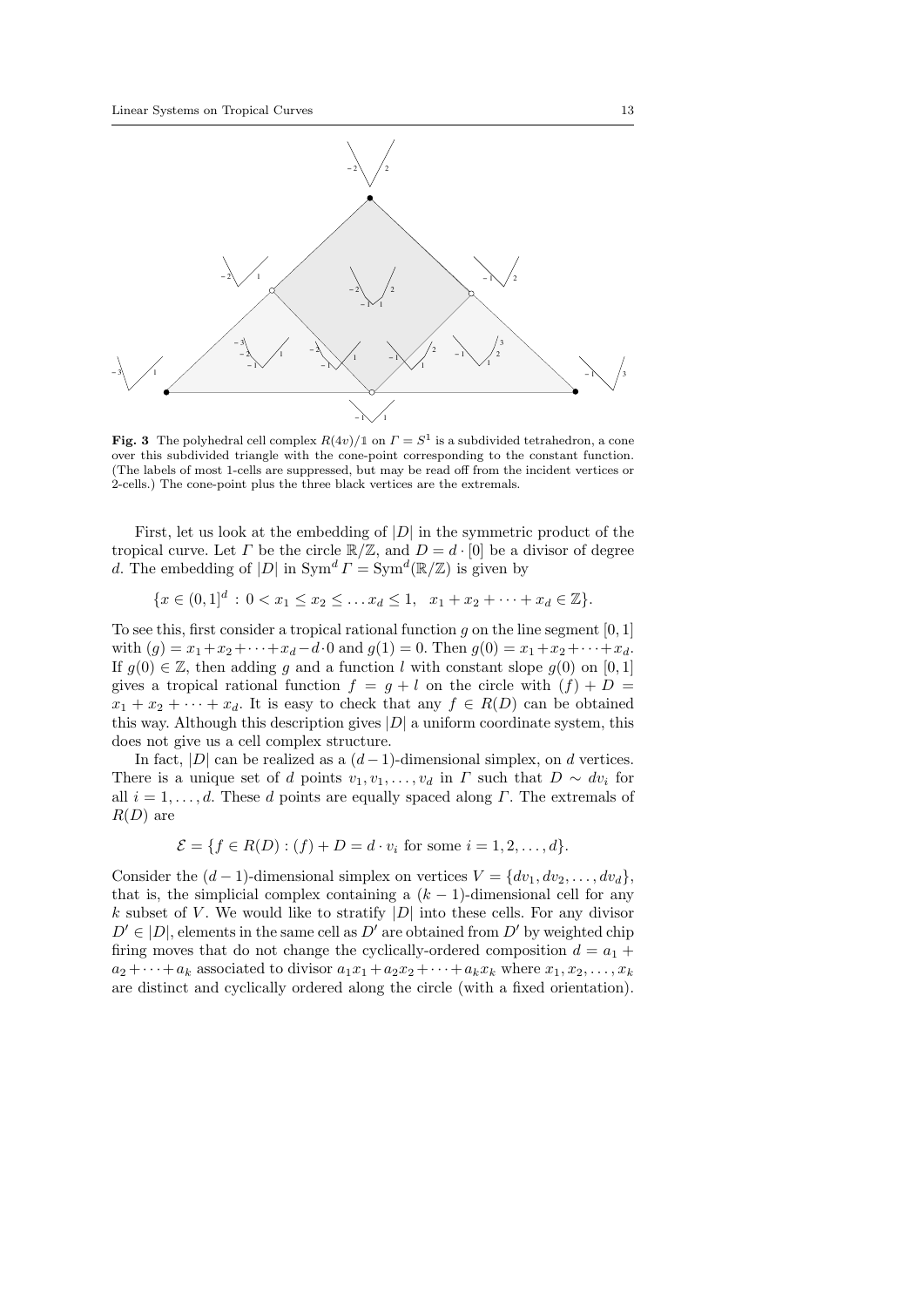

Fig. 4 A non-simplicial cell in the canonical linear system  $|K|$  where  $\Gamma$  is the complete graph on four vertices with edges of equal length.

The complement of the support of  $D' = a_1x_1 + a_2x_2 + \cdots + a_kx_k$  consists of k segments. For each of these segments, there is a unique extremal in  $R(D')$ that is maximal and constant on it. These  $k$  extremals of  $R(D')$ , which are naturally identified with extremals of  $R(D)$ , are precisely the vertices of the cell of  $D'$  and their convex hull is the cell of  $D'$ .

Example 20 ( $K_4$  continued) As in Example 10, consider the graph  $K_4$  with equal edge lengths and the canonical divisor K. The coarsest cell structure of |K| consists of 14 vertices and topologically is the cone over the Petersen graph shown in Figure 1. The cone point is the canonical divisor  $K$ . The "cones" over the 3 subdivided edges of the Petersen graph are quadrangles. The maximal cells of  $|K|$  consist of 12 triangles and 3 quadrangles. In particular,  $|K|$  is not simplicial. The quadrangle obtained from "coning" over the bottom edge of the Petersen graph is shown in Figure 4.

#### 4.1 Local structure of a cell complex

If B is a cell complex and x is a point in B, then the  $\text{link}(x, B)$  denotes the cell complex obtained by intersecting  $B$  with a sufficiently small sphere centered at x. We will define a triangulation of  $\text{link}(D, |D|)$  which is finer than the cell structure. Note that  $|D|$  and  $|D'|$  are isomorphic as cell complexes, so  $\text{link}(D, |D|) \cong \text{link}(D, |D'|)$  for any  $D' \sim D$ .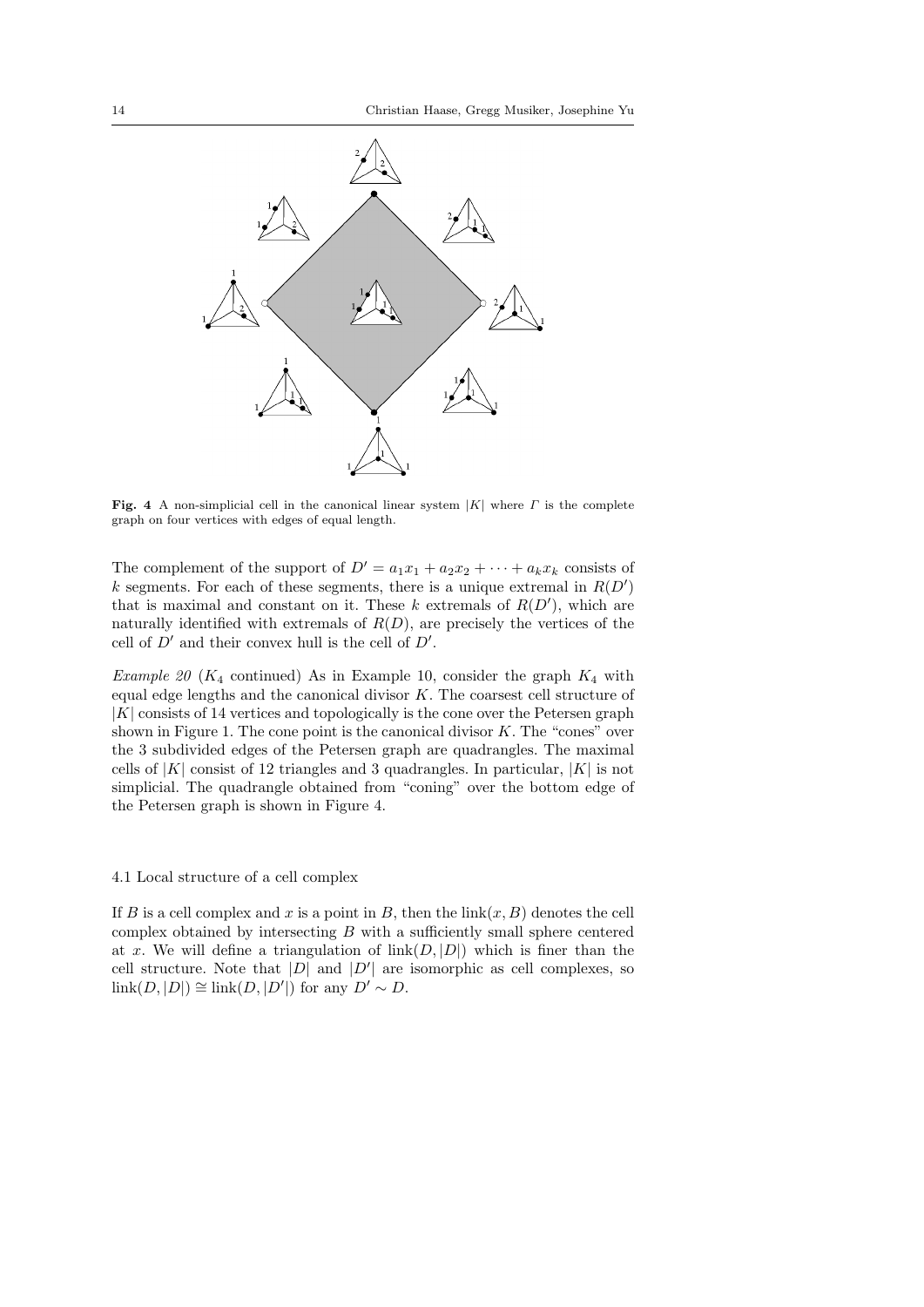Let  $D' \in \text{link}(D, |D|)$  and f be a rational function such that  $D' = D + (f)$ . Let  $h_0 > h_1 > \cdots > h_n$  be the values taken on by f on the set of points that are either vertices of  $\Gamma$  or where f is not smooth. Notice that  $h_0$  and  $h_n$  are maximum and minimum values of f, respectively. Since  $D+(f) \in \text{link}(D, |D|)$ , we may assume that  $h_0 - h_n$  is sufficiently small. Let  $G = (T_0 \subset T_1 \subset \cdots \subset$  $\Gamma_n = \Gamma$ ) be a chain of subgraphs of  $\Gamma$  where  $\Gamma_i = \{x \in \Gamma : f(x) \ge h_i\}.$ 

Let  $G' = (I'_1 \subset I'_2 \subset \cdots \subset I'_n = \Gamma)$  be the chain of *compactified* graphs, where  $\Gamma'_i$  is the union of edges of  $\Gamma_i$  that are between two vertices of  $\Gamma$ . Each cell can be subdivided by specifying more combinatorial data: the chain  $G'$ obtained this way and the slopes at the non-smooth points. We call this the fine subdivision.

For an effective divisor D, we can naturally associate the firing poset  $\mathcal{P}_D$ as follows. An element of  $\mathcal{P}_D$  is a weighted chip firing move without the information about the length, i.e. it is a closed subgraph  $\Gamma' \subset \Gamma$  together with an integer  $c_e$  for each out-going direction e of  $\Gamma'$  such that for each point  $x \in \Gamma'$ we have  $\sum c_e \le D(x)$  where the sum on the left is taken over the all outgoing directions e from x and  $D(x)$  denotes the coefficient of x in D. We say that  $(\Gamma', c') \leq (\Gamma'', c'')$  if  $\Gamma' \subset \Gamma''$  and  $c'_e \geq c''_e$  for each common outgoing direction  $e$  of  $\Gamma'$  and  $\Gamma''$ .

Theorem 21 The fine subdivision of the link of a divisor D in its linear system  $|D|$  is a geometric realization of the order complex of the firing poset  $\mathcal{P}_D$ .

*Proof* By the discussion above, a cell in a fine subdivision  $\text{link}(D, |D|)$  corresponds to a unique chain in the firing poset. For any chain in the firing poset, we can construct an element in  $\text{link}(D, |D|)$  by performing the weighted chip firing moves in the order given by the chain, starting from the smallest element. The element constructed this way defines a cell in the fine subdivision.

Note that the link of an element in  $|D|$  does not depend on the precise location of the chips, but on the combinatorial data of the location. In other words, changing the edge lengths, without changing which edges the chips are on, does not affect the combinatorial structure of the link.

This Theorem, along with Proposition 13 allows us to explicitly describe the 1-cells incident to a 0-cell  $D'$  of  $|D|$ . For this, we need to define a specific subset of the weighted chip-firing moves. In particular, we call a weighted chipfiring move f (which is constant on  $\Gamma_1$  and  $\Gamma_2$ ) to be *doubly-connected* if  $\Gamma_1$ and  $\Gamma_2$  are both connected subgraphs.

**Proposition 22** Given  $D' \in |D|$ , and a model G such that  $\text{supp}(D') \subset V(G)$ (so that D' is a 0-cell in  $|D|$ ), the 1-cells incident to D' correspond to the set of doubly-connected weighted chip-firing moves that are legal on chip configuration  $D'$  (up to combinatorial type).

*Proof* Let f be a weighted chip-firing move which is legal at  $D'$  that is constant on  $\Gamma_1$  and  $\Gamma_2$  such that  $f(\Gamma_2) = f(\Gamma_1) - \epsilon$  for small  $\epsilon > 0$ . Then  $D''$ , defined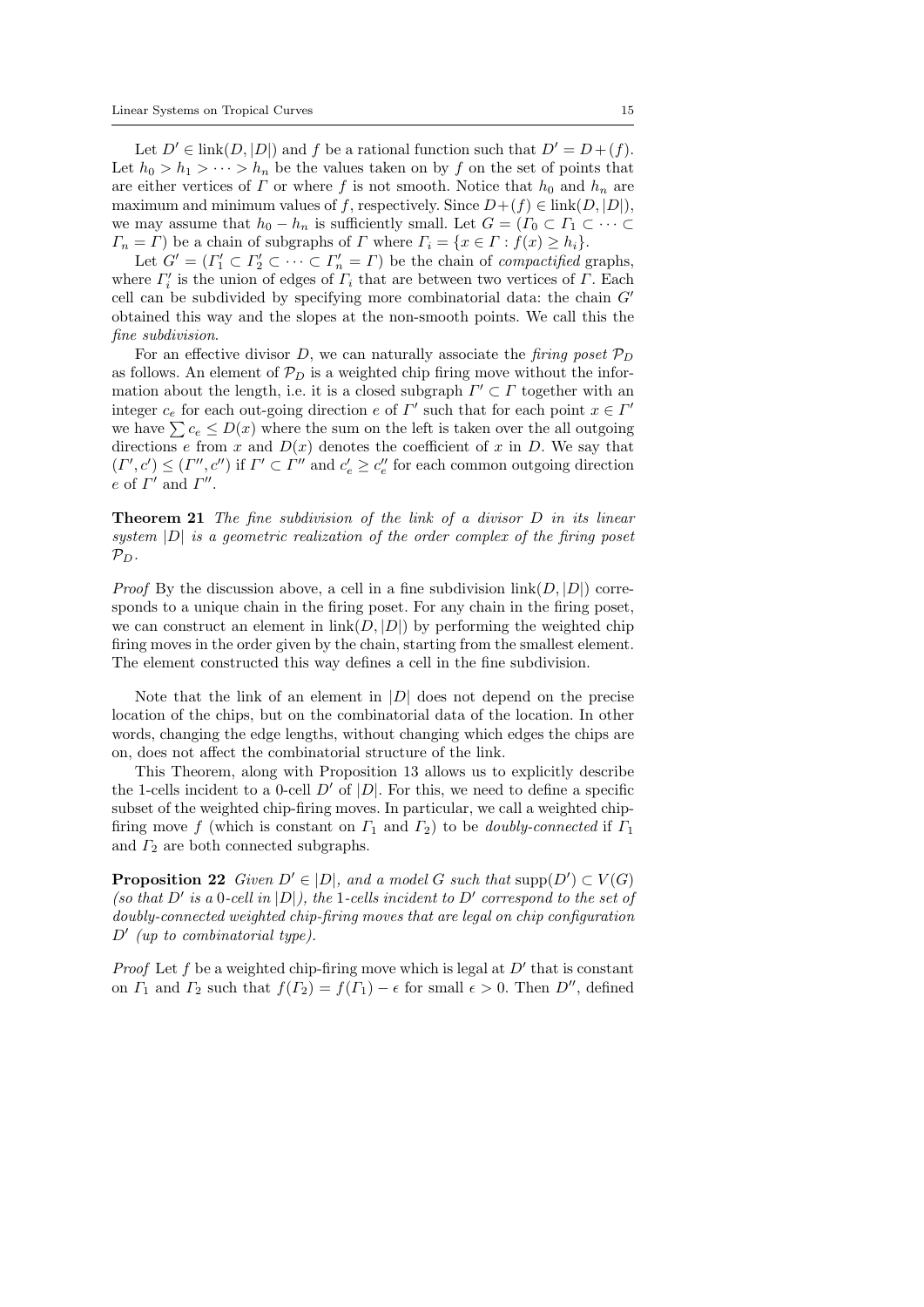as  $D' + (f)$  has a chip on each of the line segments  $L_i$  connecting  $\Gamma_1$  and  $\Gamma_2$ . Then the dimension of the corresponding cell of  $D''$  is one if and only if  $\Gamma_1$ and  $\Gamma_2$  are both connected.

### 4.2 Bergman subcomplex of  $|K|$

Now we analyze the linear systems of an important family of divisors. The canonical divisor K on Γ is

$$
K := \sum_{x \in \Gamma} (\text{val}(x) - 2) \cdot x.
$$

Notice that since vertices of valence two do not contribute to the divisor  $K$ , the definition of K does not depend on the choice of model.

Let  $M$  be a matroid on a ground set  $E$ . The Bergman fan of  $M$  is the set of  $w \in \mathbb{R}^E$  such that w attains its maximum at least twice on each circuit C of M. The only matroids considered here are cographic matroids of graphs. For a graph  $G$  with edge set  $E$ , the cographic matroid is the matroid on the ground set  $E$  whose dependent sets are cuts of  $G$ , i.e. the sets of edges whose complement is disconnected. The *Bergman complex* is the cell complex obtained by intersecting the Bergman fan with a sphere centered at the origin. The following result will be useful to us later.

### Theorem 23 [AK06]

- 1. The Bergman complex (with its fine subdivision) is a geometric realization of the order complex of the lattice of flats of M.
- 2. The Bergman fan is pure of codimension rank $(M)$ .

Note that adding or removing parallel elements does not change the simplicial complex structure of the Bergman complex because the lattice of flats remains unchanged up to isomorphism. In particular, if  $G_1$  and  $G_2$  are two graphs, forming two models of the same tropical curve, then the corresponding cographic matroids have isomorphic Bergman complexes.

Lemma 24 A subset of edges of a graph forms a flat of the cographic matroid if and only if its complement is a union of circuits of the graph.

Proof The rank of a set A of edges is one more than the size of A minus the number of connected components of the complement of A. Hence A forms a flat if and only if there is no other edge outside of A such that removing the edge increases the number of connected components of the complement. This happens if and only if no connected component of the complement contain a one element cut set, i.e. the connected components are unions of circuits. Loops are considered circuits.

Suppose  $\Gamma$  has genus at least one but  $K_{\Gamma}$  is not effective. Let  $\Gamma'$  be the subgraph of  $\Gamma$  obtained by removing all the leaf edges recursively. Then the canonical divisor  $K'$  of  $\Gamma'$  is effective, and we can apply the following arguments for  $K'$  in  $\Gamma'$  or  $\Gamma$ .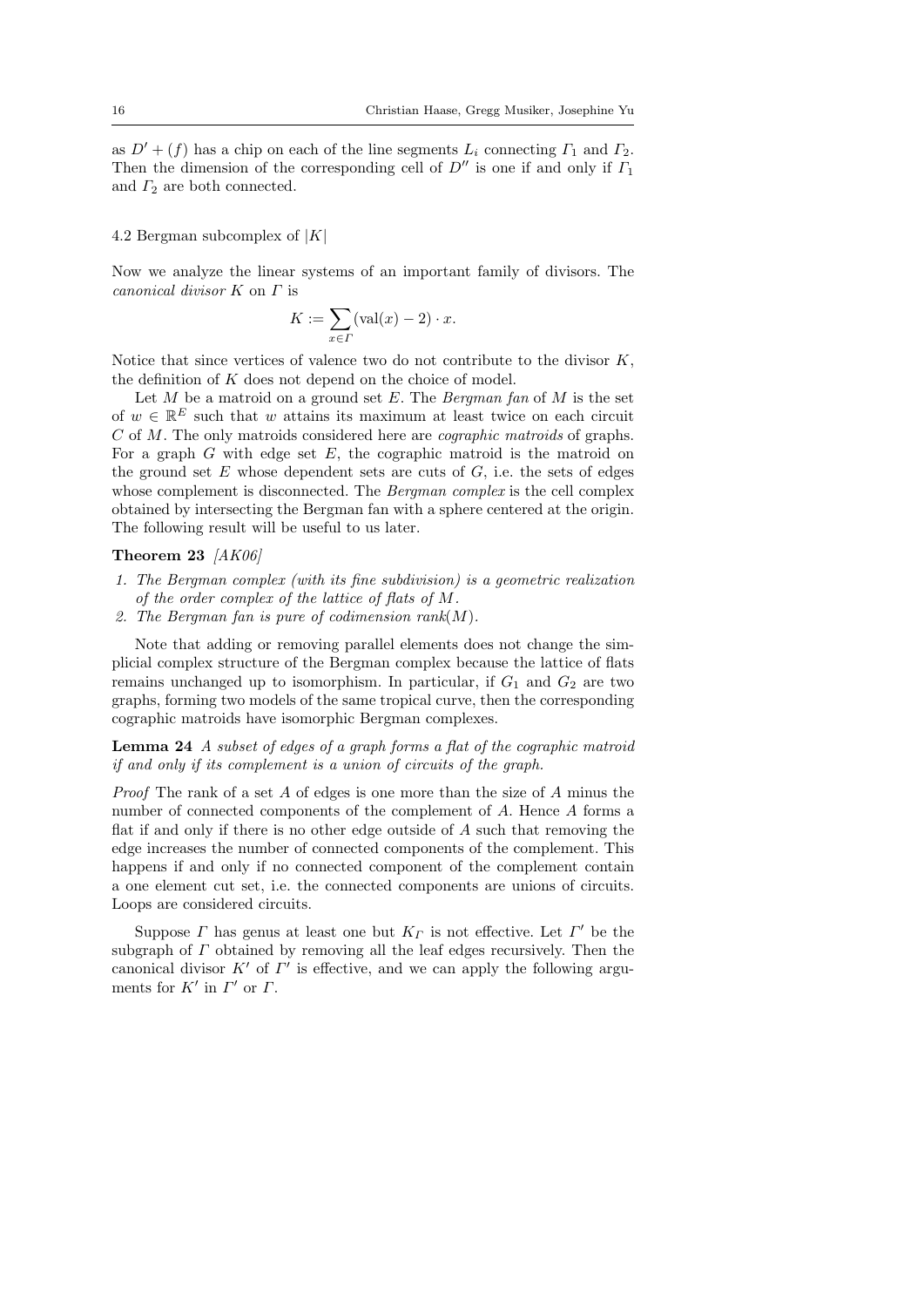**Theorem 25** The fine subdivision of  $\text{link}(K, |K|)$  contains the fine subdivision of the Bergman complex  $B(M^*(\Gamma))$  as a subcomplex.

Proof The complement of a flat is a union of cocircuits, so the lattice of flats is isomorphic to the lattice of unions of cocircuits, ordered by reverse-inclusion. The cocircuits of the cographic matroid are the circuits of the graph. For the canonical divisor  $K$ , the proper union of circuits can always fire. Hence the proper part of the poset of union of circuits is a subposet of the firing poset, and so is the proper part of the lattice of flats.

The Bergman complex may be a proper subcomplex of the link because there may be subgraphs that can fire on the canonical divisor but that are not union of circuits, e.g. two triangles connected by an edge in the graph of a triangular prism. Moreover, if  $\Gamma$  is not trivalent, there may be vertices that can fire more than one chip on each edge, so the firing poset may be strictly larger and so can the dimension of the order complex.

## Example 26 ( $K_4$  continued)

Let  $\Gamma$  be a tropical curve with the complete graph on four vertices as a model, with arbitrary edge lengths. Consider the canonical divisor  $K$ . In this case, the firing poset coincides with the lattice of unions of circuits, which is anti-isomorphic to the lattice of flats. Hence the link of the canonical divisor is isomorphic to the Bergman complex of the cographic matroid on the complete graph. Since the complete graph on four vertices is self-dual, its co-Bergman complex is the space of trees on five taxa, which is the Petersen graph [AK06]. See Figure 5.

In the case when all edge lengths are equal, the quadrangles of  $|K|$  described in Example 20 are subdivided in this fine subdivision of the  $\text{link}(K, |K|)$ . Note that the link of the canonical divisor stays the same when we vary the edge lengths, while the generators and cell structure of  $R(K)$  in Figure 1 may change.

## 5 The induced map and projective embedding of a tropical curve

A finite set  $\mathcal{F} = (f_1, \ldots, f_r) \subset R(D)$  induces a map  $\phi_{\mathcal{F}} \colon \Gamma \to \mathbb{TP}^{r-1}$ , defined as  $\phi_{\mathcal{F}}(x) = (f_1(x), \ldots, f_r(x))$  for each  $x \in \Gamma$ , This is a map into  $\mathbb{TP}^{r-1}$  rather than  $\mathbb{R}^r$  as we consider  $\mathcal F$  to be defined up to translation by 1.

**Theorem 27** Let  $\langle \mathcal{F} \rangle \subset R(D)$  be the tropical sub-semimodule of  $R(D)$  generated by F. Then  $\langle \mathcal{F} \rangle /1$  is homeomorphic to the tropical convex hull of the image of  $\phi_{\mathcal{F}}$ . In particular, if  $\mathcal F$  generates  $R(D)$ , then  $|D|$  is homeomorphic to the tropical convex hull of  $\phi_{\mathcal{F}}(\Gamma)$ .

The tropical convex hull of a set is the tropical semi-module generated by the set.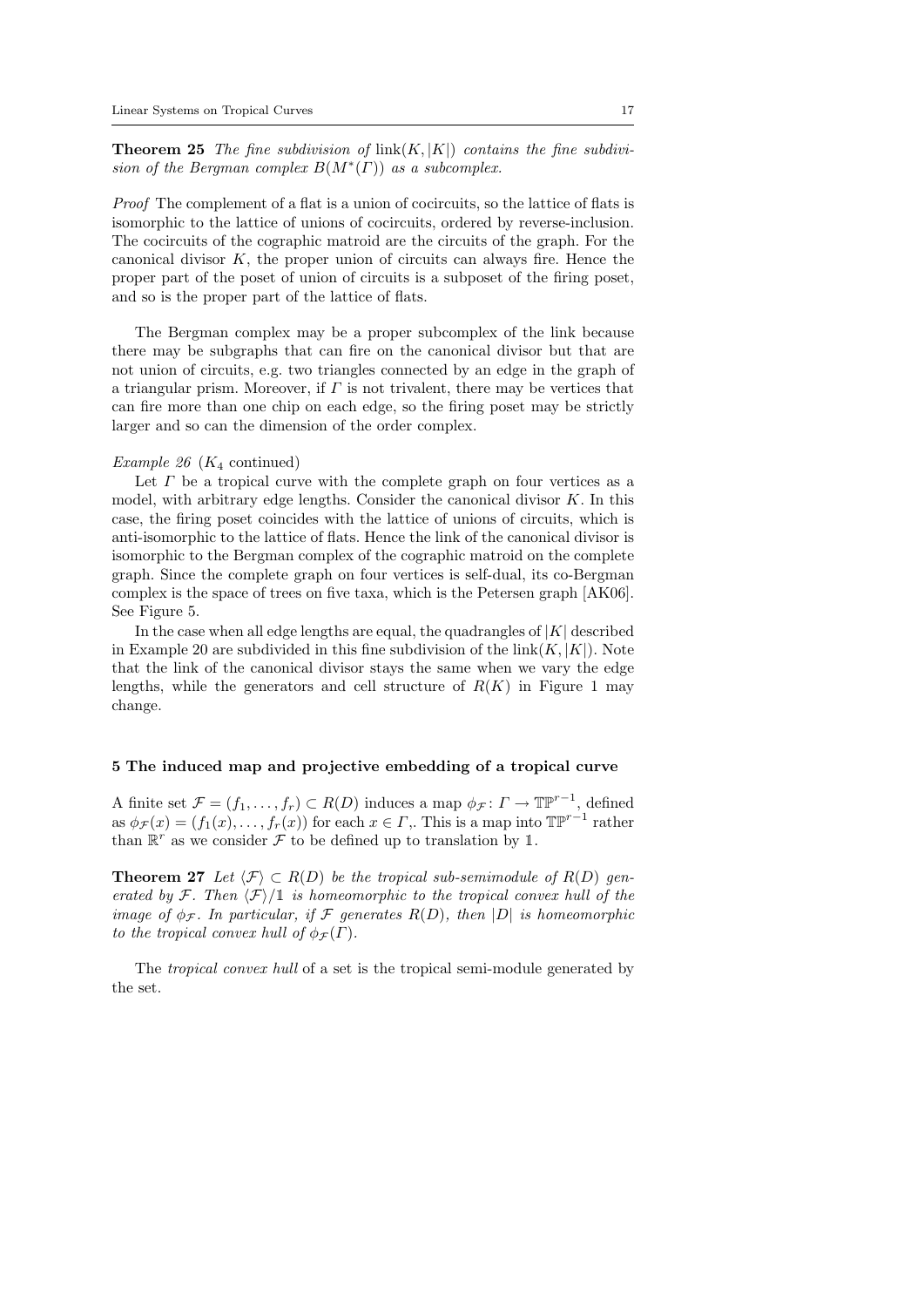

Fig. 5 Link of the canonical divisor in the canonical class, where  $\Gamma$  is the complete graph on four vertices, with arbitrary edge lengths. Order complex of the firing poset. The firing subgraphs in  $\Gamma$  are shown by solid lines. See Example 26. Compare with Figure 2 in [AK06].

Proof The intuition behind this theorem is the result from [DS04] that the tropical convex hull of the rows of a matrix is isomorphic to the tropical convex hull of the columns. Here, the matrix  $M_{\mathcal{F}}$  in question has entry  $f_i(x)$ in row i and column x. As in [DS04], we define a convex set

$$
P_{\mathcal{F}} = \{ (y, z) \in (\mathbb{R}^r \times \mathbb{R}^r) / (\mathbb{1}, -\mathbb{1}) : y_i + z(x) \ge f_i(x) \}.
$$

Let  $B_{\mathcal{F}}$  be the union of bounded faces of  $P_{\mathcal{F}}$ , i.e.  $B_{\mathcal{F}}$  contains points in the boundary of  $P_{\mathcal{F}}$  that do not lie in the relative interior of an unbounded face of  $P_{\mathcal{F}}$  in  $(\mathbb{R}^r \times \mathbb{R}^r)/(1,-1)$ . We will show that  $B_{\mathcal{F}}$  projects bijectively onto  $\langle \mathcal{F} \rangle / \mathbb{1} \subset \mathbb{R}^{\Gamma} / \mathbb{1}$  on the one hand, and to tconv  $\phi_{\mathcal{F}}(F) \subset \mathbb{TP}^{r-1}$  on the other, establishing a homeomorphism.

As in [DS04], we associate a *type* to  $(y, z) \in P_{\mathcal{F}}$  as follows:

$$
type(y, z) := \{ (i, x) \in [r] \times \Gamma : y_i + z(x) = f_i(x) \}.
$$

In other words, a type is a collection of defining hyperplanes that contains  $(y, z)$ , so elements in the relative interior of the same face have the same type. The recession cone of  $P_{\mathcal{F}}$  is  $\{(y, z) \in (\mathbb{R}^r \times \mathbb{R}^r) / (\mathbb{1}, -\mathbb{1}) : y_i + z(x) \geq 0\},\$ which is the quotient of the positive orthant in  $(\mathbb{R}^r \times \mathbb{R}^r)$  by  $(1, -1)$ . Hence, a point  $(y, z) \in P_{\mathcal{F}}$  lies in  $B_{\mathcal{F}}$  if and only if we cannot add arbitrary positive multiples of any coordinate direction to it while staying in the same face of  $P_{\mathcal{F}}$ , which means keeping the same type. This holds if and only if

(1) The projection of type $(y, z)$  onto  $[r]$  is surjective, and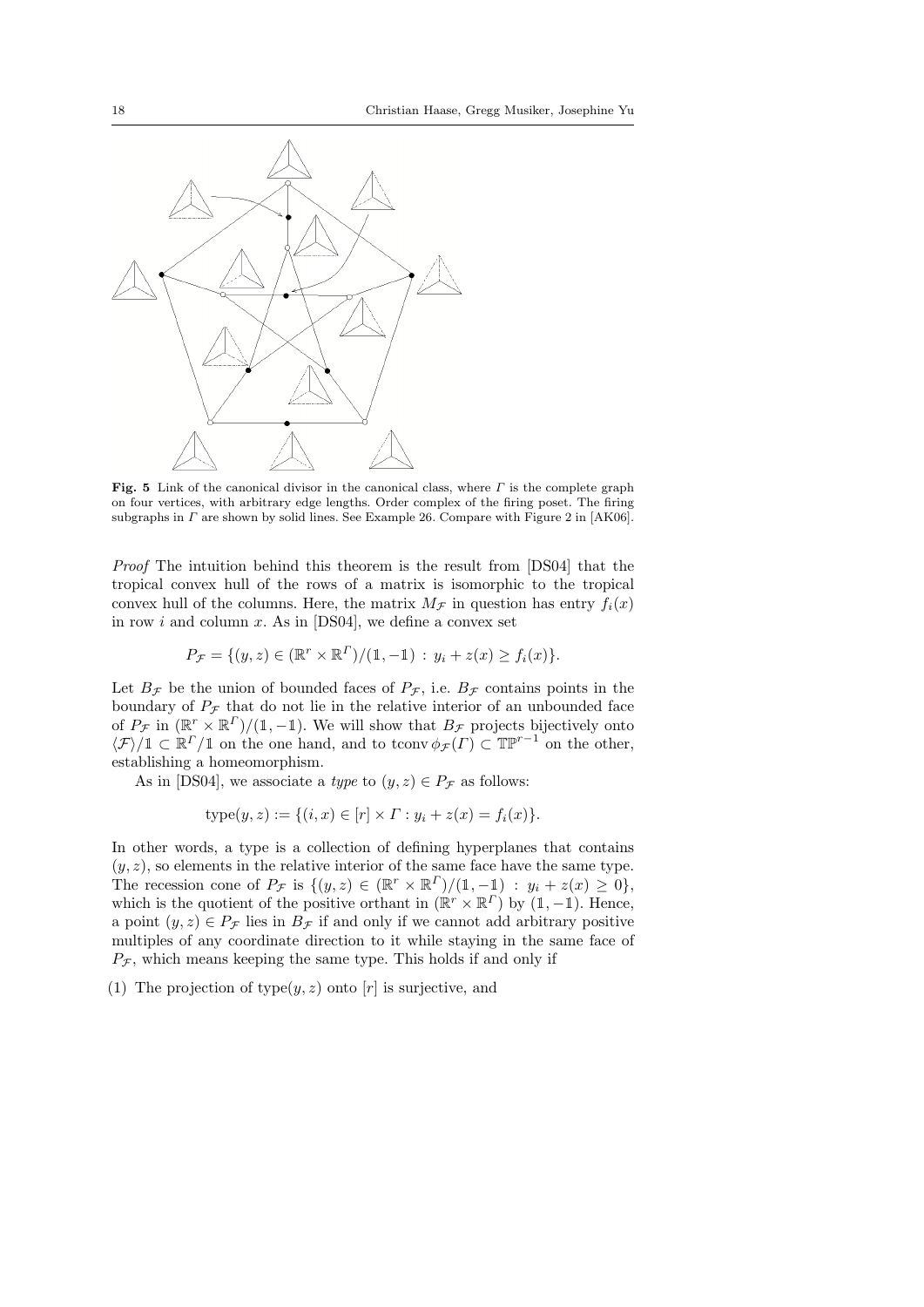(2) The projection of type $(y, z)$  onto  $\Gamma$  is surjective.

For  $(y, z) \in P_{\mathcal{F}}$ , these two conditions are equivalent respectively to

(1')  $y_i = \max\{f_i(x) - z(x) : x \in \Gamma\}$  for all  $i \in [r]$ , i.e.  $y = M_{\mathcal{F}} \odot -z$ , and (2')  $z(x) = \max\{f_i(x) - y_i : i \in [r]\}\$ for all  $x \in \Gamma$ , i.e.  $z = -y \odot M_{\mathcal{F}}$ .

where  $M_{\mathcal{F}}$  is the  $[r] \times \Gamma$  matrix with entry  $f_i(x)$  in row i and column x, and  $\odot$  is tropical matrix multiplication. These two conditions respectively imply that the projections of  $B_{\mathcal{F}}$  onto  $\mathbb{R}^{\Gamma}/\mathbb{1}$  and  $\mathbb{R}^r/\mathbb{1}$  are one-to-one.

On the other hand, let  $z \in \langle \mathcal{F} \rangle$ , then  $z = (u_1 \odot f_1) \oplus \cdots \oplus (u_r \odot f_r) = u \odot M_{\mathcal{F}}$ for some  $u \in \mathbb{R}^r$  such that  $z \geq u_i \odot f_i$  for each  $i = 1, 2, ..., r$ . Let  $y \in \mathbb{R}^r$ such that  $y_i = \min\{c : z \ge -c \odot f_i\}$  for  $i = 1, 2, ..., r$ ; then  $z = -y \odot M_{\mathcal{F}}$ , so  $(y, z)$  satisfies (2'). Moreover, by construction,  $-y_i \odot f_i(x) = z(x)$  for some x, so  $(y, z)$  satisfies (1). Thus  $(y, z) \in B_{\mathcal{F}}$ , and the set  $B_{\mathcal{F}}$  projects surjectively onto  $\langle \mathcal{F} \rangle / \mathbb{1} \subset \mathbb{R}^r / \mathbb{1}$ . Similarly, the image under the projection onto  $\mathbb{R}^r / \mathbb{1}$  is the tropical convex hull of image( $\phi_{\mathcal{F}}$ ), and the homeomorphism follows.

Remark 28 All of the bounded faces of the convex set  $P_{\mathcal{F}}$  are in fact vertices. If the union of bounded faces  $B_{\mathcal{F}}$  contained a non-trivial line segment, then its projection  $\langle \mathcal{F} \rangle / 1$  would as well, contradicting Lemma 11.

Example 29 (Circle, degree 3 divisor) Let  $\Gamma$  be a circle of circumference 3, identified with  $\mathbb{R}/3\mathbb{Z}$  and let D be the degree 3 divisor  $[0] + [1] + [2]$ . Let  $f_0, f_1, f_2 \in R(D)$  be the extremals corresponding to divisors  $3 \cdot [0], 3 \cdot [1],$  and 3·[2] respectively, and suppose  $f_i([i]) = -1$  for each  $i = 0, 1, 2$ . Then the image of Γ under  $\phi_{\mathcal{F}}$ , for  $\mathcal{F} = (f_0, f_1, f_2)$  is a union of three line segments between the points

 $\phi_{\mathcal{F}}([0]) = (-1,0,0), \quad \phi_{\mathcal{F}}([1]) = (0,-1,0), \quad \phi_{\mathcal{F}}([2]) = (0,0,-1) \quad \text{in } \mathbb{TP}^3.$ 

In this case, the (max-) tropical convex hull of the image of  $\phi_{\mathcal{F}}$  coincides with the usual convex hull and is a triangle. However, it is not the tropical convex hull of any proper subset of image( $\phi_{\mathcal{F}}$ ). In particular, |D| is not a tropical polytope, i.e. it is not the tropical convex hull of a finite set of points.

Example 30 (Dumbbell graph, canonical divisor) Let  $\Gamma$  be the tropical curve obtained from two cycles connecting them with an edge, as in [GK08, Example 1.11]. Let K be the canonical divisor on it. Then the functions  $\mathcal{F} = f_1, f_2, f_3$ corresponding on the three divisors in Figure 6 generate  $R(K)$ . The image of Γ under  $φ_$  and its tropical convex hull is also shown in the figure, where  $\mathbb{TP}^2$  is identified with  $\{(0, x, y) : x, y \in \mathbb{R}\}\$ and the coordinates x and y are graphed.

We know from [DS04] that tropically convex sets are contractible.

**Corollary 31** The sets  $|D|$  and  $R(D)$  are contractible.

Tropical linear spaces are tropically convex [Spe08], so any tropical linear space containing the image  $\phi_{\mathcal{F}}(r)$  must also contain its tropical convex hull.

Corollary 32 Any tropical linear space in  $\mathbb{TP}^{r-1}$  containing  $\phi_{\mathcal{F}}(\Gamma)$  has dimension at least  $dim(\langle \mathcal{F} \rangle)$ .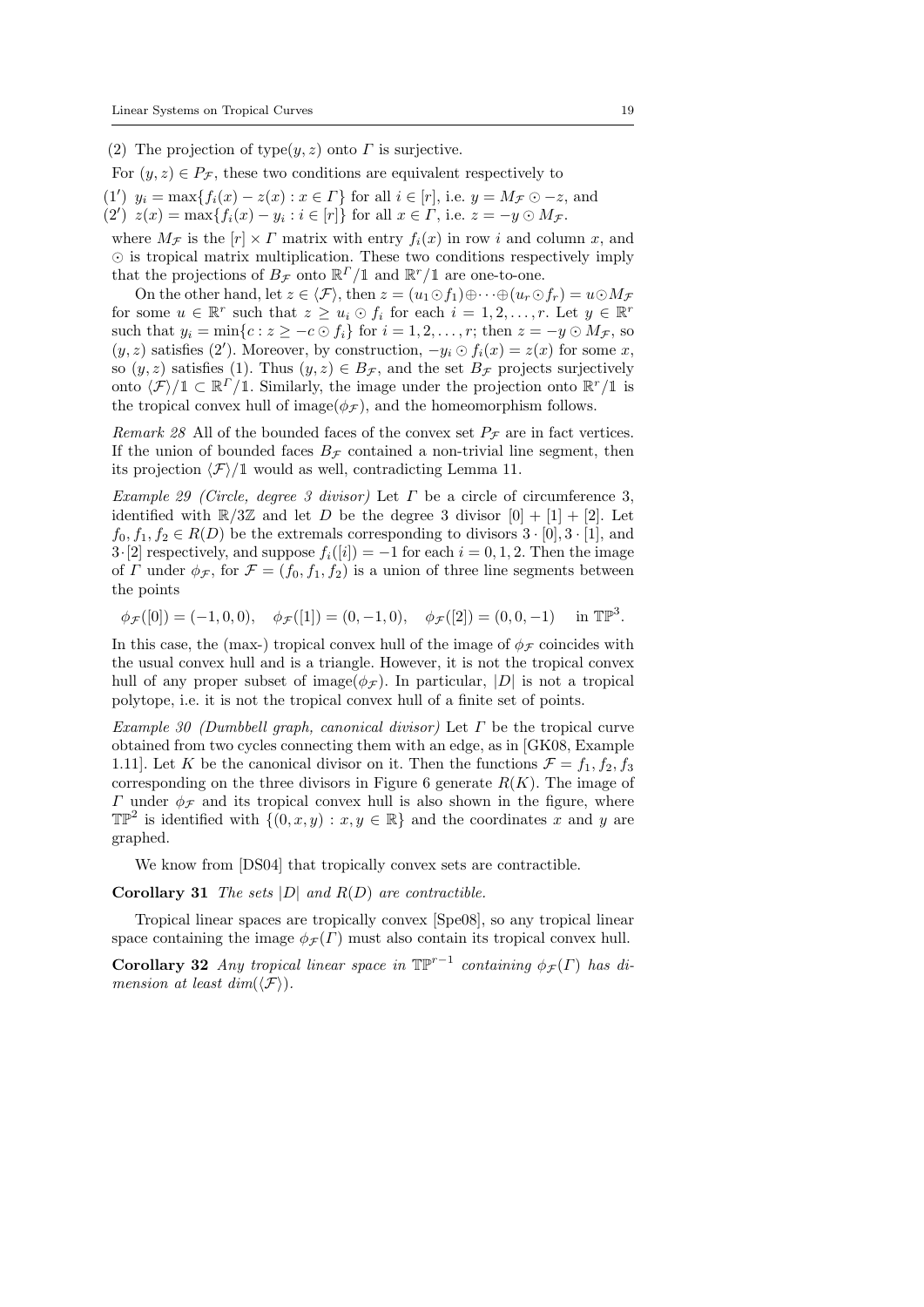

Fig. 6 Example 30. The functions corresponding to the three divisors on the left are used to map the tropical curve  $\Gamma$  to  $\mathbb{TP}^2$ . The image  $\phi_{\mathcal{F}}(\Gamma)$  is the middle figure, and its tropical convex hull is the figure on the right. For example, the image of the leftmost point of  $\Gamma$  in  $\mathbb{TP}^2$  is  $(0, -2, 0)$ , and the image of the rightmost point of  $\Gamma$  is  $(0, 0, -2)$  if the loops have length 2 and the middle edge has lengh 1 in  $\Gamma$ .

#### 6 Embedded and Parameterized Tropical Curves

An embedded tropical curve C is a one-dimensional polyhedral complex in  $\mathbb{TP}^{n-1} = \mathbb{R}^n / \mathbb{1}$  with rational slopes, together with a *multiplicity*  $m_e \in \mathbb{Z}_{>0}$ for each edge e such that the following *balancing condition* holds: For any point  $x \in C$ , we have  $\sum m_e v_e = 0$  in  $\mathbb{TP}^{n-1}$  where the sum is taken over all edges e containing x and  $v_e \in \mathbb{TP}^{n-1}$  is the *primitive* integral vector in direction e pointing away from x. A vector  $v \in \mathbb{TP}^{n-1}$  is called primitive if it has an integral representative in  $\mathbb{Z}^n$  and generates the semigroup  $(\mathbb{Z}^n \cap (\mathbb{R}_{+}v+\mathbb{Z}^n))$  $\mathbb{R}[1]))/\mathbb{Z}[1].$ 

Suppose the embedded tropical curve  $C$  has  $k$  unbounded rays in primitive directions  $v_1, \ldots, v_k \in \mathbb{TP}^{n-1}$ , with multiplicities  $m_1, \ldots, m_k$  respectively. For each  $v_i$ , choose the unique representative in  $\mathbb{Z}^n$  such that all the coordinates are non-positive, and the maximum coordinate is zero. Because of the balancing condition, the sum  $\sum_{i=1}^{k} m_i v_i = -d \cdot 1$  for a positive integer d. This integer d is called the degree of the embedded tropical curve C.

A parameterized tropical curve is a tuple  $(\Gamma, h)$  where  $\Gamma$  is an abstract tropical curve and  $h: \Gamma \to \mathbb{TP}^{n-1}$  is a continuous function such that

- 1. the map h is piecewise-linear with integer slopes: for each point  $x \in \Gamma$  and edge e adjacent to x, a neighborhood of x along e can be identified with a real interval  $[0, l)$  (and x with 0) while preserving lengths, so that in this neighborhood h has the form  $h : [0, l) \ni t \mapsto h(x) + t m_{e,x} v_{e,x} \in \mathbb{TP}^{n-1}$ where  $v_{e,x}$  is a primitive integer vector and  $m_{e,x}$  is a non-negative integer; moreover,  $h$  is linear except at finitely many places.
- 2. the balancing condition holds: For any finite point  $x \in \Gamma$ ,  $\sum m_{e,x}v_{e,x} = 0$ in  $\mathbb{TP}^{n-1}$  where the sum is taken over all out-going directions e at x in  $\Gamma$ .

A point  $x \in h(\Gamma)$  is called *smooth* if the fiber  $h^{-1}(x)$  is finite and consists of points at which h is smooth. The smooth points are dense in  $h(\Gamma)$ . Let e be an edge of  $h(\Gamma)$  and let x be a smooth point on it. Let the multiplicity of e in  $h(\Gamma)$  be  $\sum_{y \in h^{-1}(x)} m_y$  where h is of the form  $t \mapsto t m_y v + x$  locally along either of the two outgoing directions from  $y$  that do not get contracted, and  $v$  is primitive. With this definition of multiplicity, the image  $h(\Gamma)$  is an embedded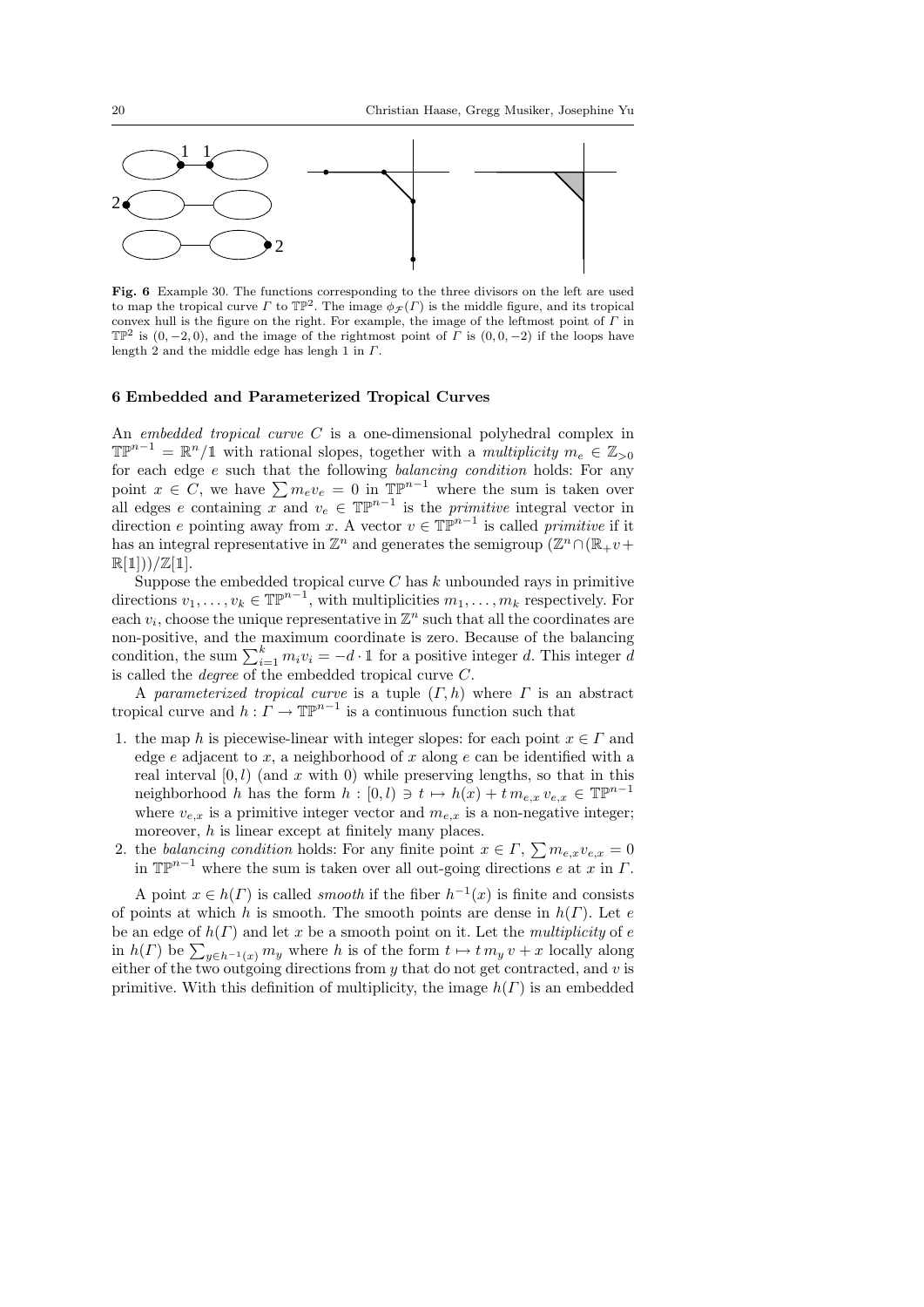tropical curve as defined earlier. The degree of a parameterized tropical curve  $(\Gamma, h)$  is the degree of the embedded tropical curve  $h(\Gamma)$ . The statement that  $(\Gamma, h)$  is a parameterized tropical curve is stronger than the statement that  $h(\Gamma)$  is an embedded tropical curve.

Let  $\Gamma$  be an abstract tropical curve and  $D$  be a divisor such that  $R(D)$ is not empty and not equal to 1. Choose a nonempty finite set of sections  $\mathcal{F} = \{f_1, \ldots, f_n\} \subset R(D)$ ; then we get a map  $\phi_{\mathcal{F}} : \Gamma \to \mathbb{TP}^{n-1}$ . In general, the tuple  $(\Gamma, \phi_{\mathcal{F}})$  is not a parameterized tropical curve because it does not satisfy the balancing condition.

For  $x \in \Gamma$ , let  $u(x) = \sum m_{e,x}v_{e,x} \in \mathbb{TP}^{n-1}$  where the sum is as in the balancing condition for parameterized tropical curves stated above. Choose a representative of  $u(x)$  in  $\mathbb{Z}^n$  such that all the coordinates  $u(x)_i$  are nonnegative and the minimum coordinate is  $0$ . A point x satisfies the balancing condition if and only if  $u(x) = 0$ .

For the next results we need the following definition, inherited from classical algebraic geometry. We say that a set of divisors  $\mathcal{D} = \{D_i\}_{i \in \mathcal{I}}$  has no base points if for every  $x \in \Gamma$ , there is a  $D' \in \mathcal{D}$  with  $D'(x) = 0$ . For a fixed divisor D, we may say that a set of functions  $\mathcal{F} \subset R(D)$  has no base points if  $\mathcal{D}(\mathcal{F}) := \{D + (f) : f \in \mathcal{F}\}\$ , has none.

**Lemma 33** If  $\mathcal{F} = \{f_1, \ldots, f_n\}$  has no base points, then the i<sup>th</sup> coordinate  $u(x)_i$  of  $u(x)$  is the coefficient of x in the divisor  $D + (f_i)$ .

*Proof* Since each  $f_i$  is in  $R(D)$ , we have  $(D + (f_i))(x) \geq 0$ . Since  $\mathcal F$  has no base points, for every x,  $(D+(f_i))(x)=0$  for some  $f_i \in \mathcal{F}$ . By construction of  $\phi_{\mathcal{F}}$ , the i<sup>th</sup> coordinate of the vector  $m_{e,x}v_{e,x}$  is the outgoing slope of  $f_i$  at x along e. Hence  $u(x)_i = (f_i)(x)$ , and

 $u(x)_i - u(x)_j = (f_i)(x) - (f_j)(x) = (D + (f_i))(x) - (D + (f_j))(x).$ 

This proves the assertion.

Corollary 34 If  $\mathcal{F} = \{f_1, \ldots, f_n\}$  has no base points, then the tuple  $(\Gamma, \phi_{\mathcal{F}})$ satisfies the balancing condition as a parameterized tropical curve if and only if for each  $i = 1, \ldots, n$ , the support of the divisor  $D + (f_i)$  contains only points at infinity.

Now we describe a natural way to modify  $(\Gamma, \phi_{\mathcal{F}})$  to obtain a parameterized tropical curve  $(\tilde{\Gamma}, \tilde{\phi}_{\mathcal{F}})$ . Let  $\tilde{\Gamma}$  be a tropical curve obtained from  $\Gamma$  by attaching a leaf edge with infinite length at every finite point  $x \in \Gamma$  at which the balancing condition is not satisfied. By Lemma 33, these points are precisely the union of supports of  $f_i$ 's. Let  $\tilde{f}_i$  be a tropical rational function  $\tilde{\Gamma}$  such that  $\tilde{f}_i|_{\Gamma} = f_i$  and the support of divisor  $D + (\tilde{f}_i)$  contains only points at infinity. Let  $\tilde{\mathcal{F}} = (\tilde{f}_1, \ldots, \tilde{f}_r)$ . By Corollary 34,  $(\tilde{\Gamma}, \phi_{\tilde{\mathcal{F}}})$  satisfies the balancing condition and is a parameterized tropical curve. The points at infinity are considered balanced and we do not attach new leaf edges to them. Note that this modification depends not only on the image  $\phi_{\mathcal{F}}(\Gamma)$  but on  $\Gamma$  and  $\mathcal F$ themselves. In particular, modification may not yield the "minimal" embedded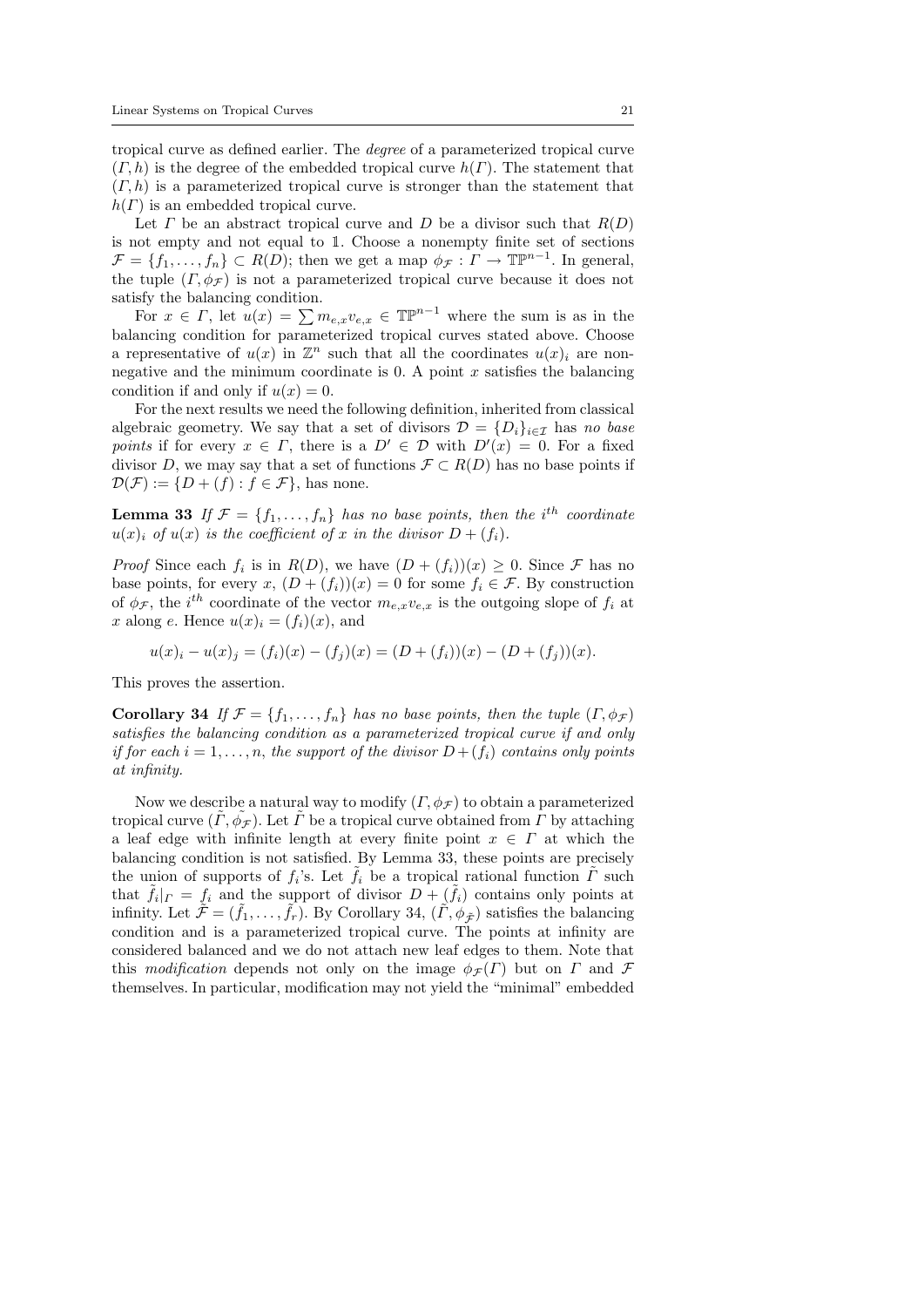

Fig. 7 Example 37. Modified dumbbell graph with its canonical morphism to  $\mathbb{TP}^2$ . Compare with Figure 6.

tropical curve containing  $\phi_{\mathcal{F}}(r)$ . See Example 40. However, it respects the structure of  $\Gamma$  and  $D$ .

**Theorem 35** The degree of the embedded tropical curve  $\phi_{\tilde{\mathcal{F}}}(\tilde{\Gamma})$  equals deg(D), for any base-point-free  $\mathcal{F} \subset R(D)$ .

*Proof* First consider the case when the image  $\phi_{\mathcal{F}}(\Gamma)$  is bounded in  $\mathbb{TP}^{n-1}$ . Then all the unbounded rays of  $\phi_{\tilde{\tau}}(\tilde{\Gamma})$  are images of the new leaf edges in  $\tilde{\Gamma}$ . The new leaf edges are attached to the points  $x \in \Gamma$  where  $u(x) \neq 0$ . Such a point x contributes  $-u(x)$  to the computation of the degree of the embedded tropical curve  $\phi_{\tilde{\mathcal{F}}}(\tilde{\Gamma})$ . By Lemma 33, the sum of such  $-u(x)$  over all  $x \in \Gamma$  is equal to  $-\deg(D) \cdot \mathbb{1}$ . So  $\phi_{\tilde{\mathcal{F}}}(\tilde{\Gamma})$  has degree  $\deg(D)$  by definition.

Now suppose the image  $\phi_{\mathcal{F}}(T)$  is not bounded. Without loss of generality, we may assume that the support of  $D$  contains no points at infinity. Consider a new abstract tropical curve  $\Gamma_0$  obtained from  $\Gamma$  by truncating the unbounded leaf edges so that every  $f_i$  is linear on  $\Gamma \backslash \Gamma_0$  and  $\text{supp}(D)$  does not intersect  $\Gamma \backslash \Gamma_0$ . Then  $\mathcal{F}_0 = \{f_1|_{\Gamma_0}, \ldots, f_n|_{\Gamma_0}\}$  is a basepoint free subset of  $R_{\Gamma_0}(D)$ . Moreover,  $\phi_{\tilde{\mathcal{F}}}(\tilde{\Gamma}) = \phi_{\tilde{\mathcal{F}}_0}(\tilde{\Gamma}_0)$  and we are back to the bounded case.

Example 36 (Tropical lines) Suppose  $\Gamma$  is a tree and  $deg(D) = 1$ . Let the leaf vertices be  $v_1, v_2, \ldots, v_n$ . Let  $f_i \in R(D)$  be the function such that  $D+(f_i) = v_i$ . Then  $\mathcal{F} = \{f_1, \ldots, f_n\}$  gives an embedding  $\phi_{\mathcal{F}} : \Gamma \hookrightarrow \mathbb{TP}^{n-1}$ , and modification produces a tropical line. The image  $\phi_{\mathcal{F}}(v_i)$  of the leaf vertex  $v_i$  lies on the unbounded ray in  $\phi_{\tilde{\mathcal{F}}}(\tilde{\Gamma})$  pointing in direction  $-e_i$ .

Example 37 (Dumbbell graph, canonical embedding) Consider the dumbbell graph and its canonical divisor class from Example 30. The modified tropical curve and its embedding as a degree 2 curve in  $\mathbb{TP}^2$  is depicted in Figure 7.

Example 38 (Circle, degree 3 divisor) Consider the circle graph with a degree 3 divisor D as in Example 29. The linear system  $R(D)$  has three extremals as depicted on the left of Figure 8. The modified tropical curve is embedded as a degree 3 tropical curve.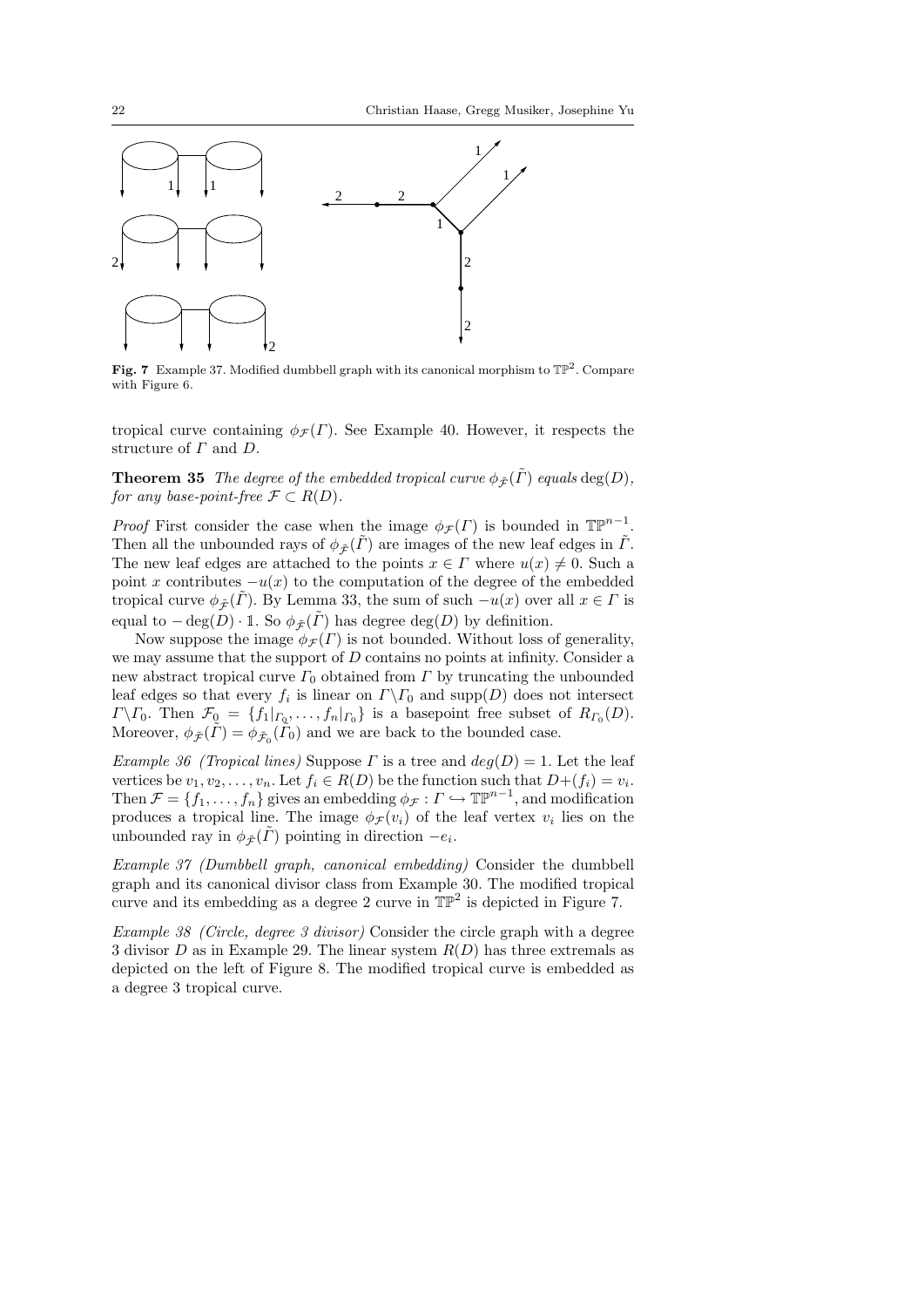

Fig. 8 Examples 29, 38. Modified circle graph with a degree 3 embedding  $\mathbb{TP}^2$ . The three divisors on the left corresponding to three extremals of  $R(D)$ .

Example 39 (Embedding a complete graph as the graph of a simplex) Let  $\Gamma$  be the tropical curve obtained from the complete graph on  $m$  vertices  $v_1, v_2, \ldots, v_m$  with all edge lengths 1, and consider the canonical divisor K on  $\Gamma$ . Let  $f_i \in R(K)$  be the function such that  $K + (f_i) = m \cdot v_i$ . For example, let  $f_i = -1$  at  $v_i$  and  $f_i = 0$  on the edges not adjacent to  $v_i$ , and linearly interpolate. Although  $\mathcal{F} = \{f_1, f_2, \ldots, f_m\}$  does not generate  $R(K)$ , the map  $\phi_{\mathcal{F}}: \Gamma \to \mathbb{TP}^{m-1}$  is an embedding. We have  $\phi_{\mathcal{F}}(v_i) = -e_i$ , and all  $f_i$  are linear on the interior of all edges, so the image  $\phi_{\mathcal{F}}(F)$  consists of the edges of the simplex with vertices  $\{-e_1, -e_2, \dots, -e_m\}$ . Modification attaches an unbounded ray in direction  $-e_i$  with multiplicity m at the point  $\phi_{\mathcal{F}}(v_i)$ for each  $i \in \{1, 2, ..., m\}$ . The tropical convex hull of  $\phi_{\mathcal{F}}$  is a 2-dimensional polyhedral complex and lies in a 2-dimensional tropical linear space in  $\mathbb{TP}^{m-1}$ corresponding to the uniform matroid. For  $m = 4$ , see [RGST, Figure 5a].

# Example 40 ( $\Gamma = K_4$ ,  $D = K$ ,  $\phi_{\mathcal{F}}$  not injective)

Let  $\Gamma$  be as in the previous example. Let  $u_i \in \Gamma$  be the midpoints between  $v_i$  and  $v_4$ , for  $i = 1, 2, 3$ . See Figure 9. Let  $f_1, f_2, f_3 \in R(K)$  be the functions such that  $K + (f_1) = 2u_1 + v_2 + v_3$ ,  $K + (f_2) = 2u_2 + v_1 + v_3$ , and  $K + (f_3) =$  $2u_3 + v_1 + v_2$ . Then  $\mathcal{F} = \{f_1, f_2, f_3\}$  is basepoint free, but  $\phi_{\mathcal{F}}$  is not injective. All of  $v_1, v_2, v_3, v_4$  and the edges between  $v_1, v_2, v_3$  are mapped to the same point under  $\phi_{\mathcal{F}}$ . Their image is the point in the middle in the figure. The image  $\phi_{\mathcal{F}}(r)$  consists of the three solid line segments in the figure. For a point in the interior of a solid line segment, the fiber has cardinality 2. So each of three line segments has multiplicity 2.

The tuple  $(\Gamma, \phi_{\mathcal{F}})$  is not yet a parameterized tropical curve because it does not satisfy the balancing condition at the points  $u_1, u_2, u_3, v_1, v_2, v_3 \in \Gamma$ , which are in the supports of  $K + (f_i)$ . The point  $v_4$  satisfies the balancing condition. Modification produces a parameterized tropical curve with six unbounded rays as shown in Figure 9. Each of these has multiplicity 2. From this, we see that the tropical curve has degree 4.

The embedded tropical curve  $\phi_{\tilde{\mathcal{F}}}(r)$  we obtained this way from the modification is not a "minimal" embedded tropical curve containing  $\phi_{\mathcal{F}}(\Gamma)$ . If we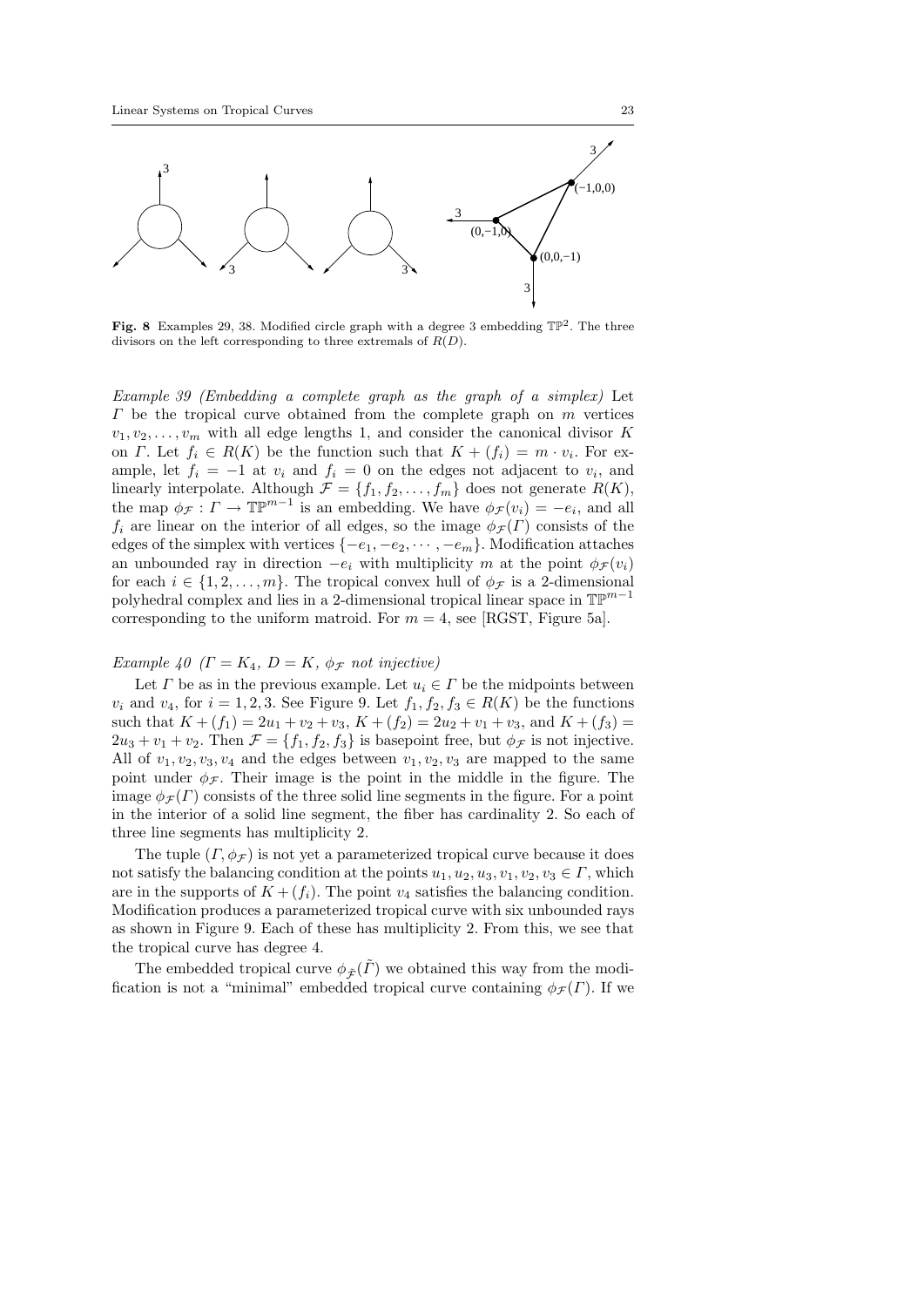

**Fig. 9** Example 40.  $K_4$  with a non-injective map  $\phi_{\mathcal{F}}$  to  $\mathbb{TP}^2$ . The dotted rays in the image result from modification.

attached the unbounded rays only to  $u_1, u_2, u_3$ , we would obtain a smaller embedded tropical curve of degree two containing  $\phi_{\mathcal{F}}(F)$ .

## 7 Canonical embeddings

In this section we repeat the first steps in the classical theory of ample divisors and canonical embeddings in the tropical setting (compare [Har83, IV.3]). It turns out that for a few classical equivalences, only one implication survives tropical conditions.

Let  $\Gamma$  be a tropical curve and g its genus. The rank  $r(D)$  of a divisor  $D$  is the maximum integer r such that  $|D - E| \neq \emptyset$  for all degree-r divisors E. The Riemann-Roch Theorem [GK08,MZ06] (based on work of [BN07]) , which is the same for classical and tropical geometry, says the following:

$$
r(D) - r(K - D) = \deg D + 1 - g.
$$
 (RR)

We say that  $D \geq 0$  is *very ample* if  $R(D)$  separates points, that is, if for every  $x \neq x' \in \Gamma$  there are  $f, f' \in R(D)$  with  $f(x) - f(x') \neq f'(x) - f'(x')$ . We call  $D$  ample if some positive multiple  $kD$  is very ample.

**Lemma 41** A divisor D is very ample if and only if  $\phi_{\mathcal{F}}$  is injective for any set  $\mathcal F$  that generates  $R(D)$ .

Proof The "if" direction is clear. To see the "only if" direction, suppose there exist  $x, x' \in \Gamma$  such that  $f_i(x) - f_i(x') = f_j(x) - f_j(x')$  for all pairs  $f_i, f_j \in \mathcal{F}$ ; then the same is true for any pair of tropical linear combinations of the  $f_i$ , and thus for all pairs  $f, f' \in R(D)$ .

**Lemma 42** A divisor D is very ample if and only if for all  $x \neq x' \in \Gamma$  there is a  $D' \in |D|$  whose support contains a smooth cut set separating x and x'.

*Proof* Suppose D is very ample with witnesses  $f, f' \in R(D)$  for  $x, x'$ . Up to relabeling  $c := f(x) - f'(x) - (f(x') - f'(x')) > 0$ . Then for a generic  $\epsilon \in (0, c)$ , the support of the divisor  $D' := D + (f \oplus \epsilon \odot f')$  contains the smooth cut set  ${x : f(x) - f'(x) = \epsilon}.$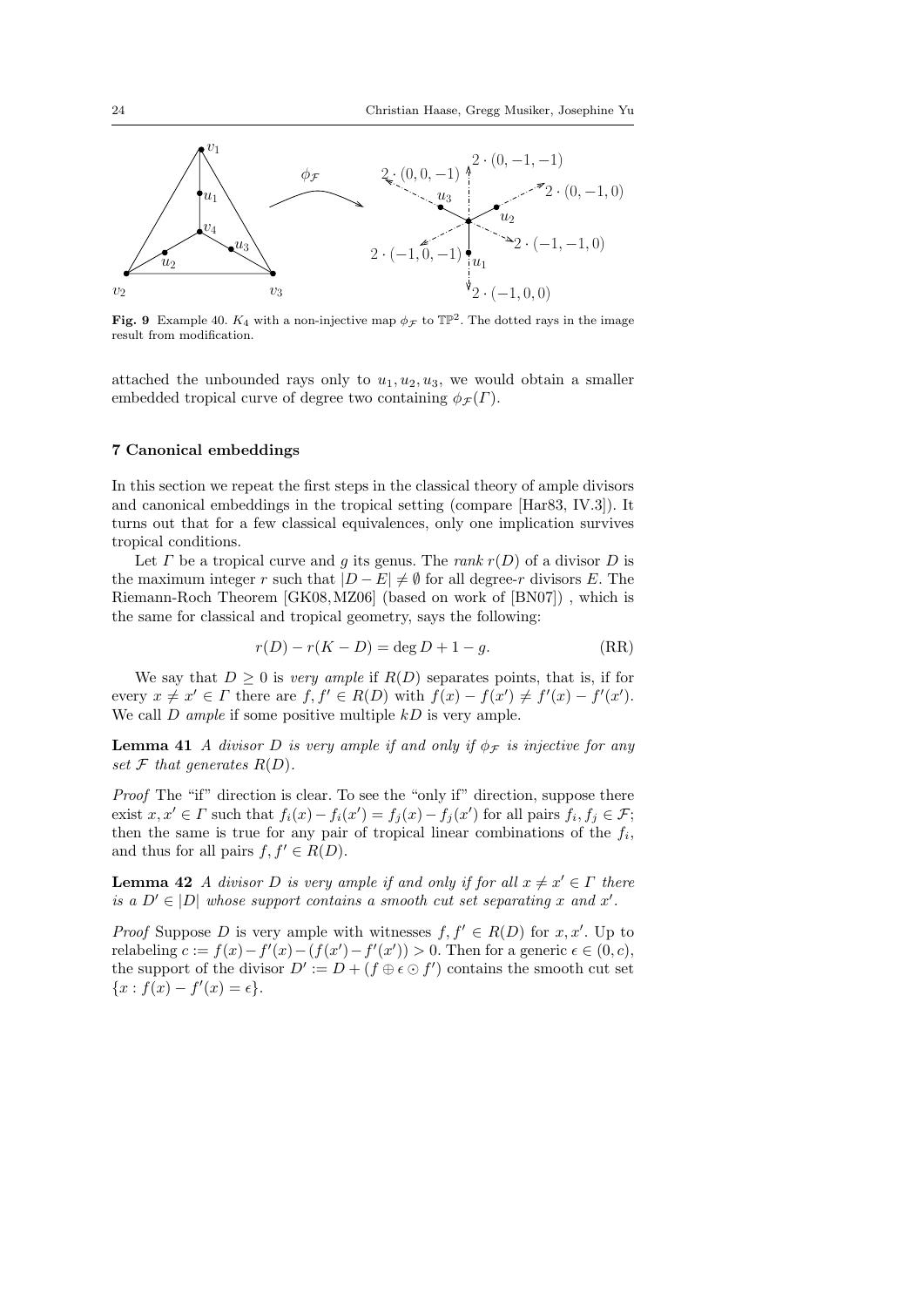Conversely, if the support of  $D' = D + (f) \in |D|$  separates x from x', we can use a cut function g with  $g(x) = f(x) < g(x')$  to construct  $f' := f \odot g$ .

**Lemma 43** If  $r(D) \ge 1$  then |D| has no base points.

*Proof* Let  $x \in \Gamma$ . Choose  $x'$  on an edge incident to x. By assumption, there is a  $D' \in |D|$  with  $D'(x') > 0$ . If  $D'(x) > 0$  then we can use x' to pull  $D'$  away from x, to get  $D'' \in |D|$  with  $D''(x) = 0$ . Thus, x is not a base point.

The converse is false. Consider, for example, a curve  $\Gamma$  of positive genus with a *bridge* edge e (i.e. an edge whose removal disconnects  $\Gamma$ ). Then for  $x \in e$ , |x| has no base points, yet  $r(x) = 0$ .

**Lemma 44** If D is very ample, then  $r(D) \geq 1$ . In particular, very ample divisors have no base points.

*Proof* Let  $x \in \Gamma$ . Choose a sequence  $x_n \in \Gamma \setminus \{x\}$  converging to x. There are divisors  $D_n \in |D|$  so that  $D_n$  contains a smooth cut set separating  $x_n$  and  $x$ . Because  $|D| \subset \text{Sym}^{\text{deg } D} \Gamma$  is compact, there is a converging subsequence. Its limit  $D' \in |D|$  has  $D'(x) > 0$ .

**Theorem 45** If deg  $D > 2q + 1$ , then D is very ample.

Corollary 46 Every divisor of positive degree is ample.

*Proof (Proof of Theorem 45)* As deg  $K = 2g - 2$ , deg( $K - D$ )  $\leq -1$ , and  $r(K - D) = -1$ . By RR we have  $r(D) \geq g + 1$ .

Now, let  $x \neq x' \in \Gamma$ , and let  $C = \{y_1, \ldots, y_r\}$  be a minimal smooth cut set separating x and x'. Then  $\Gamma \setminus C$  has two connected components,  $U, U'$ , and the corresponding cut divisors agree:  $D_U = D_{U'} = y_1 + \ldots + y_r$ . Furthermore, the genus of  $\Gamma$  can be computed as  $g = g(\overline{U}) + g(\overline{U'}) + r - 1$ . In particular,  $r(D) \geq g+1 \geq r$ , and  $|D-y_1-\ldots-y_r| \neq \emptyset$ .

Let  $f \in R(D - y_1 - \ldots - y_r)$ , and set  $D_0 := D + (f)$ . By construction,  $D_0 \geq D_U$ , and we can use cut functions to separate x from x'.

A tropical curve is *hyperelliptic* if there is a linear system  $|D|$  with deg  $D =$ 2 and  $r(D) = 1$ . In particular, it is not a tree.

Example 47 The curve with 2 vertices joined by  $q + 1$  edges is hyperelliptic. The following genus 3 curve is hyperelliptic.



**Proposition 48** If deg  $D = 2$ , then  $\phi_D(\Gamma)$  is a tree. If in addition  $r(D) = 1$ , then the fiber  $\phi_D^{-1}(x) = \{y \in \Gamma : \phi_D(y) = x\}$  has size 1 or 2 for all x in the image.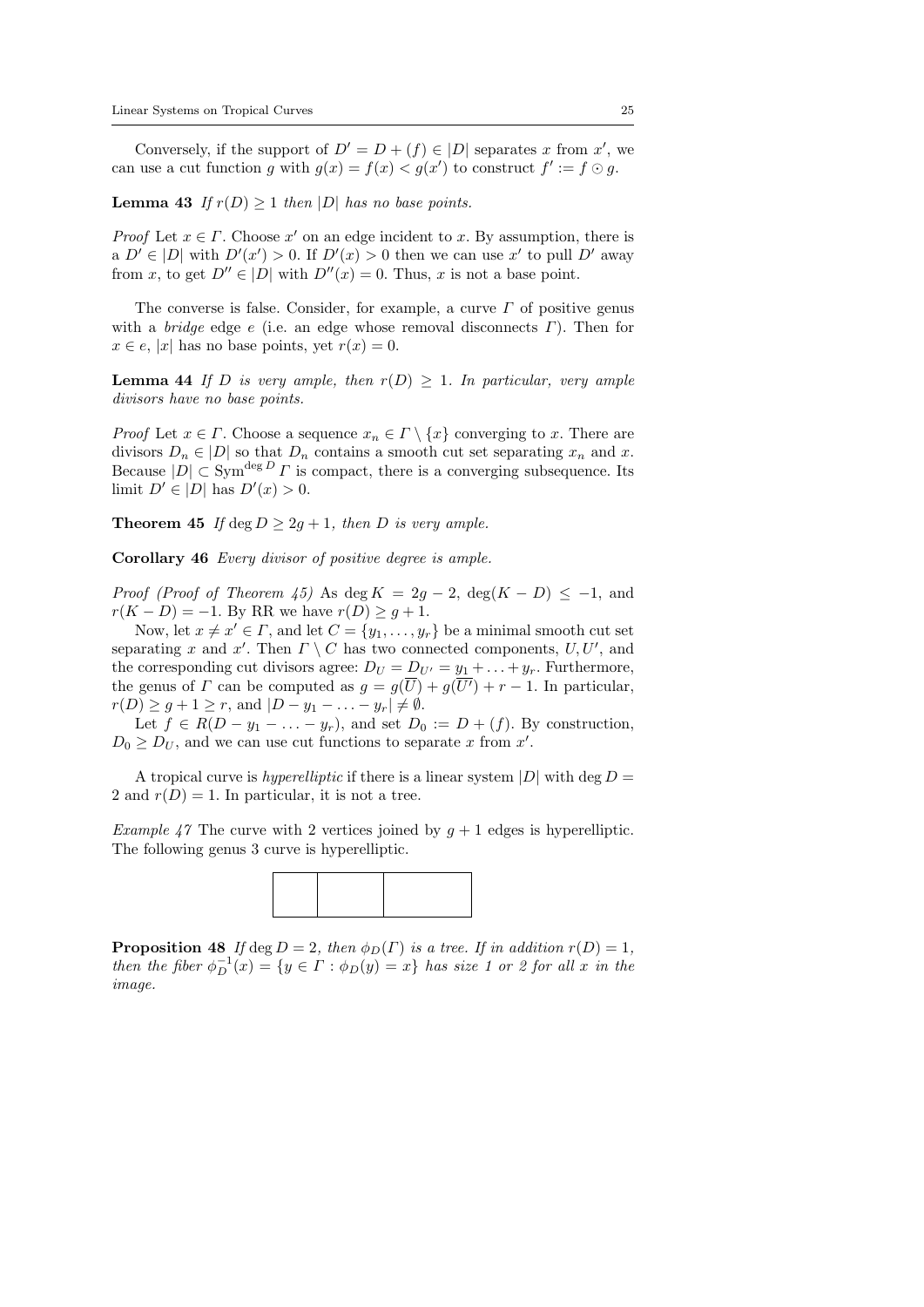*Proof* A degree 2 tropical curve in  $\mathbb{TP}^{n-1}$  cannot have cycles. For  $n = 3$ , this follows from the facts that the polytope  $2\Delta_2 = 2 \cdot \text{conv}(e_1, e_2, e_3)$  in  $\mathbb{R}^3$  does not have any interior lattice points and that any degree 2 plane tropical curve is dual to a regular subdivision of a subset of  $2\Delta_2 \cap \mathbb{Z}^3$ . For higher n, this follows by induction and looking at projections. By Theorem 35, the image  $\phi_D(\Gamma)$  can be modified to an embedded tropical curve of degree 2, so it must be a tree.

Now suppose  $r(D) = 1$  and  $x \in \Gamma$ . We have  $\phi_D^{-1}(\phi_D(x)) = \{x\}$  if  $\Gamma \backslash x$ is disconnected, i.e. x lies on a bridge. Suppose x lies in a cycle in  $\Gamma$ . Since  $r(D) = 1$  and  $\deg(D) = 2$ , there is a divisor  $x + x' \in |D|$ . The point  $x' \in \Gamma$  is the unique element of  $|D-x|$  because x lies in a cycle. Moreover x' lies in every cycle that contains x; otherwise we would have  $|D| = \{x + x\}$ , contradicting  $r(D) = 1$ . Hence every cycle contains either both or none of  $\{x, x'\}$ . Let Z be a connected component of  $\Gamma \backslash \{x, x'\}$ . Then  $\operatorname{val}_Z(x) = \operatorname{val}_Z(x') = 1$ ; otherwise there would be a cycle that contains only  $x$  or  $x'$ . So there is a function  $f \in R(x + x')$  such that  $f(x) = f(x') = 0$  but  $f(q) < 0$  for any q in the relative interior  $Z^{\circ}$ . Together with the constant function  $1 \in R(x, x')$ , f separates  $\{x, x'\}$  from  $Z^{\circ}$ . The maps  $\phi_D$  and  $\phi_{x+x'}$  differ only by a translation, so  $\phi_D^{-1}(\phi_D(x)) \subset \{x, x'\}.$ 

## **Theorem 49** If K is not very ample, then  $\Gamma$  is hyperelliptic.

Proof Contracting a bridge edge does not affect either property. So it is safe to assume that  $\Gamma$  has no leaf nodes.

Suppose  $K$  is not very ample, and let  $x, y$  be two points that cannot be separated by  $R(K)$ . We claim that  $r(x + y) = 1$ . The complement  $\Gamma \setminus \{x, y\}$ splits into connected components  $(X_i^{\circ})_{i=1,\dots,r}$ ,  $(Y_j^{\circ})_{j=1,\dots,s}$ , and  $(Z_k^{\circ})_{k=1,\dots,t}$ , whose closures satisfy  $X_i \cap \{x, y\} = \{x\}, Y_j \cap \{x, y\} = \{y\}$ , and  $Z_k \cap \{x, y\} =$  ${x, y}.$ 



Because  $r(K) = g - 1$ , the linear systems  $|K - (g - 1)x|$  and  $|K - (g - 1)y|$ are non-empty. Thus we must have

$$
\sum_{k} \operatorname{val}_{Z_k}(x) \ge g, \text{ and } \sum_{k} \operatorname{val}_{Z_k}(y) \ge g.
$$

Otherwise we can separate x and y, contradicting our assumption. Because  $Z_k^{\circ}$ is connected, the genus  $g(Z_k)$  of  $Z_k$  satisfies

$$
g(Z_k) \geq \operatorname{val}_{Z_k}(x) + \operatorname{val}_{Z_k}(y) - 2.
$$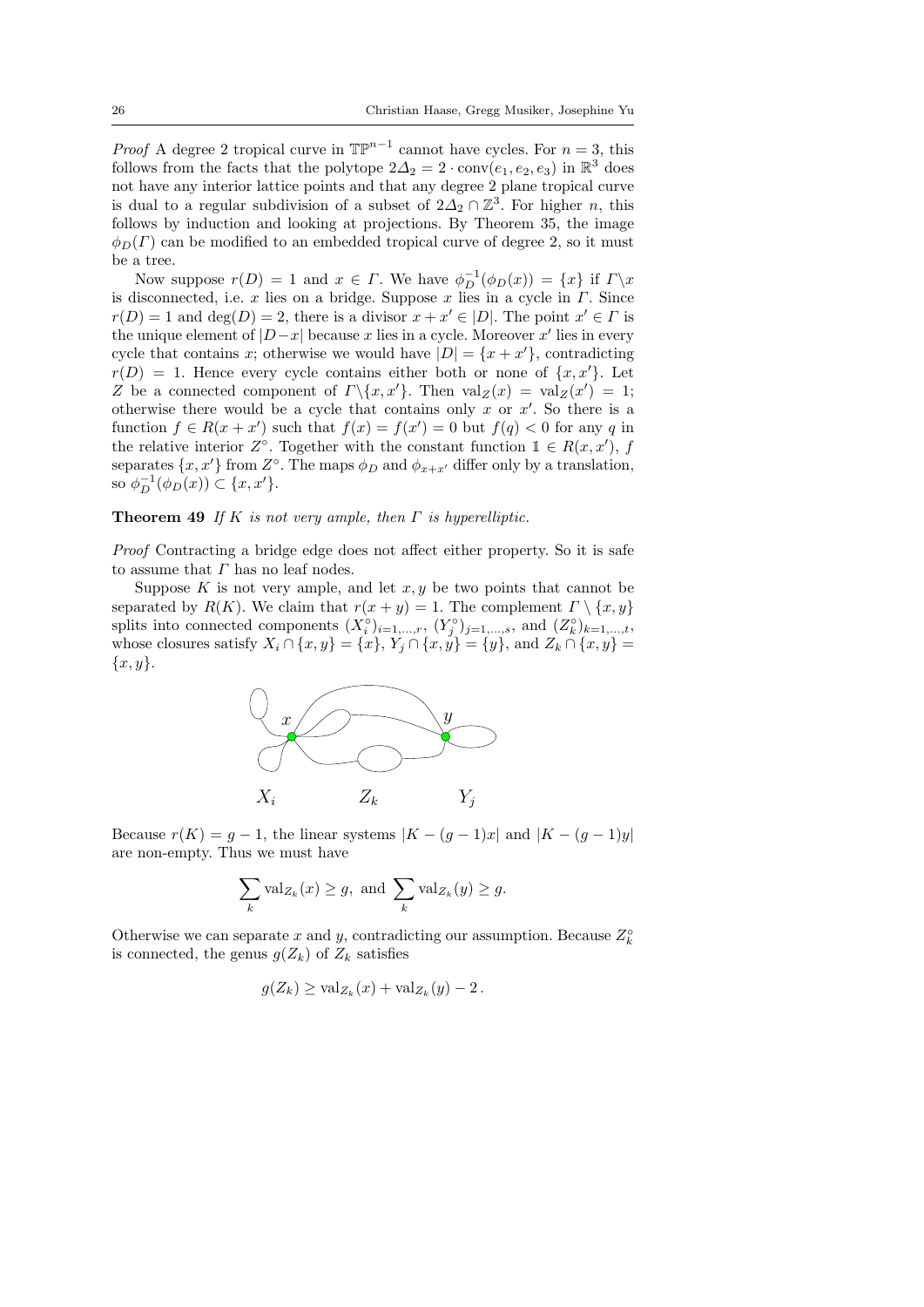On the other hand,

$$
g = \sum_{i} g(X_i) + \sum_{j} g(Y_j) + \sum_{k} g(Z_k) + t - 1.
$$

These relations imply  $g - 1 \le t \le g + 1$ . Moreover, at most one of the  $g(X_i), g(Y_j), g(Z_k)$  can be positive as we will see below. There are (up to symmetry) three cases.

•  $t = g + 1$ : We must have  $r = s = 0$ , and all  $g(Z_k) = 0$ . Then  $r(x+y) = 1$ .



•  $t = g$ : There are two subcases.

 $\overline{\circ r} = 1, s = 0$ : (or  $r = 0, s = 1$ .) In this case, |K| separates x and y as illustrated in the figure.



 $\circ$   $r = s = 0$ : this is the only subtle case. One  $Z_k$  has genus 1. Its cycle has distance  $\xi$  from x and distance  $\eta$  from y. At least one of the distances must be non-zero because  $Z_k^{\circ}$  is connected.



If  $\xi \neq \eta$ , then |K| separates x and y.



However, if  $\xi = \eta$ , then  $r(x + y) = 1$ .

•  $t = g - 1$ : In this case, all inequalities in our chain have to be sharp. In particular,  $r = s = 0$ . There is either one  $Z_k$  of genus 2 or two  $Z_k$ 's of genus 1. Either way,  $|K|$  separates x and y.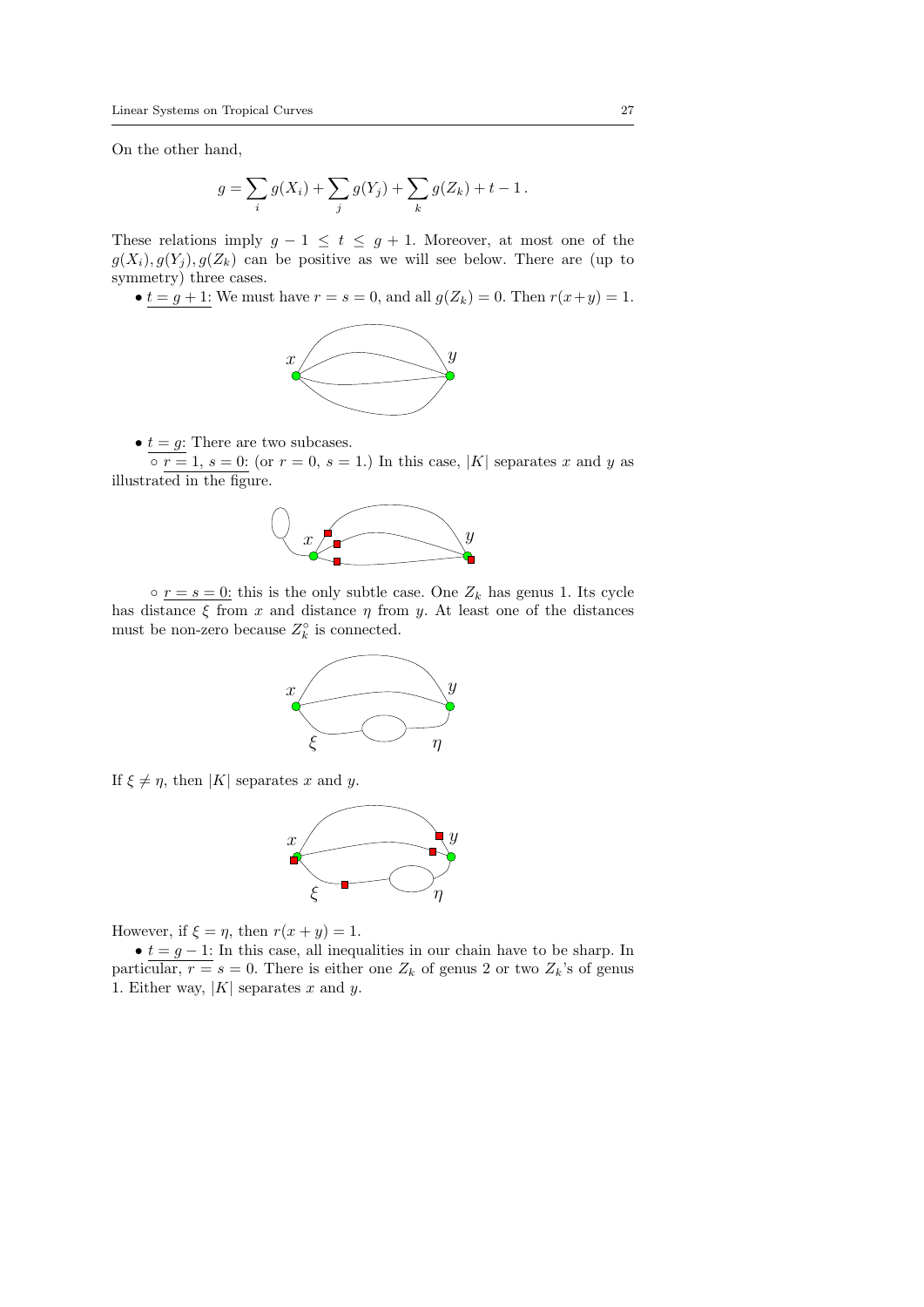

We have proved more than what the theorem states. In fact, we can choose a divisor  $x + y$  with  $r(x + y) = 1$  and  $(q - 1)(x + y) \sim K$ .

Sadly, the converse is false – even if we take the stronger statement above into account. For example, a flower with  $\geq 3$  petals satisfies the stronger condition, yet the canonical divisor is very ample.



The proof of Theorem 49 also yields the following. Here, a tropical curve is generic if maximal valency is three after contracting bridge edges, and the edge lengths are generic.

**Theorem 50** The canonical divisor of curves of genus  $g \leq 2$  is not very ample. In particular, such curves are hyperelliptic. Generic curves of genus  $g \geq 3$  are not hyperelliptic. In particular, their canonical divisor is very ample.

**Problem 51** Give a characterization of curves with  $K$  not very ample.

## 8 Tropical Picard Group and Continuous Chip-Firing

Following the classical definition of the Picard group in algebraic geometry, we define the tropical Picard group of a tropical curve as a quotient group. In particular, we take the group of degree zero  $\Gamma$ -divisors modulo the group of principal divisors, i.e. those of the form  $(f)$  where f is a tropical rational function. Before describing these groups further, we consider a finite graph analogue.

Given a finite undirected graph  $G = (V, E)$  with  $V = \{v_0, v_1, \ldots, v_{n-1}\},\$ we define the Laplacian matrix of G to be

$$
L(G) = D(G) - A(G)
$$

where  $A(G)$  is the adjacency matrix of  $G(A_{ij})$  = the number of edges between  $v_i$  and  $v_j$ ) and  $D(G)$  is the diagonal matrix

$$
D(G) = diag(\text{val}(v_0), \text{val}(v_1), \dots, \text{val}(v_{n-1})).
$$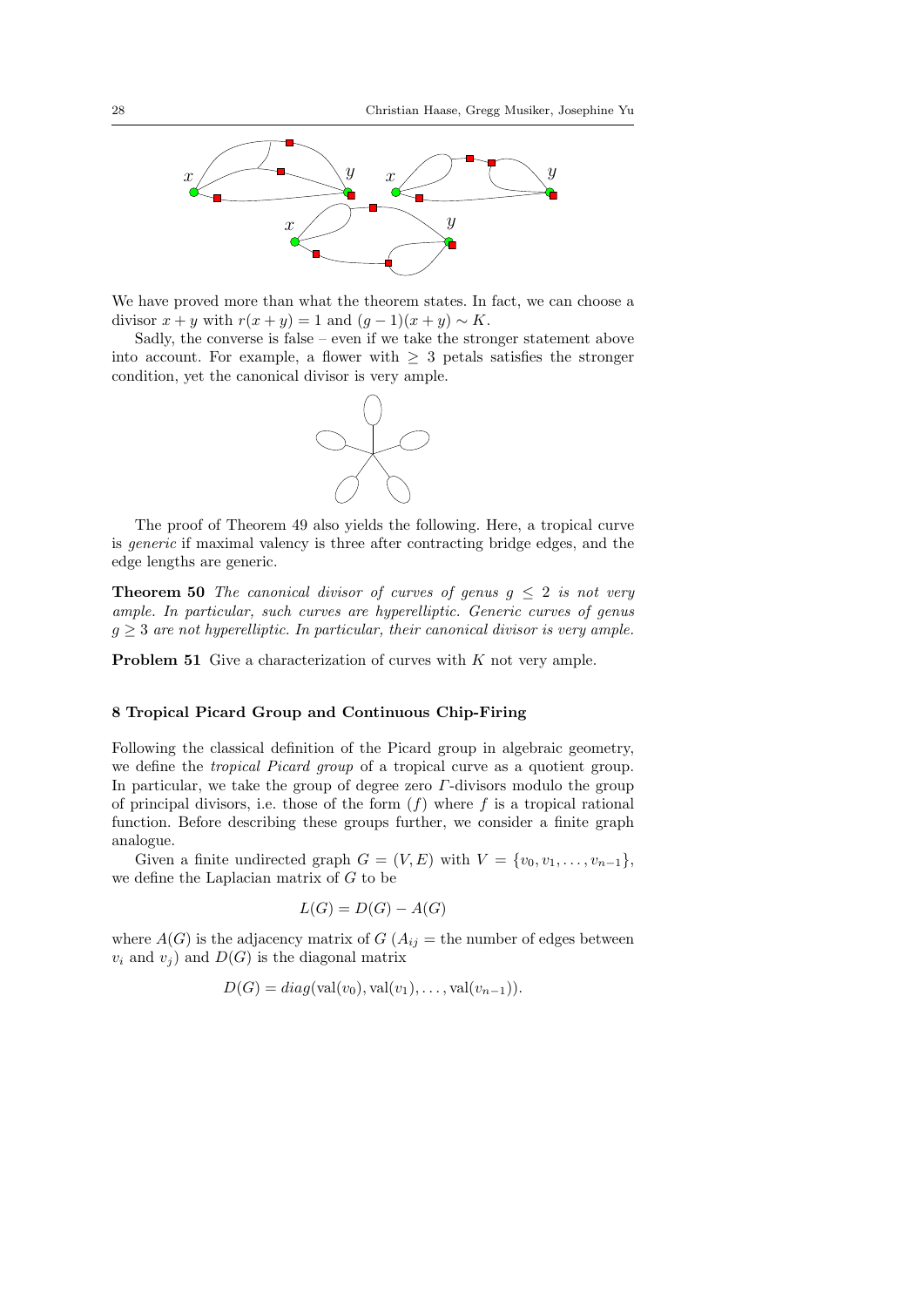We let  $L_0(G)$  denote the reduced Laplacian matrix obtained by deleting the row and column corresponding to vertex  $v_0$ .

With the above notation, we define the *critical group*  $K(G, v_0)$  (following [Big99] or [Dha90]) to be the cokernel

$$
K(G, v_0) = \mathbb{Z}^{n-1}/(L_0(G) \mathbb{Z}^{n-1}).
$$

Choosing a different  $v_0$  gives an isomorphic critical group. For our calculations, we will use a set of explicit coset representatives of  $K(G, v_0)$ , known as superstable chip configurations, following [HLMPPW, Section 4].

A divisor D is a *chip configuration* on graph G with sink  $v_0$  if the degree of D is zero and  $D(v) \geq 0$  for  $v \neq v_0$ . We can also think of D as a vector  $[D(v_0), \ldots, D(v_{n-1})]^T \in \mathbb{Z}^n$ . Given a chip configuration D, we say that vertex  $v \in V(G) \setminus \{v_0\}$  is ready to fire if  $D(v) \geq \text{val}(v)$ . The chip firing move given by the vertex v is the map  $\mathbb{Z}^n \to \mathbb{Z}^n$  given by  $D \mapsto D - L_v$  where  $L_v$  is the column of the Laplacian matrix  $L(G)$  corresponding to the vertex v. In other words, a chip firing move on a chip configuration moves a chip from  $v$  to each of its neighbors.

A divisor D is stable if for all  $v \in V(G) \setminus \{v_0\}$ ,  $0 \leq D(v) < \text{val}(v)$ , i.e. no vertex in  $V(G) \setminus \{v_0\}$  is ready to fire. The distinguished vertex  $v_0$  is ready to fire in D if and only if D is stable, and a sequence  $[v_{\alpha_1}, v_{\alpha_2}, \ldots, v_{\alpha_\ell}]$  is legal if  $v_{\alpha_{i+1}}$  is ready to fire in each  $D^{(i)}$ , the chip configuration resulting from firing the sequence  $[v_{\alpha_1}, v_{\alpha_2}, \ldots, v_{\alpha_i}]$  on D. A cluster  $A \subset V(G) \setminus \{v_0\}$  can fire if the result of all vertices  $v \in A$  firing simultaneously results in a chip configuration with all coefficients nonnegative. (Note that it is possible for a cluster  $A$  to fire even if no ordering of the elements of A gives rise to a legal firing sequence.) Finally, a configuration is superstable if no cluster can fire.

We now use these explicit descriptions of elements of critical groups  $K(G, v_0)$ to describe the tropical Picard group. We get an explicit group structure on the set of superstable chip configurations by defining the sum of  $D_1$  and  $D_2$  to be  $\overline{D_1 + D_2}$ , the unique superstable configuration linearly equivalent to  $D_1 + D_2$ .

Inspired by the terminology of [GK08], a Q-tropical curve is a metric graph Γ having a model G, for which each of the edges have a rational length. An ordinary finite graph can be thought of as a Q-tropical curve where all edge lengths are 1. Given a general metric graph (or tropical curve)  $\Gamma$ , we let  $\Gamma$ <sub> $\odot$ </sub> denote the set of points of  $\Gamma$  whose distance from every vertex is rational. We let  $Div_{\mathbb{Q}}(\Gamma)$  denote the set of divisors on  $\Gamma_{\mathbb{Q}}$ , also referring to these as the Q-divisor on  $\Gamma$ . Further,  $\text{Div}_{\mathbb{Q}}^0(\Gamma)$  will define the set of degree 0 Q-divisors.

If  $\Gamma$  is a Q-tropical curve, we let  $\text{Prin}_{\mathbb{Q}}(\Gamma)$  denote the principal Q-divisors, i.e. the subset of Q-divisors which are of the form  $(f)$  for f a tropical rational function. We define the Q-tropical Picard group of a Q-tropical curve to be the quotient group  $\text{Div}_{\mathbb{Q}}^{0}(T)/\text{Prin}_{\mathbb{Q}}(T)$ , which we denote as  $\text{Pic}_{\mathbb{Q}}(T)$ .

# **Theorem 52** The Q-tropical Picard group of a Q-tropical curve  $\Gamma$  is the direct limit of the critical groups corresponding to the subdivisions of  $\Gamma$ .

A more general version of this Theorem was independently proven by Baker and Faber [BF09, Theorem 2.9 and 2.10]. Given a  $\mathbb{Q}\text{-tropical curve } \Gamma$  we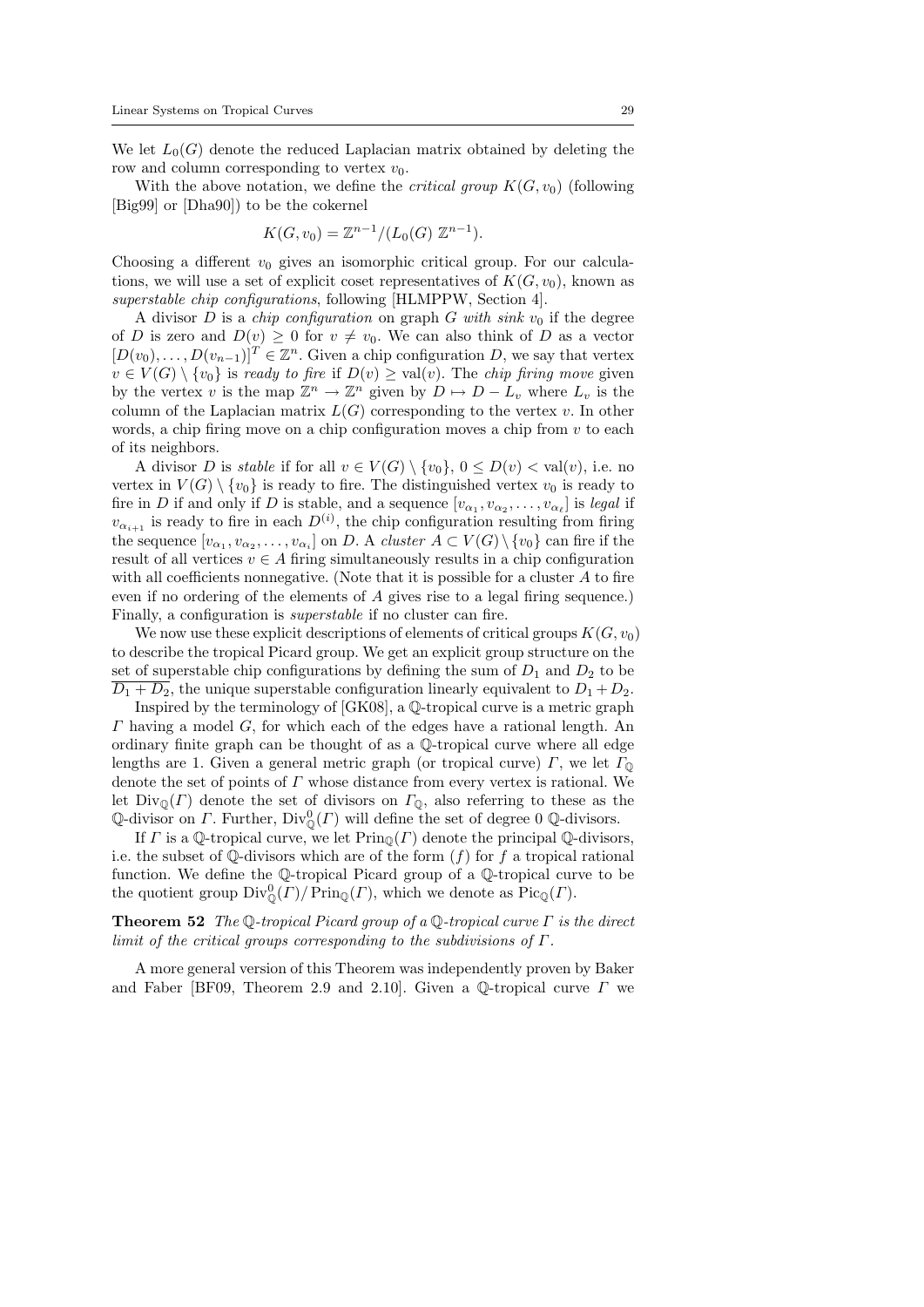uniformly scale all edges to get  $\Gamma'$  such that all edge lengths are integers. We define  $G_0$  to be the finite graph obtained by taking the coarsest finite graph structure on  $\Gamma'$ , with vertices given by points of valence one or at least three. In the case of the cycle graph, all points are of valence two, so up to symmetry we define  $G_0$  to be the graph with one vertex and one edge which is a loop at that vertex. This is the unique example of  $\Gamma$  with no points of valence one or at least 3.

Without loss of generality, pick  $v_0$  to be any vertex of  $G_0$ . Let  $G_k$  to be the model obtained by choosing more points as vertices such that all edges of  $G_k$  have length  $1/k$ . Since any vertex of  $G_0$  is a vertex of  $G_k$ , it follows that  $v_0$  is also a vertex of  $G_k$  for all  $k \geq 1$ . Let  $K(G_k, v_0)$  denote the critical group on the subdivided graph  $G_k$ , using superstable configurations as coset representatives.

When  $k_1$  divides  $k_2$ , we note that all vertices of  $G_{k_1}$  are in  $G_{k_2}$ , and thus we can define  $\psi_{k_1,k_2}$  to be the map

$$
\psi_{k_1,k_2}: K(G_{k_1},v_0) \to K(G_{k_2},v_0)
$$

sending the superstable configuration  $D = \sum_{v \in G_{k_1}} D(v) \cdot v$  to  $D' = \sum_{v \in G_{k_2}} D(v) \cdot v$ v. Note here that the image  $D'$  has a coefficient of zero attached to any vertex  $v \in G_{k_2}$  which is not in  $G_{k_1}$ .

Since the valence of a vertex  $v \in G_{k_1} \cap G_{k_2}$  is the same in both of these graphs, it follows that D is a *stable* configuration with respect to  $G_{k_1}$  if and only if  $\psi_{k_1,k_2}(D)$  is stable with respect to  $G_{k_2}$ . We now wish to show that the superstability of D with respect to  $G_{k_1}$  implies the superstability of  $\psi_{k_1,k_2}(D)$ with respect to  $G_{k_2}$ . To see this equivalence, we note the following.

**Lemma 53** If D is superstable with respect to graph  $G_{k_1}$  and vertex  $v_0$ , then  $\psi_{k_1,k_2}(D)$  is superstable with respect to graph  $G_{k_2}$  and vertex  $v_0$ . Furthermore, if  $D_1 + D_2 = D_3$  in  $K(G_{k_1}, v_0)$ , then  $\psi_{k_1, k_2}(D_1) + \psi_{k_1, k_2}(D_2) = \psi_{k_1, k_2}(D_3)$ .

*Proof* If D is superstable with respect to  $G_{k_1}$ , then it follows that any cluster of vertices of  $G_{k_1}$  outside  $v_0$  cannot fire. In particular, for all subsets  $S \subset V(G_{k_1}),$ it follows that there exists at least one  $v \in S$  such that, outdeg<sub>S</sub>(v) > D(v).

The configuration  $\psi_{k_1,k_2}(D)$  has the same support as D by construction. However, to check superstability of  $\psi_{k_1,k_2}(D)$ , we must consider all clusters of vertices in  $G_{k_2} \setminus \{v_0\}$ . Consider any subset  $S \subset V(G_{k_1}) \setminus \{v_0\}$ , such a subset is also a subset of  $V(G_{k_2}) \setminus \{v_0\}$ . For any  $v \in V(G_{k_1})$ , the outdegree of v, with respect to S is the same in  $G_{k_2}$  as it was in  $G_{k_1}$  so such subsets S cannot fire in  $V(G_{k_2})$ . Any subset  $S \in V(G_{k_2})$  formed by adjoining all vertices along a subdivided edge similarly cannot fire. Finally, any subset  $S$  which contains a new degree 2 vertex  $v'$  in  $V(G_{k_2}) \setminus V(G_{k_1})$  but not the two neighbors of  $v'$ cannot fire since outdeg<sub>S</sub> $(v') > 0 = D(v')$  for such subsets.

Lastly, if  $D_1 + D_2 = D_3$ , then  $\psi_{k_1,k_2}(D_1 + D_2) = \psi_{k_1,k_2}(D_1) + \psi_{k_1,k_2}(D_2)$ . We also have  $\psi_{k_1,k_2}(D_1+D_2) = \psi_{k_1,k_2}(D_1+D_2)$  since for any  $D_3, \psi_{k_1,k_2}(D_3)$ is superstable and is linearly equivalent to  $\psi_{k_1,k_2}(D_3)$  so  $\psi_{k_1,k_2}(D_3)$  must equal  $\psi_{k_1,k_2}(D_3)$ .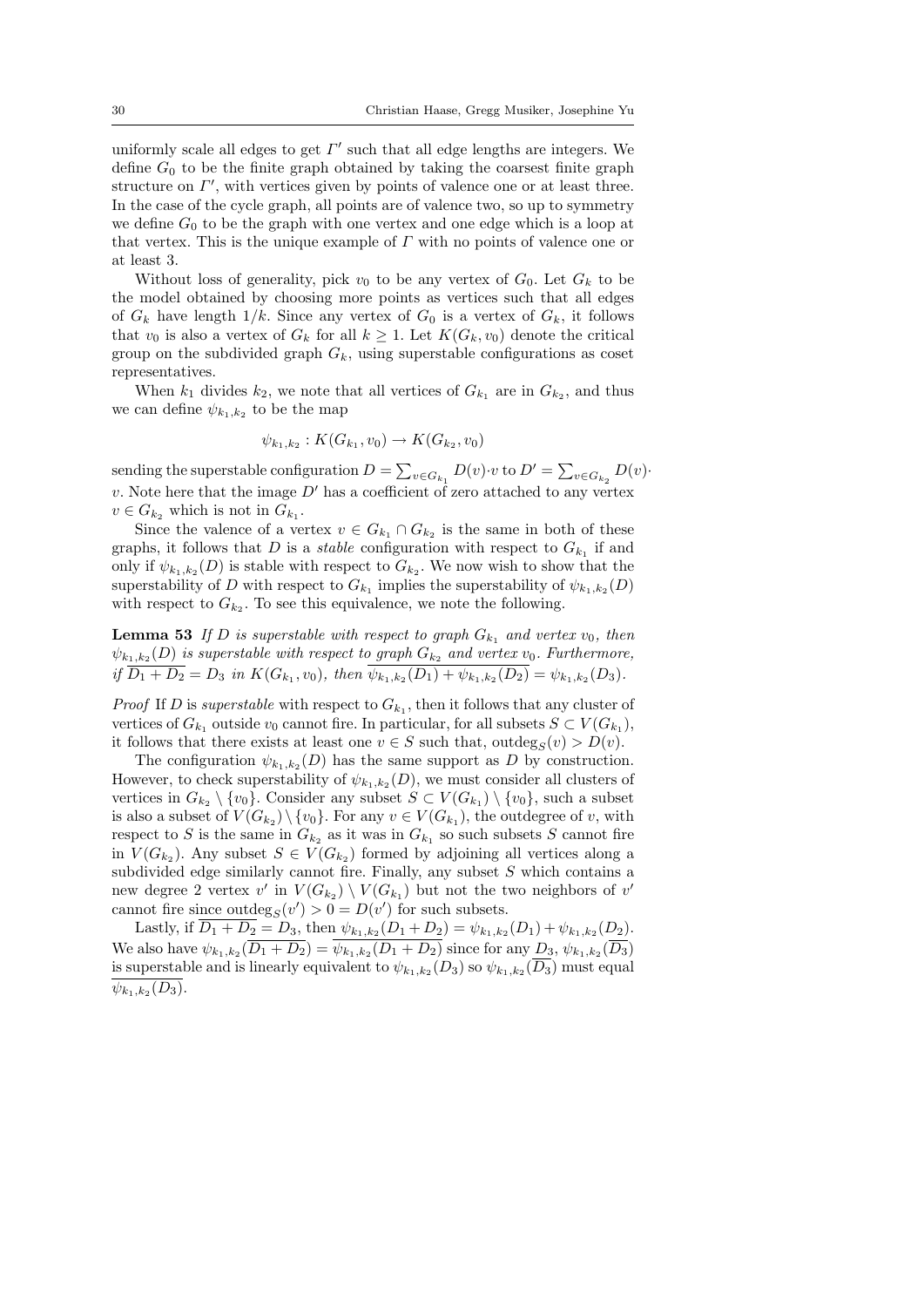Proof (Proof of Theorem 52) From Lemma 53, we see that the transition maps preserve superstability and are compatible with addition. Furthermore, the transition maps are injective and satisfy  $\psi_{k_1,k_3} = \psi_{k_2,k_3} \circ \psi_{k_1,k_2}$  when  $k_1 | k_2$ and  $k_2|k_3$ . We use these transition maps to define the direct limit

$$
\overline{K}(\Gamma, v_0) := \lim_{\substack{\longrightarrow \\ k \ge 1}} \left\{ K(G_k, v_0) \right\} = \bigcup_{k=1}^{\infty} K(G_k, v_0) / \sim
$$

where  $D \in K(G_{k_1}, v_0)$  and  $D' \in K(G_{k_2}, v_0)$  are equivalent if and only if  $\psi_{k_1,k_3}(D) = \psi_{k_2,k_3}(D')$  in  $K(G_{k_3}, v_0)$  for  $k_3 = \text{lcm}(k_1,k_2)$ . Since the  $\psi_{k_i,k_j}$ 's are injective group homomorphisms, for all  $k \geq 1$ ,  $\overline{K}(T, v_0)$  contains a subgroup isomorphic to  $K(G_k, v_0)$ .

Thus the direct limit group is well-defined and it is straightforward to verify that its definition agrees with that of the Q-tropical Picard group. In particular, we can think of this direct limit as the critical group on the infinite graph with countably infinitely many vertices, one vertex for each (rational) point of  $\Gamma_{\mathbb{Q}}$ . Since the divisors in the image of the Laplacian matrix are exactly those divisors which are of the form  $(f)$ , it follows that the tropical Picard group of a Q-tropical curve  $\Gamma$  is the direct limit of the critical groups as claimed.

One advantage of this description of the Q-tropical Picard group on Γ as a direct limit of finite critical groups is that we can simulate (weighted-) chip-firing moves on  $\Gamma$  by looking at the limit of firing sequences on the finite subdivisions.

For all vertices  $v \in G_{k_1}$ , we define  $H_0(v) = \{v\}$ , let  $N(H)$  denote the neighbors of graph H, and inductively define  $H_i(v)$  as

$$
H_i(v) = H_{i-1}(v) \cup N(H_{i-1}(v)).
$$

In other words, letting  $m = \frac{k_2}{k_1}$ ,  $H_m(v)$  is the unique induced subgraph of  $G_{k_2}$  which is a tree with root v and leaves given by the neighbors of v in the unsubdivided graph  $G_{k_1}$ , and  $\{v_0\} = H_0(v) \subset H_1(v) \subset H_2(v) \subset \cdots \subset$  $H_{m-1}(v)$  is a chain of subgraphs; see Figure 10.

Using this notation, we get a method for emulating firing sequences of vertices in  $V(G_{k_1} \setminus \{v_0\}).$ 

**Lemma 54** Assume for all  $0 \le i \le m-1$  that we fire subset  $H_i(v)$  by firing vertex v first and then radiating outwards towards the leaves. If  $D_{(k_1)}$  is a chip configuration on  $G_{k_1}$  such that vertex v is ready, then the firing of vertex v in graph  $G_{k_1}$  can be emulated on chip configuration  $D_{(k_2)}$  in graph  $G_{k_2}$  by firing the sequence

$$
[H_0(v), H_1(v), H_2(v), \ldots, H_{m-2}(v), H_{m-1}(v)].
$$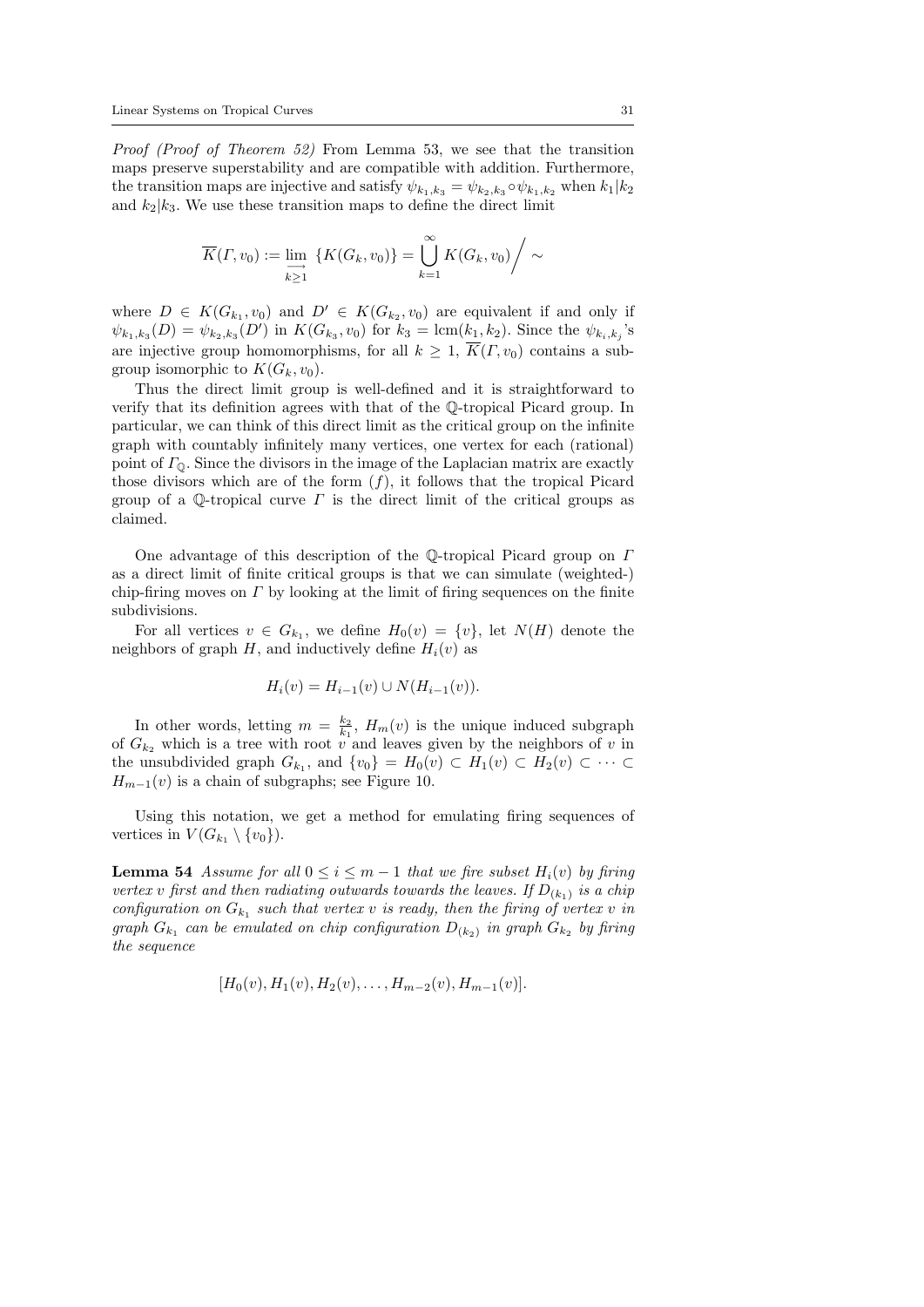

**Fig. 10** The nested subgraphs  $H_0(v) = \{v\} \subset H_1(v) \subset H_2(v) \subset \cdots \subset H_{m-1}(v)$ .

*Proof* We assume  $m = k_2/k_1 \geq 2$  since the statement is trivial otherwise. If vertex v can fire in the graph  $G_{k_1}$ , it follows that the coefficients  $D^*_{(k_1)}(v) =$  $D^*_{(k_2)}(v) \geq \text{val}(v)$  where this valence is the same in both graphs  $G_{k_1}$  and  $G_{k_2}$ . Thus  $v = H_0(v)$  can fire in  $G_{k_2}$ . Afterwards, vertex v may no longer be able to fire but we fire all vertices of  $H_1(v)$  simultaneously. Only the leaves of  $H_1(v)$ , i.e. the neighbors of v, are on the boundary of the subgraph  $H_1(v)$  and since  $v$  just fired, they each have one chip on them and one outgoing edge. Thus  $H_1(v)$  may fire. By analogous logic we can then fire  $H_2(v)$ ,  $H_3(v)$ , ...,  $H_{m-1}(v)$ in turn, which results in a configuration identical to the one we obtain by firing vertex v in graph  $G_{k_1}$ . See Figure 11.

#### Example 55 (Circle)

The Picard group of a circle  $\Gamma = S^1$  with length  $\ell$  is the circle group  $\mathbb{R}/\ell \mathbb{Z} \cong$  $S^1$ . In particular, if we look at the finite model  $G = (\{v\}, \{e\})$ , where e is a loop edge, and then subdivide e into k equal segments, we obtain  $G_k = C_k$ , the k-cycle graph. It is direct to verify that  $Pic(G_k) \cong \mathbb{Z}/k\mathbb{Z}$  with superstable representatives given by divisors of the form  $(w)$  or 0, where w is any vertex of Pic( $G_k$ ). The group law then exactly matches the group law on  $S^1$  so we get the appropriate direct limit.

Example 56 (Genus 2 Banana Graph) Let  $\Gamma$  be the metric graph with two vertices  $(v_1 \text{ and } v_2)$  connected by three parallel edges. We can use finite models of this graph to gain intuition for the structure of  $\Gamma$ 's tropical Picard group. Let  $G_k$  be the finite graph on  $3k+2$  vertices defined as the union of the three path graphs  $[v_1, x_1, x_2, \ldots, x_k, v_2], [v_1, y_1, y_2, \ldots, y_k, v_2],$  and  $[v_1, z_1, z_2, \ldots, z_k, v_2],$ see Figure 12. By direct verification we see that  $Pic(G_k) \cong \mathbb{Z}/(k+1)\mathbb{Z} \times$  $\mathbb{Z}/(3k+3)\mathbb{Z}$  using the generators  $D_1 = x_1 - v_1$  and  $D_2 = y_2 + z_1 - 2v_1$ . (If  $k = 1$ , we use  $D_2 = v_2 + z_1 - 2v_1$  instead.)

In particular, multiples of  $D_1$  have the forms (for  $1 \leq m \leq k$ )

 $x_m - v_1$ ,  $v_2 - v_1$ ,  $x_m + v_2 - 2v_1$ ,  $2v_2 - 2v_1$ , or  $y_{k+1-m} + z_{k+1-m} - 2v_1$ ,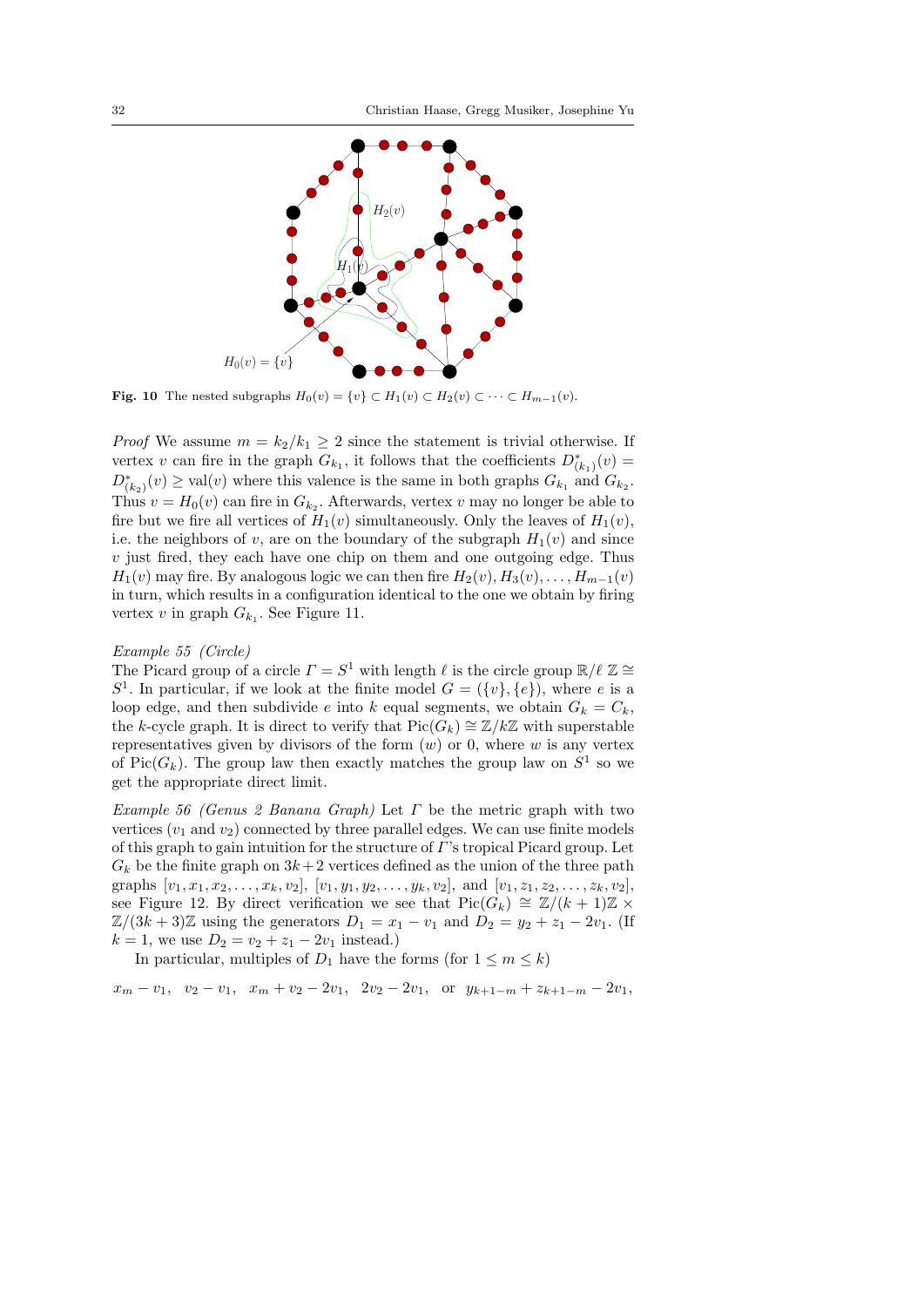

Fig. 11 Simulating chip-firing at  $v$  using a sequence of firing nested subgraphs on subdivided graph.



Fig. 12 Subdivided genus 2 Banana graph.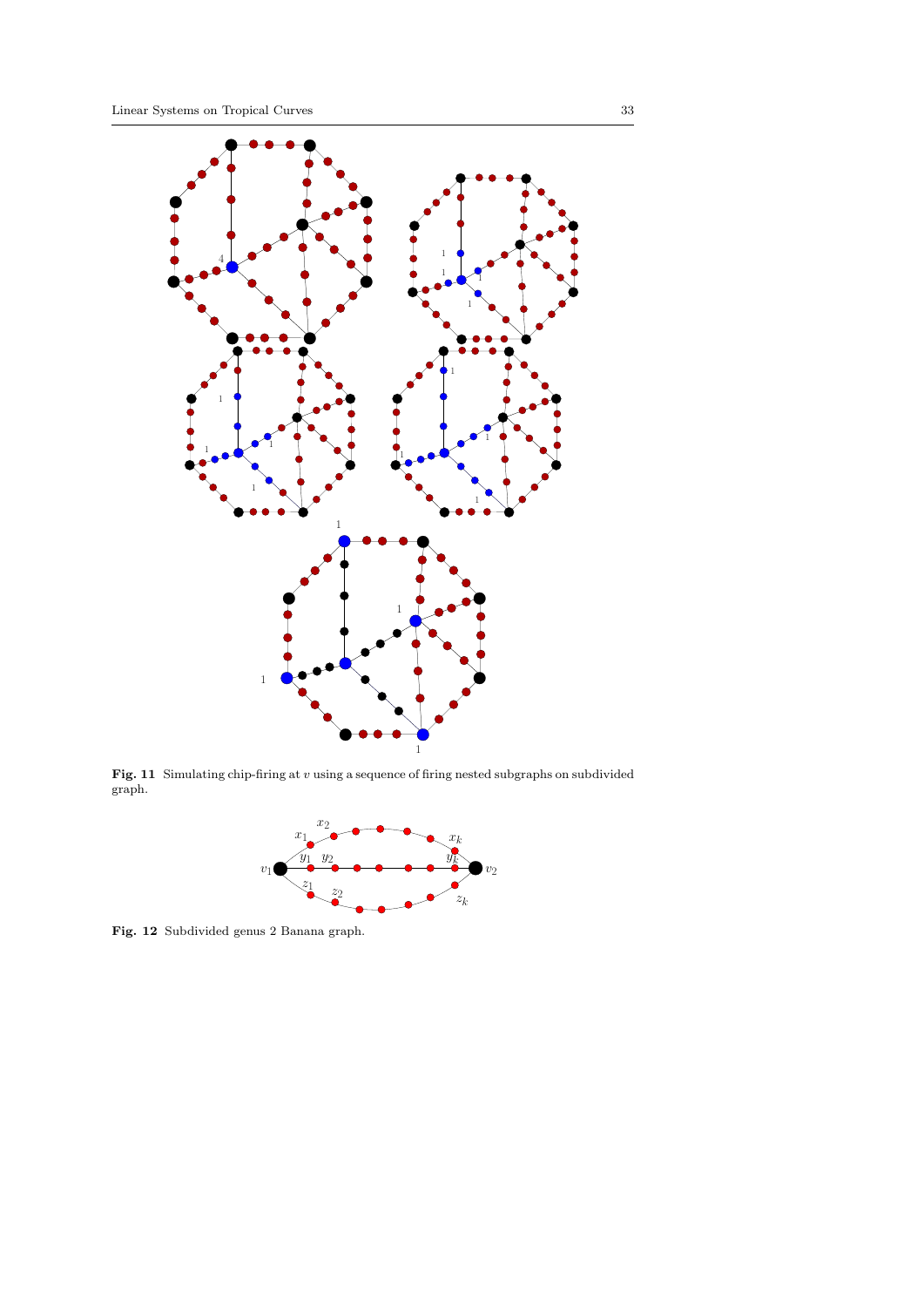in order. Multiples of  $D_2$  look like

$$
y_{2m} + z_m - 2v_1
$$
,  $v_2 + z_{\frac{k+1}{2}} - 2v_1$ , or  $x_{k+1-2m} + z_{\frac{k+1}{2}-m} - 2v_1$ ,

in order, if  $k$  is odd, and the case where  $k$  is even is analogous. Taking the direct limit, we thus see that  $Pic_{\mathbb{Q}}(F) \cong \mathbb{Q}/\mathbb{Z} \times \mathbb{Q}/\mathbb{Z}$  generated by divisor classes  $\overline{D_1}$  and  $\overline{D_2}$  where sample representatives are of the forms

$$
D_1 = x_\alpha - v_1
$$
 and  $D_2 = y_{2\beta} + z_\beta - 2v_1$ .

Here  $x_{\alpha}$  denotes the point on the top edge distance  $\alpha$  from vertex  $v_1$ . The points  $y_{\alpha}$  and  $z_{\alpha}$  are defined analogously. We can also see that extending from rational points of  $\Gamma$  to real points can be accomplished in this case simply by letting distances  $\alpha$  and  $\beta$  be real.

#### 9 Conclusions and Open Questions

In this paper, we presented a number of properties of  $|D|$  including verification that it is finitely generated as a tropical semi-module. We also provided some tools for explicitly understanding  $|D|$  as a polyhedral cell complex such as a formula for the dimension of the face containing a given point, as well as applications such as using  $|D|$  to embed an abstract tropical curve into tropical projective space.

There are many ways to continue this research for the future. It is quite tantalizing to investigate how the Baker-Norine rank of a divisor compares with the geometry and combinatorics of the associated linear system as a polyhedral cell complex. Also, is there any relation between  $r(D)$  and the minimal number of generators of  $R(D)$ ? Can we easily identify out of our finite generating set S which 0-cells correspond to extremals? How does the structure of  $|D|$  change as we continuously move one point in the support of  $D$  or if we change the edge lengths of our metric graph while keeping the combinatorial type of the graph fixed?

In the case of finite graphs, i.e. divisors whose support lies within the set of vertices of the graph, can we combinatorially describe the associated linear systems? For example, is there a stabilization or an associated Ehrhart theory that one can use to count the sizes of such linear systems?

Lastly, what other results from classical algebraic geometry carry over to the theory of metric graphs (or tropical curves) and vice-versa?

## References

[AK06] Federico Ardila and Caroline Klivans. "The Bergman complex of a matroid and phylogenetic trees," Journal of Combinatorial Theory, Series B 96 (2006) 38–49. [Bak08] Matthew Baker. "Specialization of linear systems from curves to graphs," Algebra

Number Theory 2 (2008), no. 6, 613–653.